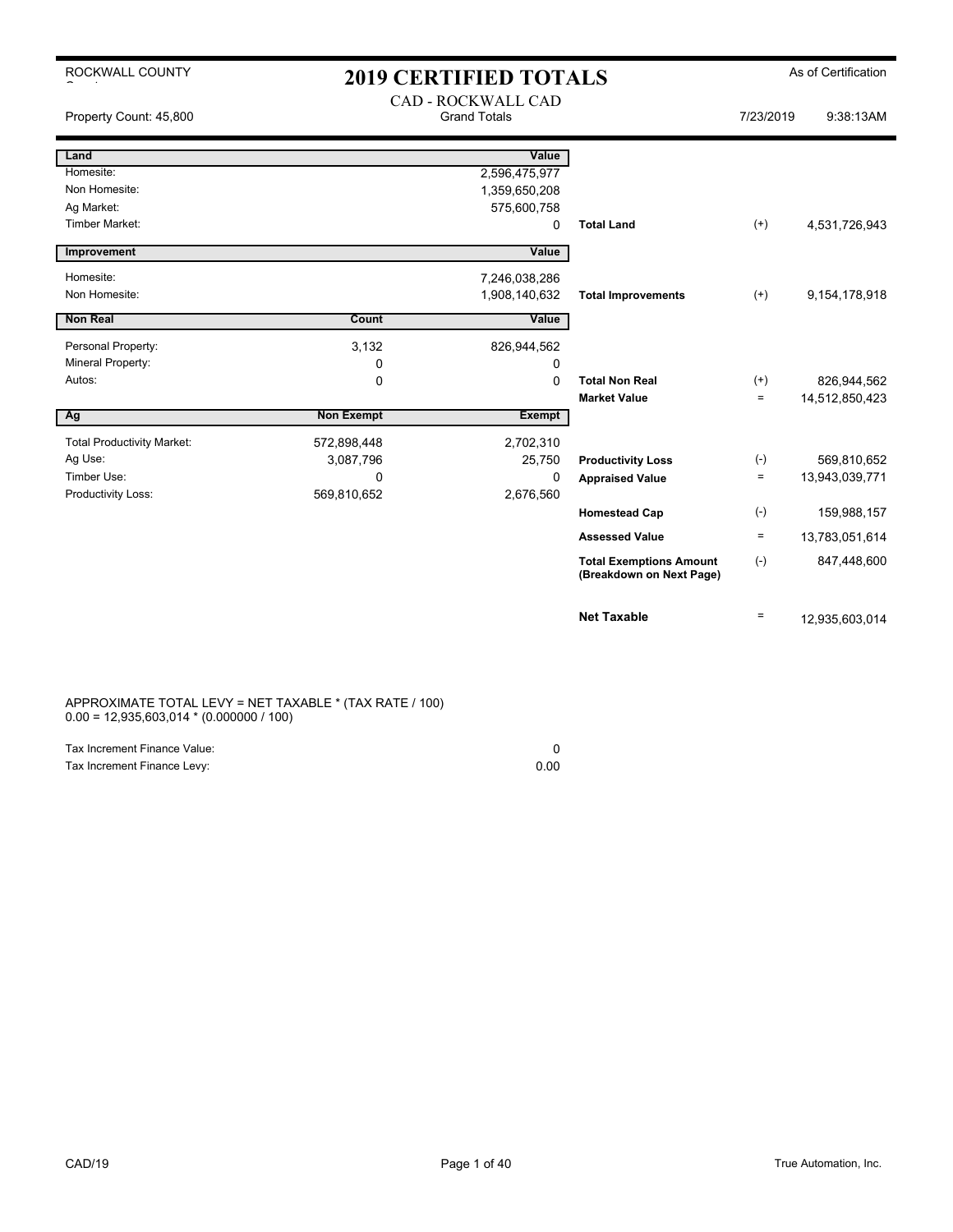## 2019 CERTIFIED TOTALS As of Certification

## **Exemption Breakdown**

| <b>Exemption</b>  | Count            | Local       | <b>State</b> | <b>Total</b>   |
|-------------------|------------------|-------------|--------------|----------------|
| AB                | 2                | 0           |              | $\overline{0}$ |
| DV <sub>1</sub>   | 199              | $\mathsf 0$ | 1,526,000    | 1,526,000      |
| DV <sub>1</sub> S | $\overline{2}$   | 0           | 10,000       | 10,000         |
| DV <sub>2</sub>   | 147              | 0           | 1,224,000    | 1,224,000      |
| DV2S              | $\boldsymbol{2}$ | 0           | 15,000       | 15,000         |
| DV3               | 168              | 0           | 1,720,860    | 1,720,860      |
| DV3S              | $\overline{2}$   | 0           | 20,000       | 20,000         |
| DV4               | 446              | 0           | 3,114,650    | 3,114,650      |
| DV4S              | 16               | 0           | 150,000      | 150,000        |
| <b>DVHS</b>       | 355              | 0           | 117,719,584  | 117,719,584    |
| <b>DVHSS</b>      | 3                | 0           | 388,290      | 388,290        |
| EX                |                  | 0           | 19,790       | 19,790         |
| EX-XG             | 2                | 0           | 263,300      | 263,300        |
| EX-XI             |                  | 0           | 4,415,810    | 4,415,810      |
| EX-XJ             |                  | 0           | 52,500       | 52,500         |
| EX-XL             | 18               | 0           | 8,847,740    | 8,847,740      |
| EX-XR             | 28               | 0           | 4,110,700    | 4,110,700      |
| EX-XU             |                  | 0           | 32,660       | 32,660         |
| EX-XV             | 634              | 0           | 693,367,090  | 693,367,090    |
| EX-XV (Prorated)  | $\overline{2}$   | 0           | 66,968       | 66,968         |
| EX366             | 266              | 0           | 97,530       | 97,530         |
| <b>FR</b>         | 17               | 6,323,306   | 0            | 6,323,306      |
| LIH               |                  | 0           | 2,373,575    | 2,373,575      |
| PC                | 12               | 1,589,247   | $\Omega$     | 1,589,247      |
|                   | <b>Totals</b>    | 7,912,553   | 839,536,047  | 847,448,600    |

CAD - ROCKWALL CAD Property Count: 45,800 Grand Totals 7/23/2019 9:38:41AM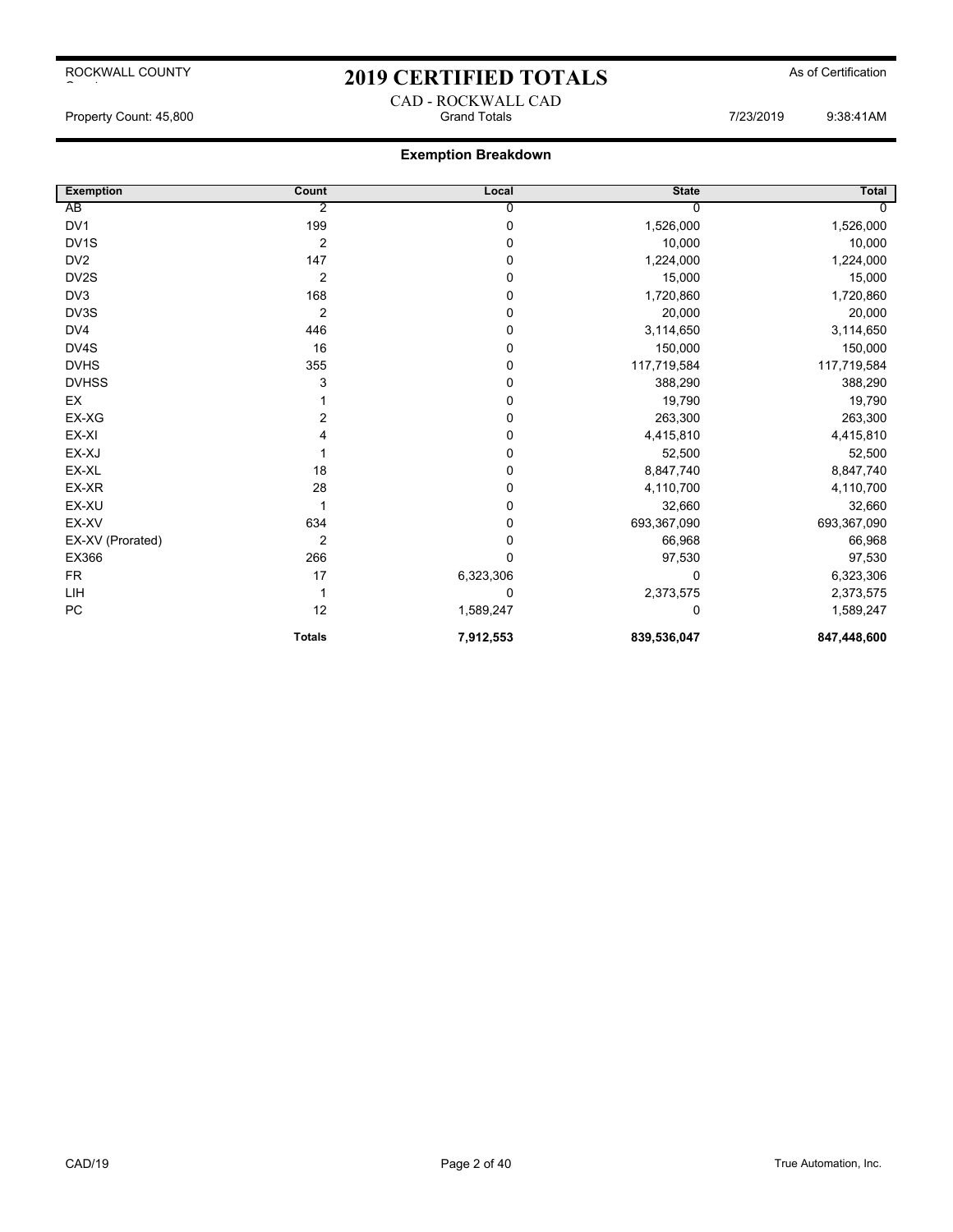| ROCKWALL COUNTY                   | <b>2019 CERTIFIED TOTALS</b> |                                                    |                                                            |           | As of Certification |
|-----------------------------------|------------------------------|----------------------------------------------------|------------------------------------------------------------|-----------|---------------------|
| Property Count: 16                |                              | <b>CDA - CITY OF DALLAS</b><br><b>Grand Totals</b> |                                                            | 7/23/2019 | 9:38:13AM           |
| Land                              |                              | Value                                              |                                                            |           |                     |
| Homesite:                         |                              | $\Omega$                                           |                                                            |           |                     |
| Non Homesite:                     |                              | 1,381,640                                          |                                                            |           |                     |
| Ag Market:                        |                              | 0                                                  |                                                            |           |                     |
| <b>Timber Market:</b>             |                              | $\Omega$                                           | <b>Total Land</b>                                          | $^{(+)}$  | 1,381,640           |
| Improvement                       |                              | Value                                              |                                                            |           |                     |
| Homesite:                         |                              | $\Omega$                                           |                                                            |           |                     |
| Non Homesite:                     |                              | 8,072,840                                          | <b>Total Improvements</b>                                  | $(+)$     | 8,072,840           |
| <b>Non Real</b>                   | Count                        | Value                                              |                                                            |           |                     |
| Personal Property:                | 10                           | 3,188,620                                          |                                                            |           |                     |
| Mineral Property:                 | 0                            | $\Omega$                                           |                                                            |           |                     |
| Autos:                            | 0                            | $\Omega$                                           | <b>Total Non Real</b>                                      | $(+)$     | 3,188,620           |
|                                   |                              |                                                    | <b>Market Value</b>                                        | $=$       | 12,643,100          |
| Ag                                | <b>Non Exempt</b>            | <b>Exempt</b>                                      |                                                            |           |                     |
| <b>Total Productivity Market:</b> | 0                            | 0                                                  |                                                            |           |                     |
| Ag Use:                           | 0                            | 0                                                  | <b>Productivity Loss</b>                                   | $(-)$     | $\Omega$            |
| Timber Use:                       | 0                            | 0                                                  | <b>Appraised Value</b>                                     | $=$       | 12,643,100          |
| Productivity Loss:                | 0                            | $\Omega$                                           |                                                            |           |                     |
|                                   |                              |                                                    | <b>Homestead Cap</b>                                       | $(-)$     | $\mathbf 0$         |
|                                   |                              |                                                    | <b>Assessed Value</b>                                      | $=$       | 12,643,100          |
|                                   |                              |                                                    | <b>Total Exemptions Amount</b><br>(Breakdown on Next Page) | $(-)$     | 1,669,640           |
|                                   |                              |                                                    | <b>Net Taxable</b>                                         | $\equiv$  | 10,973,460          |

APPROXIMATE TOTAL LEVY = NET TAXABLE \* (TAX RATE / 100) 85,230.86 = 10,973,460 \* (0.776700 / 100)

| Tax Increment Finance Value: |      |
|------------------------------|------|
| Tax Increment Finance Levy:  | 0.00 |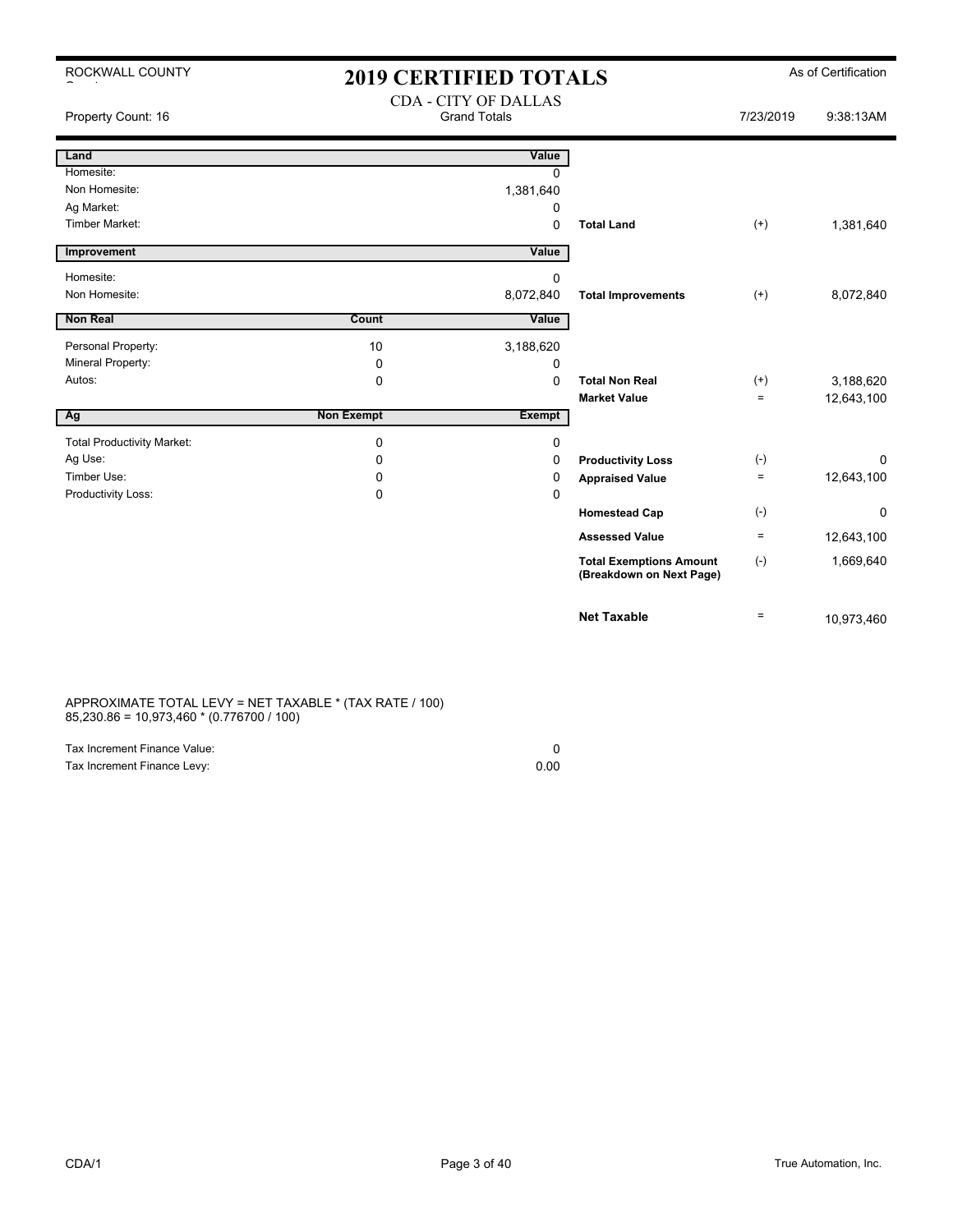## 2019 CERTIFIED TOTALS As of Certification

### CDA - CITY OF DALLAS Property Count: 16 **Property Count: 16** Crand Totals **Count: 16** Crand Totals **COUNT: 16** Property Count: 16 238:41AM

| <b>Exemption</b> | Count  | Local | <b>State</b> | <b>Total</b> |
|------------------|--------|-------|--------------|--------------|
| EX-XV            | . .    |       | .669,640     | .669,640     |
|                  | Totals |       | ,669,640     | .669,640     |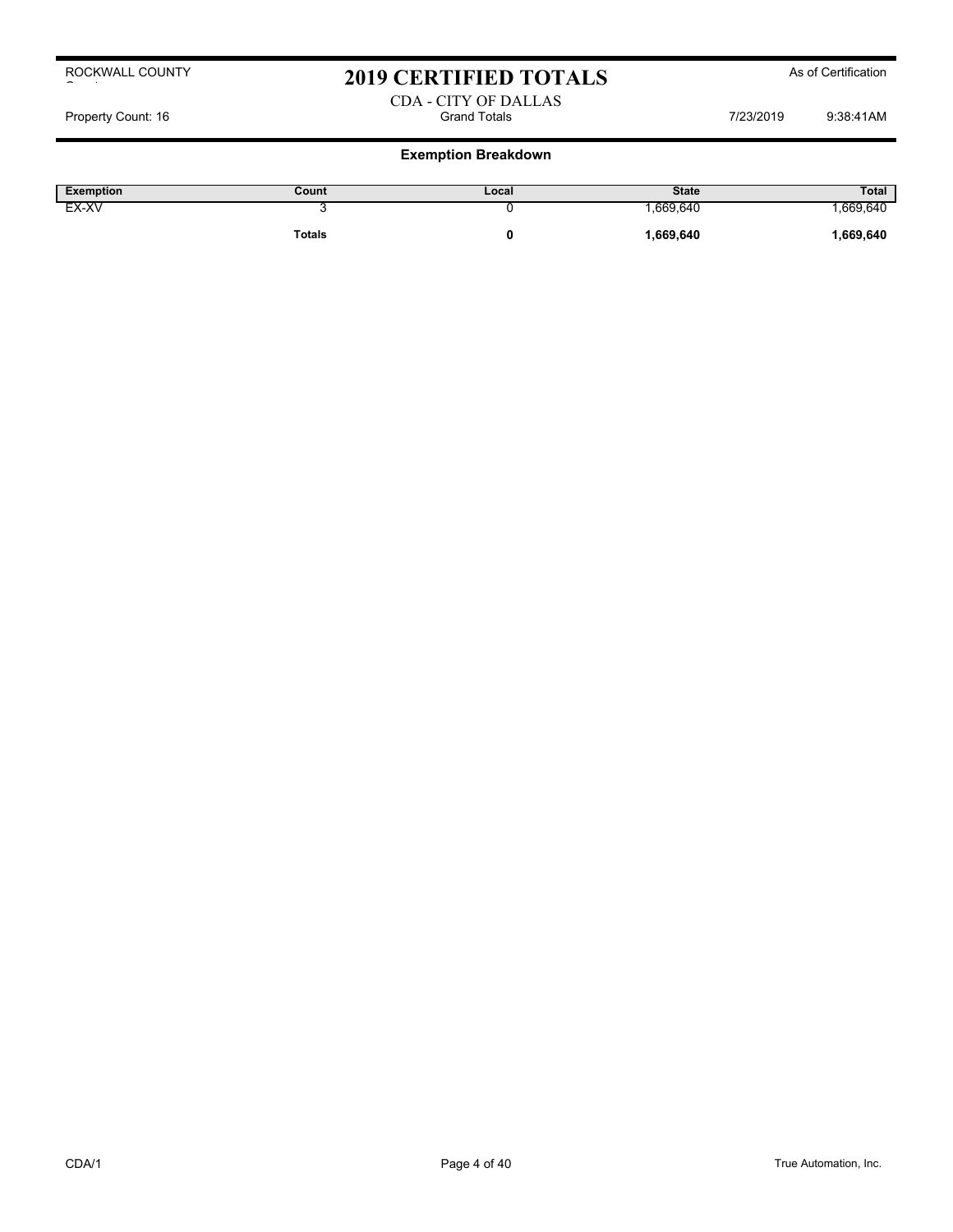ROCKWALL COUNTY

 $\sim$  to the set of the set of the set of the set of the set of the set of the set of the set of the set of the set of the set of the set of the set of the set of the set of the set of the set of the set of the set of the

## 2019 CERTIFIED TOTALS As of Certification CEA CITY OF FATE

| Property Count: 6,835             | CFA - CITY OF FATE<br><b>Grand Totals</b> |             |                                                            | 7/23/2019 | 9:38:13AM     |
|-----------------------------------|-------------------------------------------|-------------|------------------------------------------------------------|-----------|---------------|
| Land                              |                                           | Value       |                                                            |           |               |
| Homesite:                         |                                           | 302,610,265 |                                                            |           |               |
| Non Homesite:                     |                                           | 93,662,848  |                                                            |           |               |
| Ag Market:                        |                                           | 42,653,542  |                                                            |           |               |
| <b>Timber Market:</b>             |                                           | 0           | <b>Total Land</b>                                          | $^{(+)}$  | 438,926,655   |
| Improvement                       |                                           | Value       |                                                            |           |               |
| Homesite:                         |                                           | 951,593,184 |                                                            |           |               |
| Non Homesite:                     |                                           | 77,618,714  | <b>Total Improvements</b>                                  | $^{(+)}$  | 1,029,211,898 |
| <b>Non Real</b>                   | Count                                     | Value       |                                                            |           |               |
| Personal Property:                | 338                                       | 27,665,008  |                                                            |           |               |
| Mineral Property:                 | 0                                         | 0           |                                                            |           |               |
| Autos:                            | 0                                         | $\Omega$    | <b>Total Non Real</b>                                      | $^{(+)}$  | 27,665,008    |
|                                   |                                           |             | <b>Market Value</b>                                        | $\equiv$  | 1,495,803,561 |
| Ag                                | <b>Non Exempt</b>                         | Exempt      |                                                            |           |               |
| <b>Total Productivity Market:</b> | 42,617,262                                | 36,280      |                                                            |           |               |
| Ag Use:                           | 272,400                                   | 100         | <b>Productivity Loss</b>                                   | $(-)$     | 42,344,862    |
| Timber Use:                       | $\mathbf{0}$                              | 0           | <b>Appraised Value</b>                                     | $=$       | 1,453,458,699 |
| Productivity Loss:                | 42,344,862                                | 36,180      |                                                            |           |               |
|                                   |                                           |             | <b>Homestead Cap</b>                                       | $(-)$     | 7,178,910     |
|                                   |                                           |             | <b>Assessed Value</b>                                      | $\equiv$  | 1,446,279,789 |
|                                   |                                           |             | <b>Total Exemptions Amount</b><br>(Breakdown on Next Page) | $(-)$     | 86,087,115    |
|                                   |                                           |             | <b>Net Taxable</b>                                         | $\equiv$  | 1,360,192,674 |

APPROXIMATE TOTAL LEVY = NET TAXABLE \* (TAX RATE / 100) 3,959,520.87 = 1,360,192,674 \* (0.291100 / 100)

| Tax Increment Finance Value: |      |
|------------------------------|------|
| Tax Increment Finance Levy:  | 0.00 |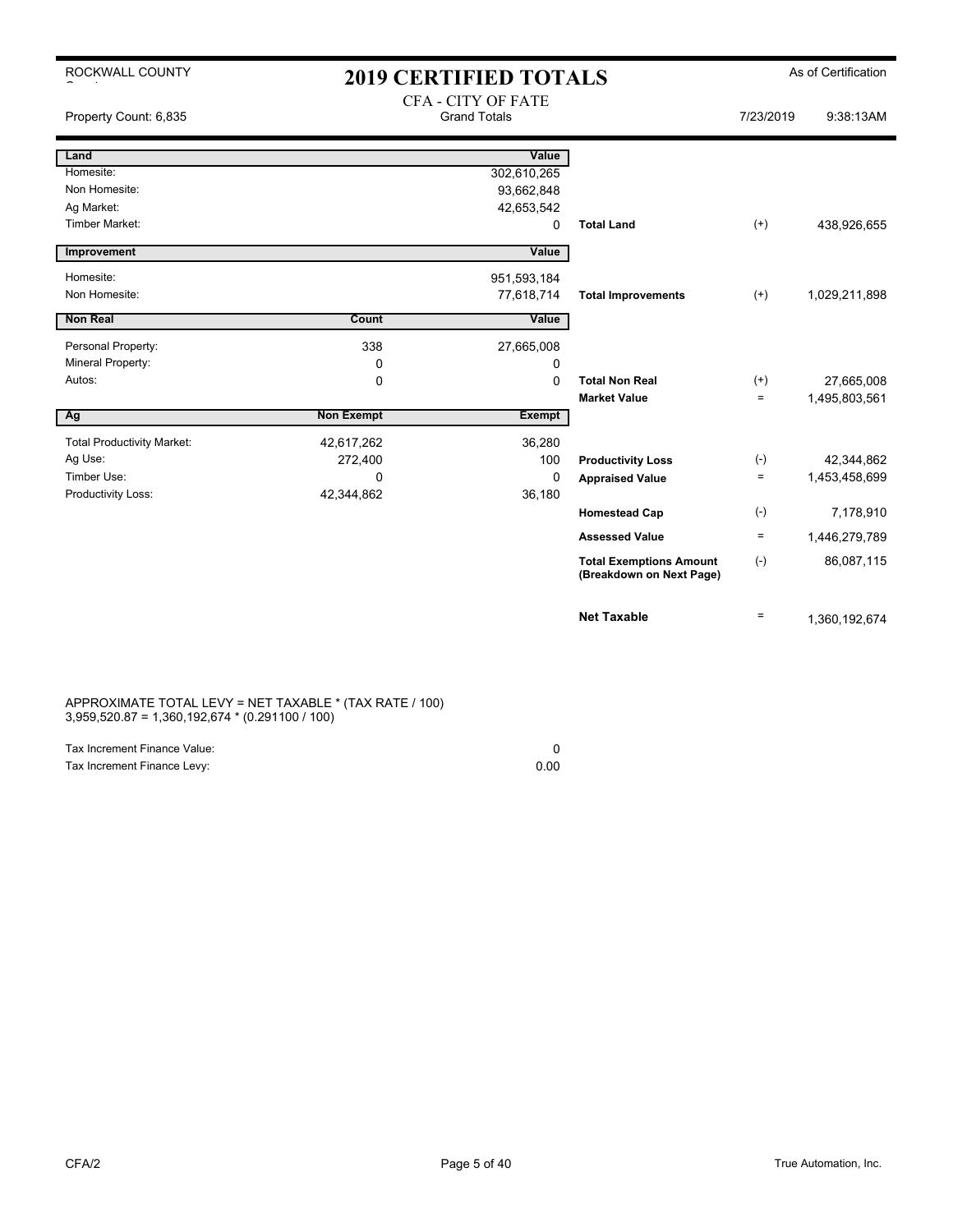## 2019 CERTIFIED TOTALS As of Certification CFA - CITY OF FATE

Property Count: 6,835 Grand Totals 7/23/2019 9:38:41AM

| <b>Exemption</b> | Count         | Local      | <b>State</b> | Total      |
|------------------|---------------|------------|--------------|------------|
| DP               | 61            | 1,393,287  |              | 1,393,287  |
| DV <sub>1</sub>  | 28            | 0          | 189,000      | 189,000    |
| DV <sub>2</sub>  | 28            | 0          | 232,500      | 232,500    |
| DV3              | 36            | 0          | 368,000      | 368,000    |
| DV3S             |               | 0          | 10,000       | 10,000     |
| DV <sub>4</sub>  | 93            | 0          | 706,910      | 706,910    |
| DV4S             | 3             | 0          | 30,000       | 30,000     |
| <b>DVHS</b>      | 68            | 0          | 17,748,292   | 17,748,292 |
| <b>DVHSS</b>     |               | 0          | 170,247      | 170,247    |
| EX               |               | 0          | 19,790       | 19,790     |
| EX-XJ            |               | 0          | 52,500       | 52,500     |
| EX-XR            | 6             | 0          | 297,450      | 297,450    |
| EX-XV            | 60            | 0          | 36,376,140   | 36,376,140 |
| EX-XV (Prorated) |               | 0          | 22,029       | 22,029     |
| EX366            | 51            | $\Omega$   | 16,420       | 16,420     |
| <b>OV65</b>      | 589           | 28,328,620 |              | 28,328,620 |
| OV65S            | 3             | 125,000    |              | 125,000    |
| PC               |               | 930        | 0            | 930        |
|                  | <b>Totals</b> | 29,847,837 | 56,239,278   | 86,087,115 |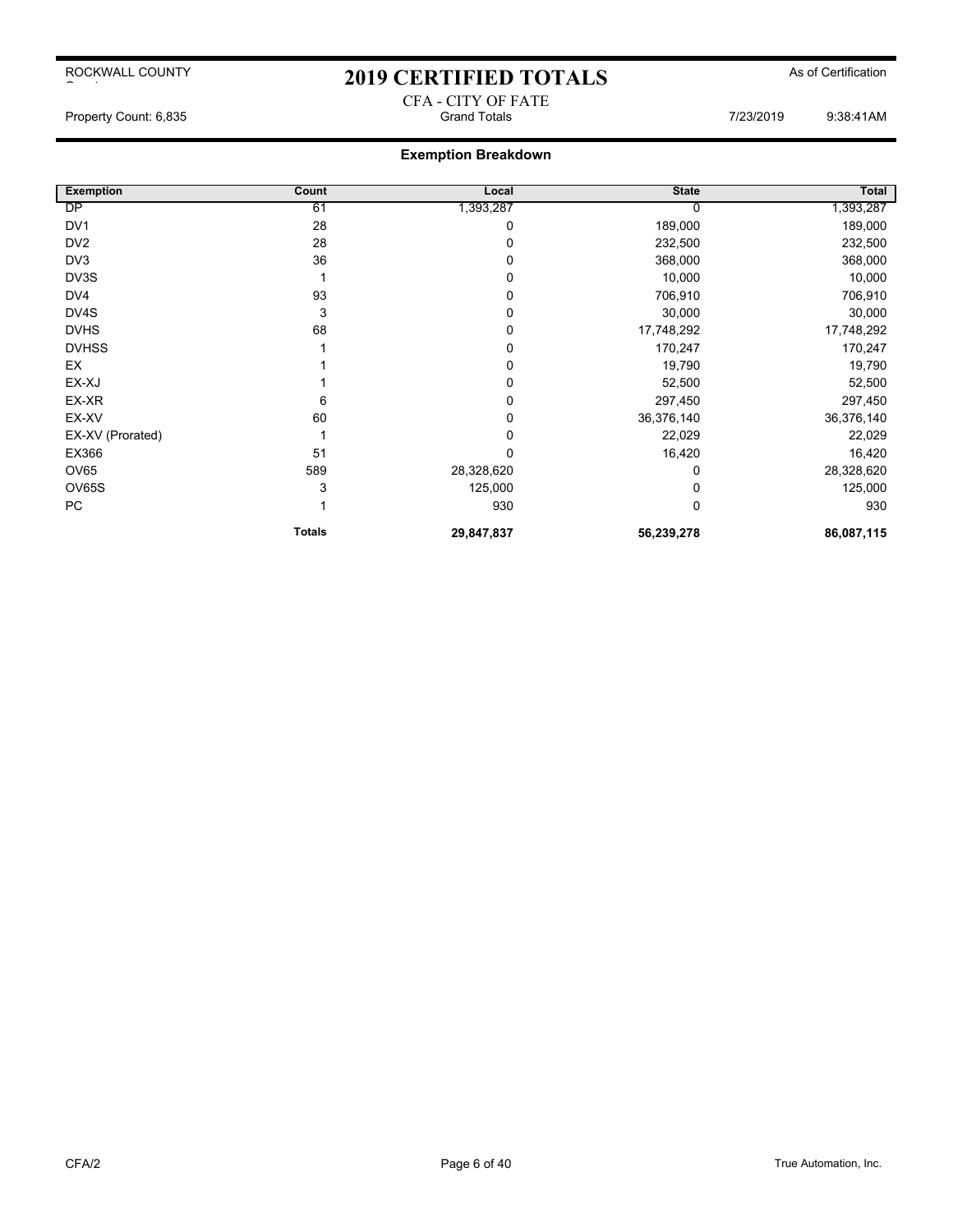| ROCKWALL COUNTY |  |
|-----------------|--|
|-----------------|--|

## 2019 CERTIFIED TOTALS As of Certification CGA - CITY OF GARLAND

| Property Count: 1                 |                   | COA - CITT OF OAKLAND<br><b>Grand Totals</b> |                                                            | 7/23/2019 | 9:38:13AM    |
|-----------------------------------|-------------------|----------------------------------------------|------------------------------------------------------------|-----------|--------------|
| Land                              |                   | Value                                        |                                                            |           |              |
| Homesite:                         |                   | 0                                            |                                                            |           |              |
| Non Homesite:                     |                   | $\mathbf 0$                                  |                                                            |           |              |
| Ag Market:                        |                   | 73,180                                       |                                                            |           |              |
| Timber Market:                    |                   | 0                                            | <b>Total Land</b>                                          | $^{(+)}$  | 73,180       |
| Improvement                       |                   | Value                                        |                                                            |           |              |
| Homesite:                         |                   | 0                                            |                                                            |           |              |
| Non Homesite:                     |                   | 0                                            | <b>Total Improvements</b>                                  | $^{(+)}$  | $\mathbf 0$  |
| Non Real                          | Count             | Value                                        |                                                            |           |              |
| Personal Property:                | $\Omega$          | 0                                            |                                                            |           |              |
| Mineral Property:                 | 0                 | 0                                            |                                                            |           |              |
| Autos:                            | 0                 | $\Omega$                                     | <b>Total Non Real</b>                                      | $^{(+)}$  | $\mathbf{0}$ |
|                                   |                   |                                              | <b>Market Value</b>                                        | $=$       | 73,180       |
| Ag                                | <b>Non Exempt</b> | <b>Exempt</b>                                |                                                            |           |              |
| <b>Total Productivity Market:</b> | 73,180            | 0                                            |                                                            |           |              |
| Ag Use:                           | 100               | 0                                            | <b>Productivity Loss</b>                                   | $(-)$     | 73,080       |
| Timber Use:                       | $\Omega$          | 0                                            | <b>Appraised Value</b>                                     | $\equiv$  | 100          |
| Productivity Loss:                | 73,080            | 0                                            |                                                            |           |              |
|                                   |                   |                                              | <b>Homestead Cap</b>                                       | $(-)$     | 0            |
|                                   |                   |                                              | <b>Assessed Value</b>                                      | $\equiv$  | 100          |
|                                   |                   |                                              | <b>Total Exemptions Amount</b><br>(Breakdown on Next Page) | $(-)$     | 0            |
|                                   |                   |                                              | <b>Net Taxable</b>                                         | $\equiv$  | 100          |

APPROXIMATE TOTAL LEVY = NET TAXABLE \* (TAX RATE / 100) 0.70 = 100 \* (0.704600 / 100)

| Tax Increment Finance Value: |      |
|------------------------------|------|
| Tax Increment Finance Levy:  | 0.00 |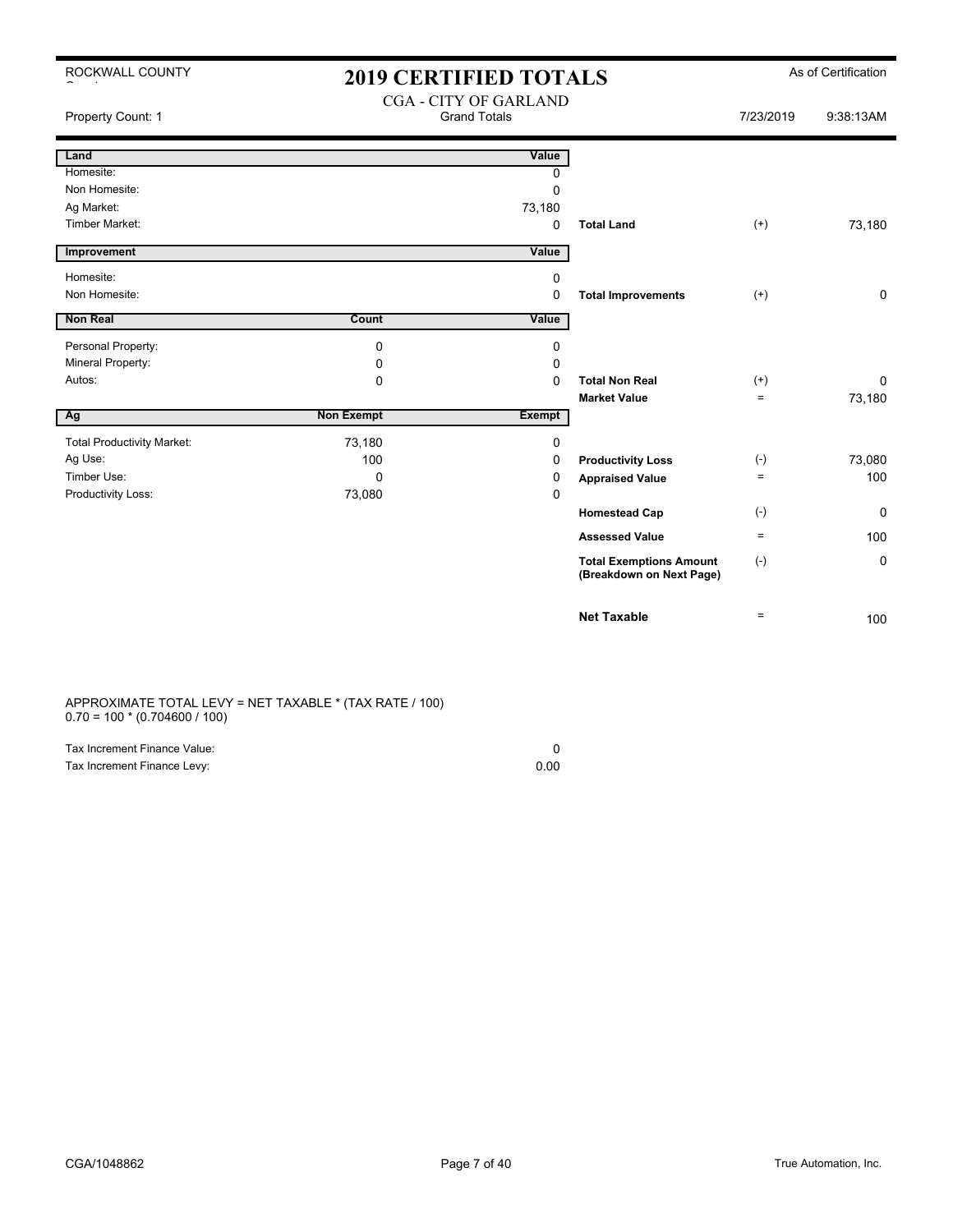## 2019 CERTIFIED TOTALS As of Certification

### CGA - CITY OF GARLAND Property Count: 1 and Totals Count: 1 and Totals Count: 1 and Totals 7/23/2019 9:38:41AM

| Exemption | Count         | Local | <b>State</b> | Total |
|-----------|---------------|-------|--------------|-------|
|           |               |       |              |       |
|           | <b>Totals</b> |       |              |       |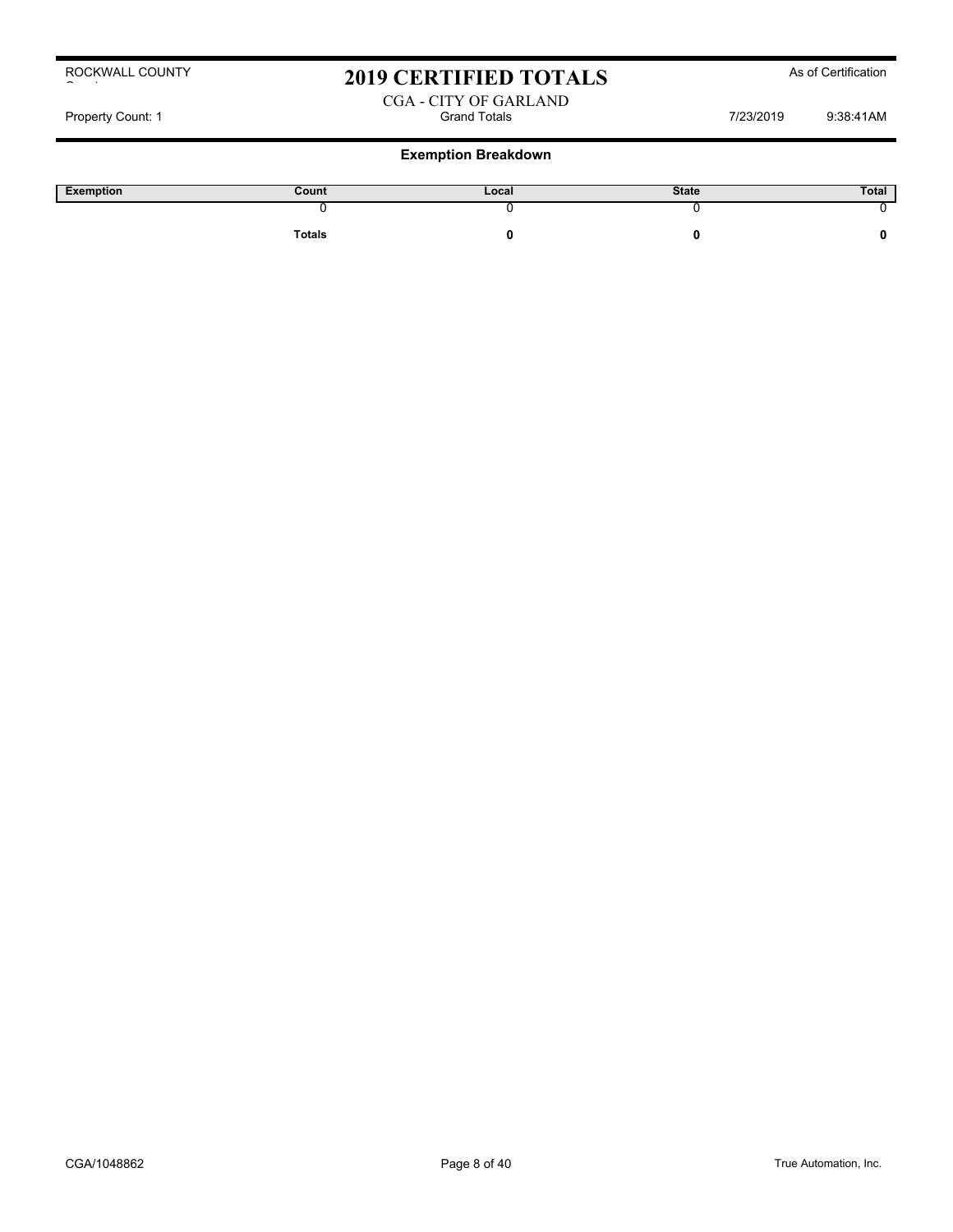|                                 | ROCKWALL COUNTY                                                |                |                   | <b>2019 CERTIFIED TOTALS</b>                                                 |                 |                                                            |                 | As of Certification |
|---------------------------------|----------------------------------------------------------------|----------------|-------------------|------------------------------------------------------------------------------|-----------------|------------------------------------------------------------|-----------------|---------------------|
|                                 | Property Count: 4,468                                          |                |                   | CHE - CITY OF HEATH<br><b>Grand Totals</b>                                   |                 |                                                            | 7/23/2019       | 9:38:13AM           |
| Land                            |                                                                |                |                   |                                                                              | Value           |                                                            |                 |                     |
| Homesite:                       |                                                                |                |                   |                                                                              | 440,746,709     |                                                            |                 |                     |
| Non Homesite:                   |                                                                |                |                   |                                                                              | 139,275,021     |                                                            |                 |                     |
| Ag Market:<br>Timber Market:    |                                                                |                |                   |                                                                              | 58,766,130      | <b>Total Land</b>                                          |                 |                     |
|                                 |                                                                |                |                   |                                                                              | 0               |                                                            | $(+)$           | 638,787,860         |
| Improvement                     |                                                                |                |                   |                                                                              | Value           |                                                            |                 |                     |
| Homesite:                       |                                                                |                |                   |                                                                              | 1,290,945,414   |                                                            |                 |                     |
| Non Homesite:                   |                                                                |                |                   |                                                                              | 133,905,140     | <b>Total Improvements</b>                                  | $^{(+)}$        | 1,424,850,554       |
| <b>Non Real</b>                 |                                                                |                | Count             |                                                                              | Value           |                                                            |                 |                     |
| Personal Property:              |                                                                |                | 253               |                                                                              | 29,871,355      |                                                            |                 |                     |
| Mineral Property:               |                                                                |                | 0                 |                                                                              | 0               |                                                            |                 |                     |
| Autos:                          |                                                                |                | $\Omega$          |                                                                              | $\Omega$        | <b>Total Non Real</b>                                      | $^{(+)}$        | 29,871,355          |
|                                 |                                                                |                |                   |                                                                              |                 | <b>Market Value</b>                                        | $\equiv$        | 2,093,509,769       |
| Ag                              |                                                                |                | <b>Non Exempt</b> |                                                                              | <b>Exempt</b>   |                                                            |                 |                     |
|                                 | <b>Total Productivity Market:</b>                              |                | 58,737,640        |                                                                              | 28,490          |                                                            |                 |                     |
| Ag Use:                         |                                                                |                | 121,900           |                                                                              | 20              | <b>Productivity Loss</b>                                   | $(-)$           | 58,615,740          |
| Timber Use:                     |                                                                |                | 0                 |                                                                              | $\Omega$        | <b>Appraised Value</b>                                     | $\equiv$        | 2,034,894,029       |
| Productivity Loss:              |                                                                |                | 58,615,740        |                                                                              | 28,470          |                                                            |                 |                     |
|                                 |                                                                |                |                   |                                                                              |                 | <b>Homestead Cap</b>                                       | $(-)$           | 35,651,420          |
|                                 |                                                                |                |                   |                                                                              |                 | <b>Assessed Value</b>                                      | $\equiv$        | 1,999,242,609       |
|                                 |                                                                |                |                   |                                                                              |                 | <b>Total Exemptions Amount</b><br>(Breakdown on Next Page) | $(-)$           | 121,406,035         |
|                                 |                                                                |                |                   |                                                                              |                 | <b>Net Taxable</b>                                         | $\quad \  \  =$ | 1,877,836,574       |
| Freeze                          | <b>Assessed</b>                                                | <b>Taxable</b> | <b>Actual Tax</b> | <b>Ceiling</b>                                                               | Count           |                                                            |                 |                     |
| $\overline{\mathsf{DP}}$        | 10,105,370                                                     | 9,036,575      | 30,081.47         | 30,081.47                                                                    | $\overline{18}$ |                                                            |                 |                     |
| <b>OV65</b>                     | 357,243,373                                                    | 347,604,685    | 1,172,927.04      | 1,180,828.19                                                                 | 773             |                                                            |                 |                     |
| <b>Total</b><br><b>Tax Rate</b> | 367, 348, 743<br>0.389105                                      | 356,641,260    | 1,203,008.51      | 1,210,909.66                                                                 | 791             | <b>Freeze Taxable</b>                                      | $(-)$           | 356,641,260         |
|                                 |                                                                |                |                   |                                                                              |                 | <b>Freeze Adjusted Taxable</b>                             | $\equiv$        | 1,521,195,314       |
|                                 | 7,122,055.54 = 1,521,195,314 * (0.389105 / 100) + 1,203,008.51 |                |                   | APPROXIMATE LEVY = (FREEZE ADJUSTED TAXABLE * (TAX RATE / 100)) + ACTUAL TAX |                 |                                                            |                 |                     |

Tax Increment Finance Value: 0 Tax Increment Finance Levy: 0.00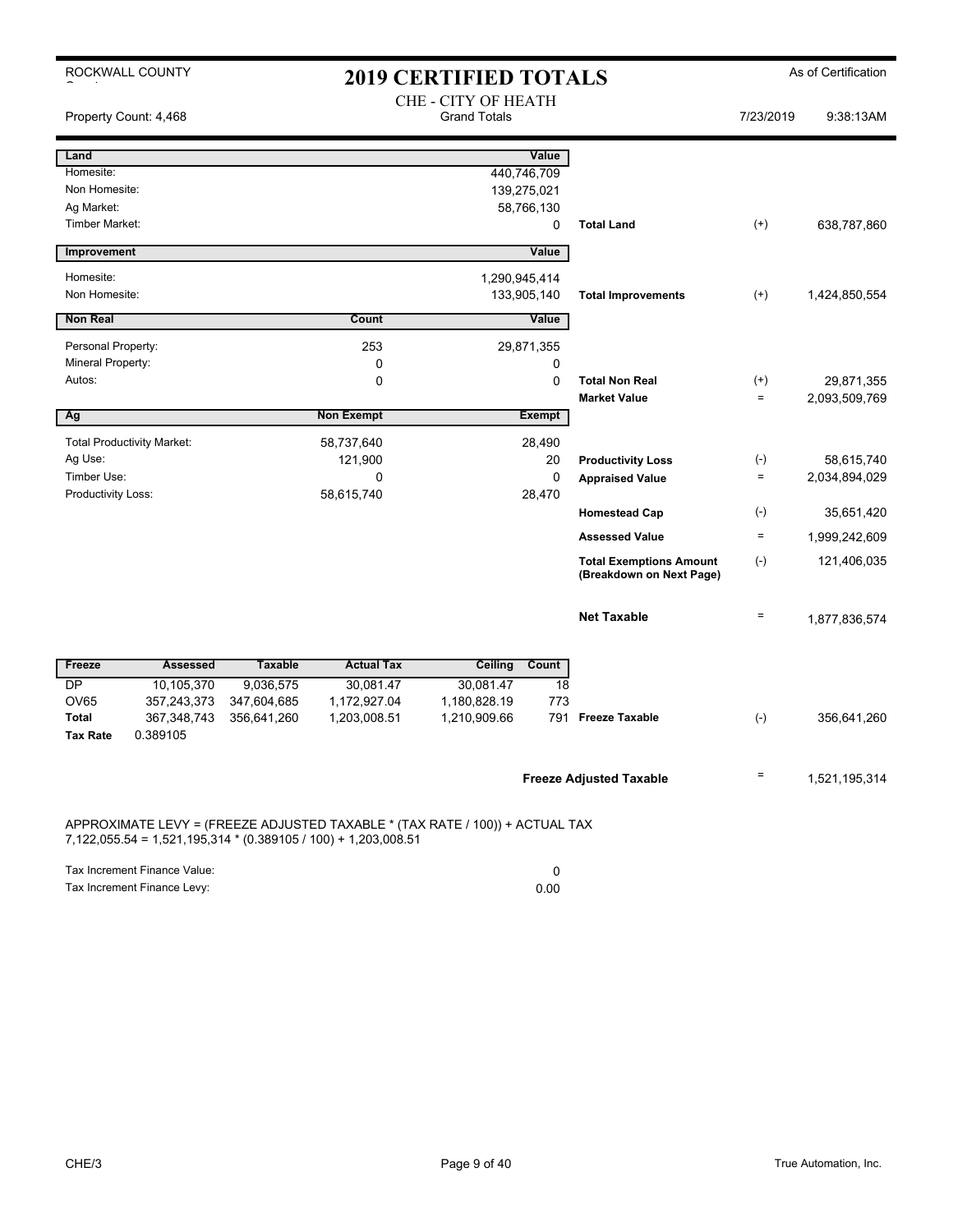# 2019 CERTIFIED TOTALS As of Certification CHE - CITY OF HEATH<br>Grand Totals

Property Count: 4,468 **Property Count: 4,468** Crand Totals **Grand Totals** 7/23/2019 9:38:41AM

| <b>Exemption</b> | Count         | Local       | <b>State</b> | Total       |
|------------------|---------------|-------------|--------------|-------------|
| <b>DP</b>        | 21            | 57,000      |              | 57,000      |
| DV <sub>1</sub>  | 22            | 0           | 194,000      | 194,000     |
| DV <sub>2</sub>  | 12            | 0           | 108,000      | 108,000     |
| DV3              | 14            | 0           | 118,860      | 118,860     |
| DV <sub>4</sub>  | 36            | 0           | 240,000      | 240,000     |
| DV4S             |               | 0           |              | 0           |
| <b>DVHS</b>      | 38            | $\mathbf 0$ | 17,541,772   | 17,541,772  |
| EX-XV            | 57            | 0           | 100,212,410  | 100,212,410 |
| EX366            | 30            | 0           | 9,390        | 9,390       |
| OV65             | 868           | 2,535,666   |              | 2,535,666   |
| OV65S            | 3             | 9,000       |              | 9,000       |
| PC               |               | 379,937     | 0            | 379,937     |
|                  | <b>Totals</b> | 2,981,603   | 118,424,432  | 121,406,035 |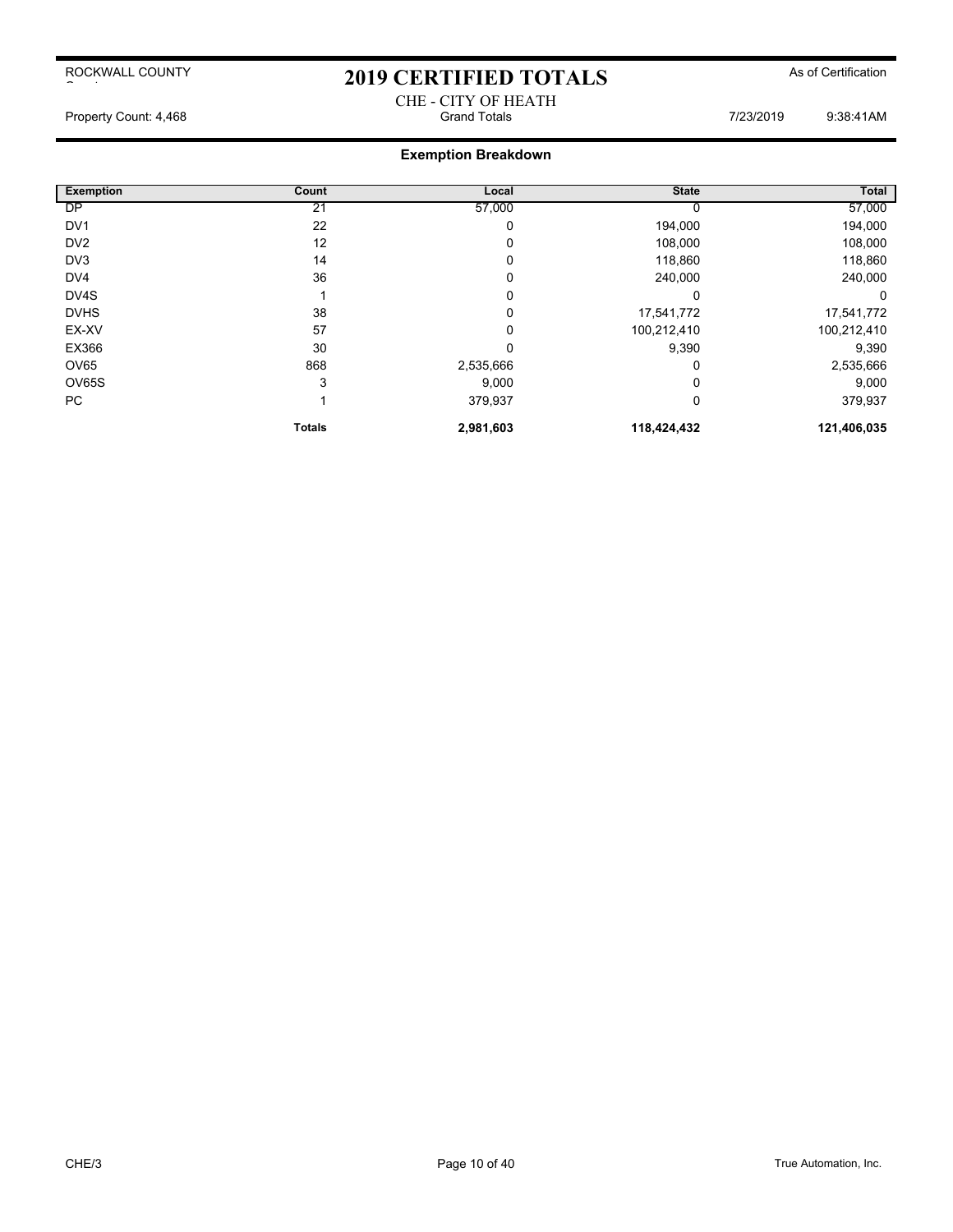ROCKWALL COUNTY

# 2019 CERTIFIED TOTALS As of Certification

|                                                                           | Property Count: 1,660                                   | 2017 CERTIFIED TOTALD<br>CMC - CITY OF MCLENDON-CHISHOLM<br><b>Grand Totals</b> |                                                                              |                                        |                                  |                                                            | 7/23/2019                  | 9:38:13AM                 |
|---------------------------------------------------------------------------|---------------------------------------------------------|---------------------------------------------------------------------------------|------------------------------------------------------------------------------|----------------------------------------|----------------------------------|------------------------------------------------------------|----------------------------|---------------------------|
| Land<br>Homesite:<br>Non Homesite:<br>Ag Market:<br><b>Timber Market:</b> |                                                         |                                                                                 |                                                                              | 87,635,860<br>44,799,494<br>64,461,794 | Value<br>0                       | <b>Total Land</b>                                          | $^{(+)}$                   | 196,897,148               |
| Improvement                                                               |                                                         |                                                                                 |                                                                              |                                        | Value                            |                                                            |                            |                           |
| Homesite:<br>Non Homesite:                                                |                                                         |                                                                                 |                                                                              | 370,053,037                            | 15,737,639                       | <b>Total Improvements</b>                                  | $^{(+)}$                   | 385,790,676               |
| <b>Non Real</b>                                                           |                                                         |                                                                                 | Count                                                                        |                                        | Value                            |                                                            |                            |                           |
| Personal Property:<br>Mineral Property:<br>Autos:                         |                                                         |                                                                                 | 110<br>$\mathbf 0$<br>$\pmb{0}$                                              |                                        | 2,131,870<br>0<br>0              | <b>Total Non Real</b><br><b>Market Value</b>               | $^{(+)}$<br>$\equiv$       | 2,131,870<br>584,819,694  |
| Ag                                                                        |                                                         |                                                                                 | <b>Non Exempt</b>                                                            |                                        | <b>Exempt</b>                    |                                                            |                            |                           |
| Ag Use:<br>Timber Use:<br>Productivity Loss:                              | <b>Total Productivity Market:</b>                       |                                                                                 | 64,072,994<br>292,080<br>0<br>63,780,914                                     |                                        | 388,800<br>2,370<br>0<br>386,430 | <b>Productivity Loss</b><br><b>Appraised Value</b>         | $(-)$<br>$\qquad \qquad =$ | 63,780,914<br>521,038,780 |
|                                                                           |                                                         |                                                                                 |                                                                              |                                        |                                  | <b>Homestead Cap</b>                                       | $(-)$                      | 4,824,681                 |
|                                                                           |                                                         |                                                                                 |                                                                              |                                        |                                  | <b>Assessed Value</b>                                      | $\quad \  \  =$            | 516,214,099               |
|                                                                           |                                                         |                                                                                 |                                                                              |                                        |                                  | <b>Total Exemptions Amount</b><br>(Breakdown on Next Page) | $(\text{-})$               | 26,698,458                |
|                                                                           |                                                         |                                                                                 |                                                                              |                                        |                                  | <b>Net Taxable</b>                                         | $\qquad \qquad =$          | 489,515,641               |
| Freeze                                                                    | <b>Assessed</b>                                         | <b>Taxable</b>                                                                  | <b>Actual Tax</b>                                                            | <b>Ceiling</b>                         | Count                            |                                                            |                            |                           |
| <b>OV65</b><br><b>Total</b><br><b>Tax Rate</b>                            | 58,987,283<br>58,987,283<br>0.150000                    | 51,873,777<br>51,873,777                                                        | 66,785.68<br>66,785.68                                                       | 66,834.28<br>66,834.28                 | 168                              | 168 Freeze Taxable                                         | $(-)$                      | 51,873,777                |
|                                                                           |                                                         |                                                                                 |                                                                              |                                        |                                  | <b>Freeze Adjusted Taxable</b>                             | $\qquad \qquad =$          | 437,641,864               |
|                                                                           | 723,248.48 = 437,641,864 * (0.150000 / 100) + 66,785.68 |                                                                                 | APPROXIMATE LEVY = (FREEZE ADJUSTED TAXABLE * (TAX RATE / 100)) + ACTUAL TAX |                                        |                                  |                                                            |                            |                           |
|                                                                           | Tax Increment Finance Value:                            |                                                                                 |                                                                              |                                        | 0                                |                                                            |                            |                           |

Tax Increment Finance Levy: 0.00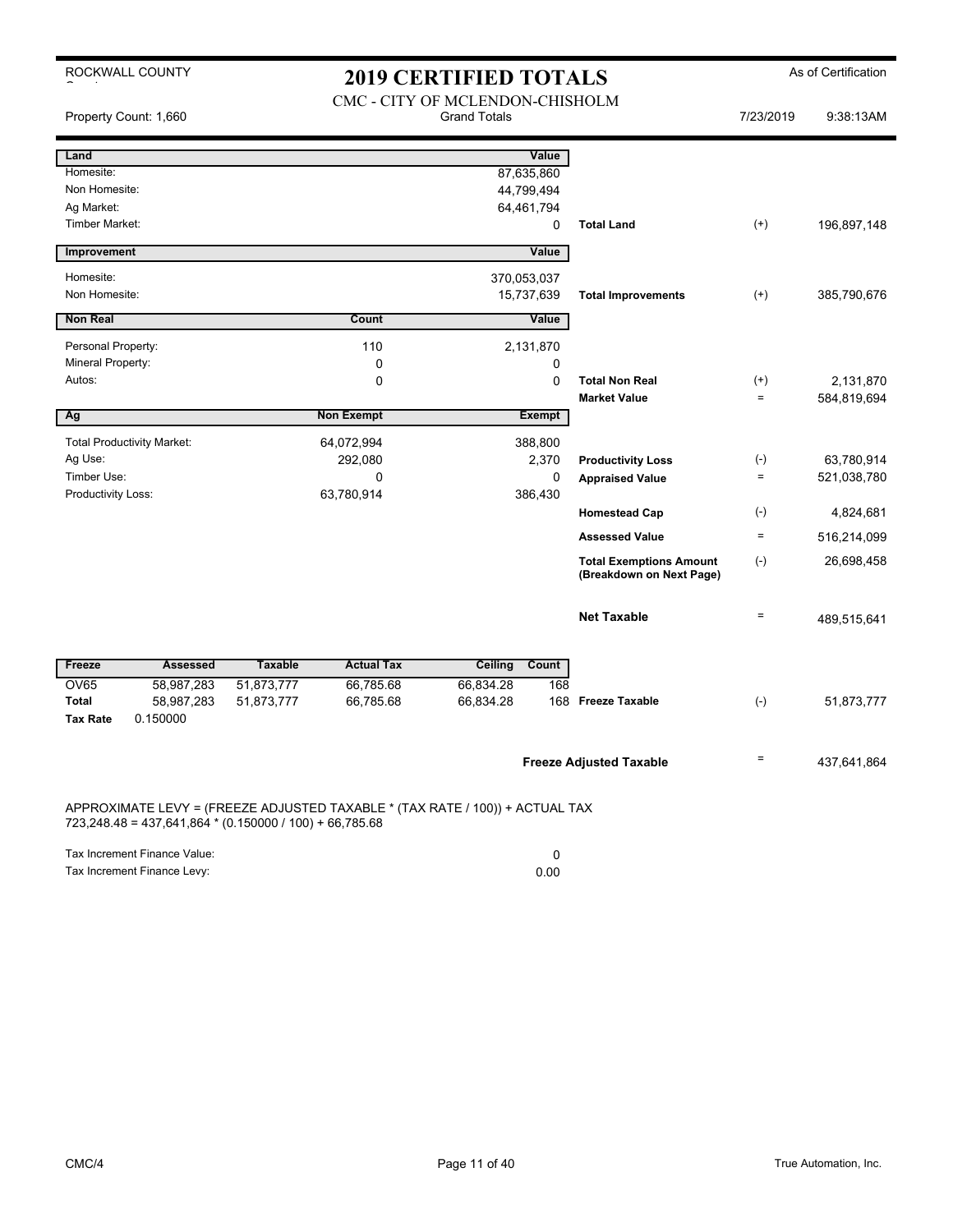## 2019 CERTIFIED TOTALS As of Certification

### CMC - CITY OF MCLENDON-CHISHOLM Property Count: 1,660 **State 1,000** Grand Totals **Count: 1,660** 9:38:41AM

| <b>Exemption</b> | Count         | Local     | <b>State</b> | <b>Total</b> |
|------------------|---------------|-----------|--------------|--------------|
| <b>DP</b>        | 9             | 270,000   |              | 270,000      |
| DV <sub>1</sub>  | 10            | 0         | 71,000       | 71,000       |
| DV <sub>2</sub>  | 5             | 0         | 37,500       | 37,500       |
| DV <sub>3</sub>  | 8             | 0         | 80,000       | 80,000       |
| DV <sub>4</sub>  | 21            | 0         | 55,250       | 55,250       |
| DV4S             | 4             | 0         | 36,000       | 36,000       |
| <b>DVHS</b>      | 27            | 0         | 11,840,748   | 11,840,748   |
| <b>DVHSS</b>     |               | 0         | 217,910      | 217,910      |
| EX-XR            |               | 0         | 47,040       | 47,040       |
| EX-XV            | 12            | 0         | 8,189,530    | 8,189,530    |
| EX366            | 13            | $\Omega$  | 3,480        | 3,480        |
| OV65             | 205           | 5,850,000 | 0            | 5,850,000    |
|                  | <b>Totals</b> | 6,120,000 | 20,578,458   | 26,698,458   |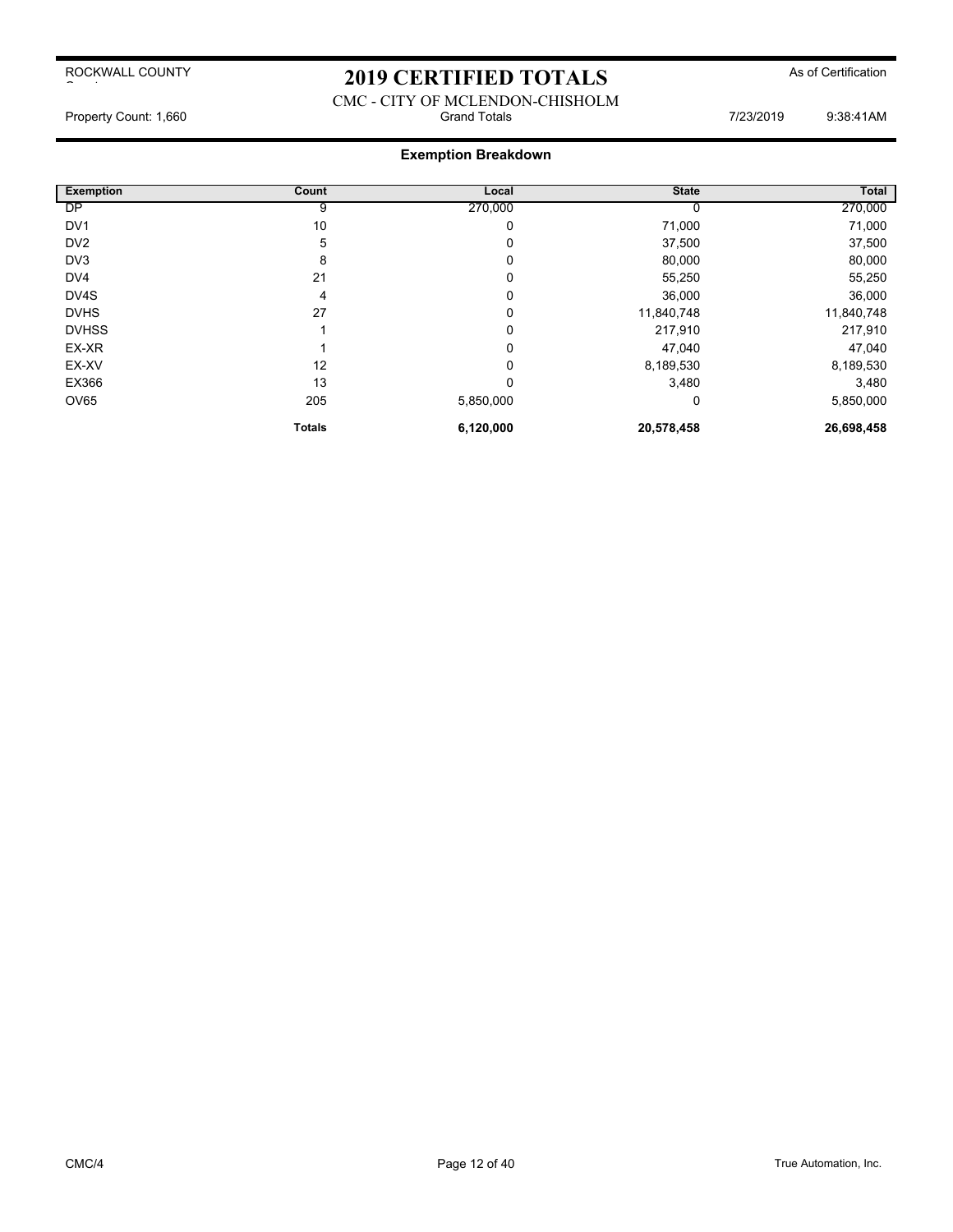| ROCKWALL COUNTY                                                                                                                              | <b>2019 CERTIFIED TOTALS</b> |                                                 |                   | As of Certification                                        |                    |             |
|----------------------------------------------------------------------------------------------------------------------------------------------|------------------------------|-------------------------------------------------|-------------------|------------------------------------------------------------|--------------------|-------------|
| Property Count: 3,930                                                                                                                        |                              | CRC - CITY OF ROYSE CITY<br><b>Grand Totals</b> |                   |                                                            | 7/23/2019          | 9:38:13AM   |
| Land                                                                                                                                         |                              |                                                 | Value             |                                                            |                    |             |
| Homesite:                                                                                                                                    |                              |                                                 | 130,833,593       |                                                            |                    |             |
| Non Homesite:                                                                                                                                |                              |                                                 | 85,212,986        |                                                            |                    |             |
| Ag Market:                                                                                                                                   |                              |                                                 | 37,684,239        |                                                            |                    |             |
| <b>Timber Market:</b>                                                                                                                        |                              |                                                 | 0                 | <b>Total Land</b>                                          | $^{(+)}$           | 253,730,818 |
| Improvement                                                                                                                                  |                              |                                                 | Value             |                                                            |                    |             |
| Homesite:                                                                                                                                    |                              |                                                 | 368,572,148       |                                                            |                    |             |
| Non Homesite:                                                                                                                                |                              |                                                 | 113,111,789       | <b>Total Improvements</b>                                  | $^{(+)}$           | 481,683,937 |
| <b>Non Real</b>                                                                                                                              |                              | Count                                           | Value             |                                                            |                    |             |
| Personal Property:                                                                                                                           |                              | 356                                             | 58,617,453        |                                                            |                    |             |
| Mineral Property:                                                                                                                            |                              | 0                                               | 0                 |                                                            |                    |             |
| Autos:                                                                                                                                       |                              | 0                                               | 0                 | <b>Total Non Real</b>                                      | $^{(+)}$           | 58,617,453  |
|                                                                                                                                              |                              |                                                 |                   | <b>Market Value</b>                                        | $\equiv$           | 794,032,208 |
| Ag                                                                                                                                           |                              | <b>Non Exempt</b>                               | <b>Exempt</b>     |                                                            |                    |             |
| <b>Total Productivity Market:</b>                                                                                                            |                              | 37,684,239                                      | 0                 |                                                            |                    |             |
| Ag Use:                                                                                                                                      |                              | 263,570                                         | 0                 | <b>Productivity Loss</b>                                   | $(\textnormal{-})$ | 37,420,669  |
| Timber Use:                                                                                                                                  |                              | 0                                               | 0                 | <b>Appraised Value</b>                                     | $\equiv$           | 756,611,539 |
| Productivity Loss:                                                                                                                           |                              | 37,420,669                                      | 0                 |                                                            |                    |             |
|                                                                                                                                              |                              |                                                 |                   | <b>Homestead Cap</b>                                       | $(\cdot)$          | 8,196,133   |
|                                                                                                                                              |                              |                                                 |                   | <b>Assessed Value</b>                                      | $\equiv$           | 748,415,406 |
|                                                                                                                                              |                              |                                                 |                   | <b>Total Exemptions Amount</b><br>(Breakdown on Next Page) | $(-)$              | 55,556,831  |
|                                                                                                                                              |                              |                                                 |                   | <b>Net Taxable</b>                                         | $\qquad \qquad =$  | 692,858,575 |
| Freeze<br><b>Assessed</b>                                                                                                                    | <b>Taxable</b>               | <b>Actual Tax</b>                               | Ceiling<br>Count  |                                                            |                    |             |
| <b>OV65</b><br>53,935,145                                                                                                                    | 49,964,298                   | 224,852.43                                      | 227,465.74<br>324 |                                                            |                    |             |
| <b>Total</b><br>53,935,145<br>0.621500<br><b>Tax Rate</b>                                                                                    | 49,964,298                   | 224,852.43                                      | 227,465.74        | 324 Freeze Taxable                                         | $(-)$              | 49,964,298  |
|                                                                                                                                              |                              |                                                 |                   | <b>Freeze Adjusted Taxable</b>                             | $\quad \  \  =$    | 642,894,277 |
| APPROXIMATE LEVY = (FREEZE ADJUSTED TAXABLE * (TAX RATE / 100)) + ACTUAL TAX<br>$4,220,440.36 = 642,894,277$ * (0.621500 / 100) + 224,852.43 |                              |                                                 |                   |                                                            |                    |             |

Tax Increment Finance Value: 0 Tax Increment Finance Levy: 0.00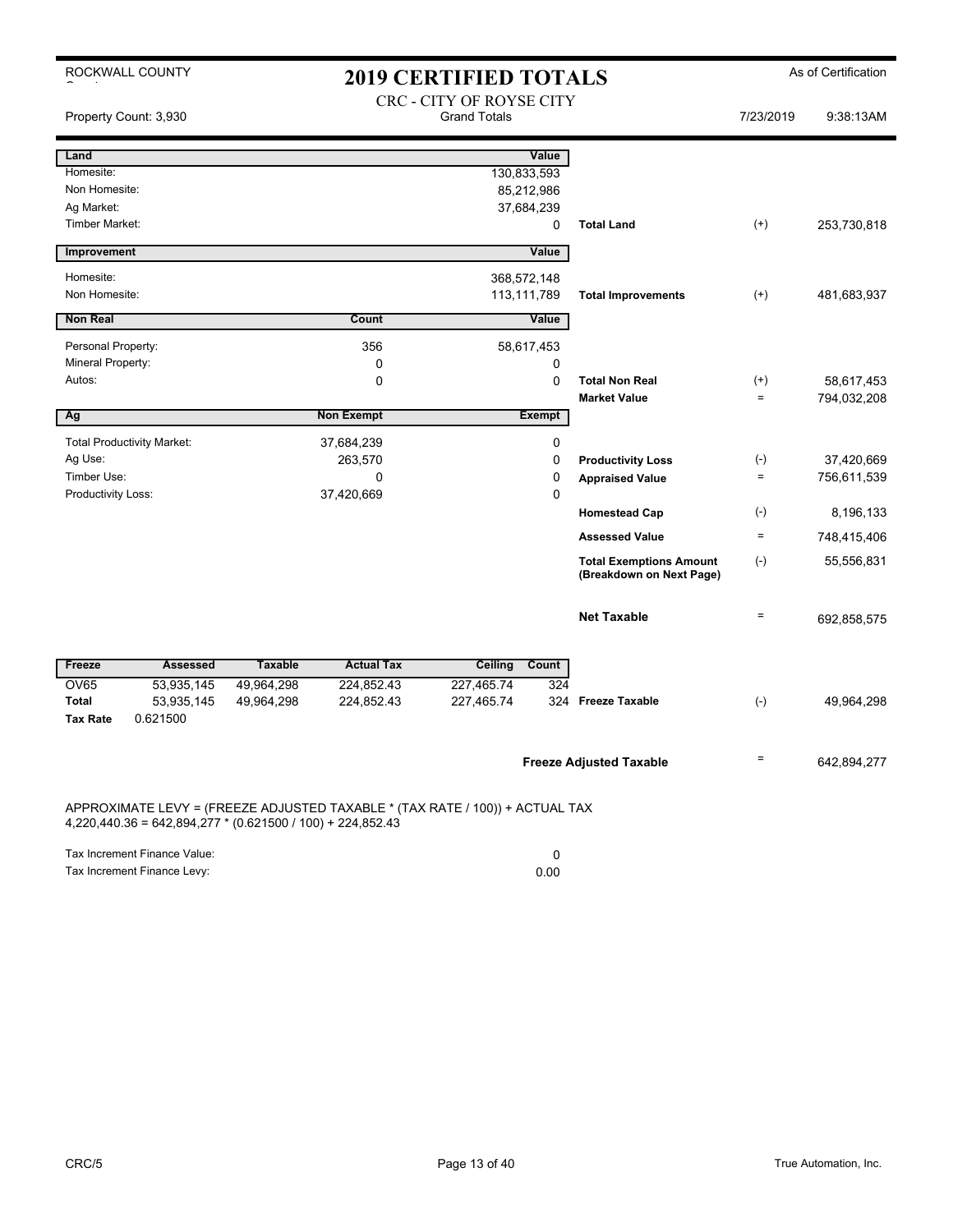## 2019 CERTIFIED TOTALS As of Certification

CRC - CITY OF ROYSE CITY Property Count: 3,930 **Strand Totals** Grand Totals **7/23/2019** 9:38:41AM

| <b>Exemption</b>  | Count         | Local        | <b>State</b> | Total      |
|-------------------|---------------|--------------|--------------|------------|
| DP                | 50            | 250,000      |              | 250,000    |
| DV <sub>1</sub>   | 12            | 0            | 88,000       | 88,000     |
| DV <sub>1</sub> S |               | 0            | 5,000        | 5,000      |
| DV <sub>2</sub>   | 9             | 0            | 60,000       | 60,000     |
| DV3               | 13            | 0            | 134,000      | 134,000    |
| DV4               | 25            | 0            | 180,000      | 180,000    |
| <b>DVHS</b>       | 17            | 0            | 3,744,921    | 3,744,921  |
| EX-XR             | 2             | 0            | 208,320      | 208,320    |
| EX-XV             | 66            | 0            | 48,658,800   | 48,658,800 |
| EX366             | 43            | 0            | 14,550       | 14,550     |
| <b>FR</b>         |               | $\mathbf{0}$ | 0            | 0          |
| OV65              | 376           | 2,169,000    |              | 2,169,000  |
| OV65S             | 4             | 24,000       |              | 24,000     |
| PC                |               | 20,240       | 0            | 20,240     |
|                   | <b>Totals</b> | 2,463,240    | 53,093,591   | 55,556,831 |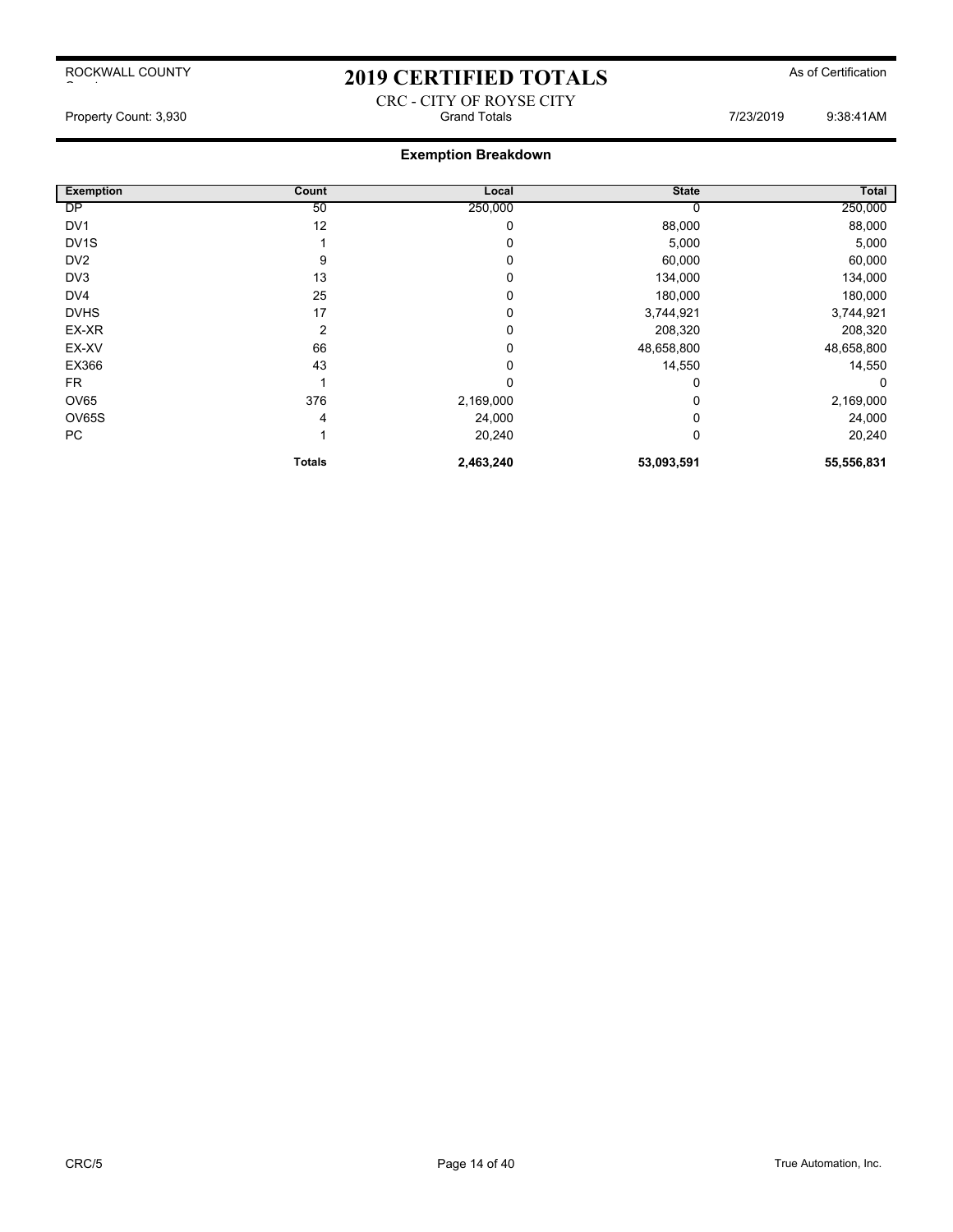| ROCKWALL COUNTY                                                                                                                              |                 |                |                   | <b>2019 CERTIFIED TOTALS</b>                 |               |                                                            |                   | As of Certification |
|----------------------------------------------------------------------------------------------------------------------------------------------|-----------------|----------------|-------------------|----------------------------------------------|---------------|------------------------------------------------------------|-------------------|---------------------|
| Property Count: 2,762                                                                                                                        |                 |                |                   | CRT - CITY OF ROWLETT<br><b>Grand Totals</b> |               |                                                            | 7/23/2019         | 9:38:13AM           |
| Land                                                                                                                                         |                 |                |                   |                                              | Value         |                                                            |                   |                     |
| Homesite:                                                                                                                                    |                 |                |                   |                                              | 195,076,795   |                                                            |                   |                     |
| Non Homesite:                                                                                                                                |                 |                |                   |                                              | 44,079,614    |                                                            |                   |                     |
| Ag Market:                                                                                                                                   |                 |                |                   |                                              | 353,640       |                                                            |                   |                     |
| <b>Timber Market:</b>                                                                                                                        |                 |                |                   |                                              | 0             | <b>Total Land</b>                                          | $(+)$             | 239,510,049         |
| Improvement                                                                                                                                  |                 |                |                   |                                              | Value         |                                                            |                   |                     |
| Homesite:                                                                                                                                    |                 |                |                   |                                              | 416,517,698   |                                                            |                   |                     |
| Non Homesite:                                                                                                                                |                 |                |                   |                                              | 155,116,128   | <b>Total Improvements</b>                                  | $^{(+)}$          | 571,633,826         |
| <b>Non Real</b>                                                                                                                              |                 |                | Count             |                                              | Value         |                                                            |                   |                     |
| Personal Property:                                                                                                                           |                 |                | 242               |                                              | 32,750,325    |                                                            |                   |                     |
| Mineral Property:                                                                                                                            |                 |                | 0                 |                                              | 0             |                                                            |                   |                     |
| Autos:                                                                                                                                       |                 |                | $\Omega$          |                                              | $\Omega$      | <b>Total Non Real</b>                                      | $^{(+)}$          | 32,750,325          |
|                                                                                                                                              |                 |                |                   |                                              |               | <b>Market Value</b>                                        | $\qquad \qquad =$ | 843,894,200         |
| Ag                                                                                                                                           |                 |                | <b>Non Exempt</b> |                                              | <b>Exempt</b> |                                                            |                   |                     |
| <b>Total Productivity Market:</b>                                                                                                            |                 |                | 353,640           |                                              | 0             |                                                            |                   |                     |
| Ag Use:                                                                                                                                      |                 |                | 510               |                                              | 0             | <b>Productivity Loss</b>                                   | $(\cdot)$         | 353,130             |
| Timber Use:                                                                                                                                  |                 |                | 0                 |                                              | 0             | <b>Appraised Value</b>                                     | $\equiv$          | 843,541,070         |
| Productivity Loss:                                                                                                                           |                 |                | 353,130           |                                              | 0             |                                                            |                   |                     |
|                                                                                                                                              |                 |                |                   |                                              |               | <b>Homestead Cap</b>                                       | $(\cdot)$         | 21,263,183          |
|                                                                                                                                              |                 |                |                   |                                              |               | <b>Assessed Value</b>                                      | $=$               | 822,277,887         |
|                                                                                                                                              |                 |                |                   |                                              |               | <b>Total Exemptions Amount</b><br>(Breakdown on Next Page) | $(-)$             | 45,449,397          |
|                                                                                                                                              |                 |                |                   |                                              |               | <b>Net Taxable</b>                                         | $\qquad \qquad =$ | 776,828,490         |
| Freeze                                                                                                                                       | <b>Assessed</b> | <b>Taxable</b> | <b>Actual Tax</b> | Ceiling                                      | Count         |                                                            |                   |                     |
| DP                                                                                                                                           | 7,559,648       | 5,524,487      | 23,042.21         | 23,042.21                                    | 37            |                                                            |                   |                     |
| OV65<br>123,572,338                                                                                                                          |                 | 102,695,551    | 469,945.40        | 475,266.72                                   | 474           |                                                            |                   |                     |
| <b>Total</b><br>131,131,986                                                                                                                  |                 | 108,220,038    | 492,987.61        | 498,308.93                                   |               | 511 Freeze Taxable                                         | $(-)$             | 108,220,038         |
| 0.757173<br><b>Tax Rate</b>                                                                                                                  |                 |                |                   |                                              |               |                                                            |                   |                     |
|                                                                                                                                              |                 |                |                   |                                              |               | <b>Freeze Adjusted Taxable</b>                             | $\equiv$          | 668,608,452         |
|                                                                                                                                              |                 |                |                   |                                              |               |                                                            |                   |                     |
| APPROXIMATE LEVY = (FREEZE ADJUSTED TAXABLE * (TAX RATE / 100)) + ACTUAL TAX<br>$5,555,510.28 = 668,608,452 * (0.757173 / 100) + 492,987.61$ |                 |                |                   |                                              |               |                                                            |                   |                     |

Tax Increment Finance Value: 0 Tax Increment Finance Levy: 0.00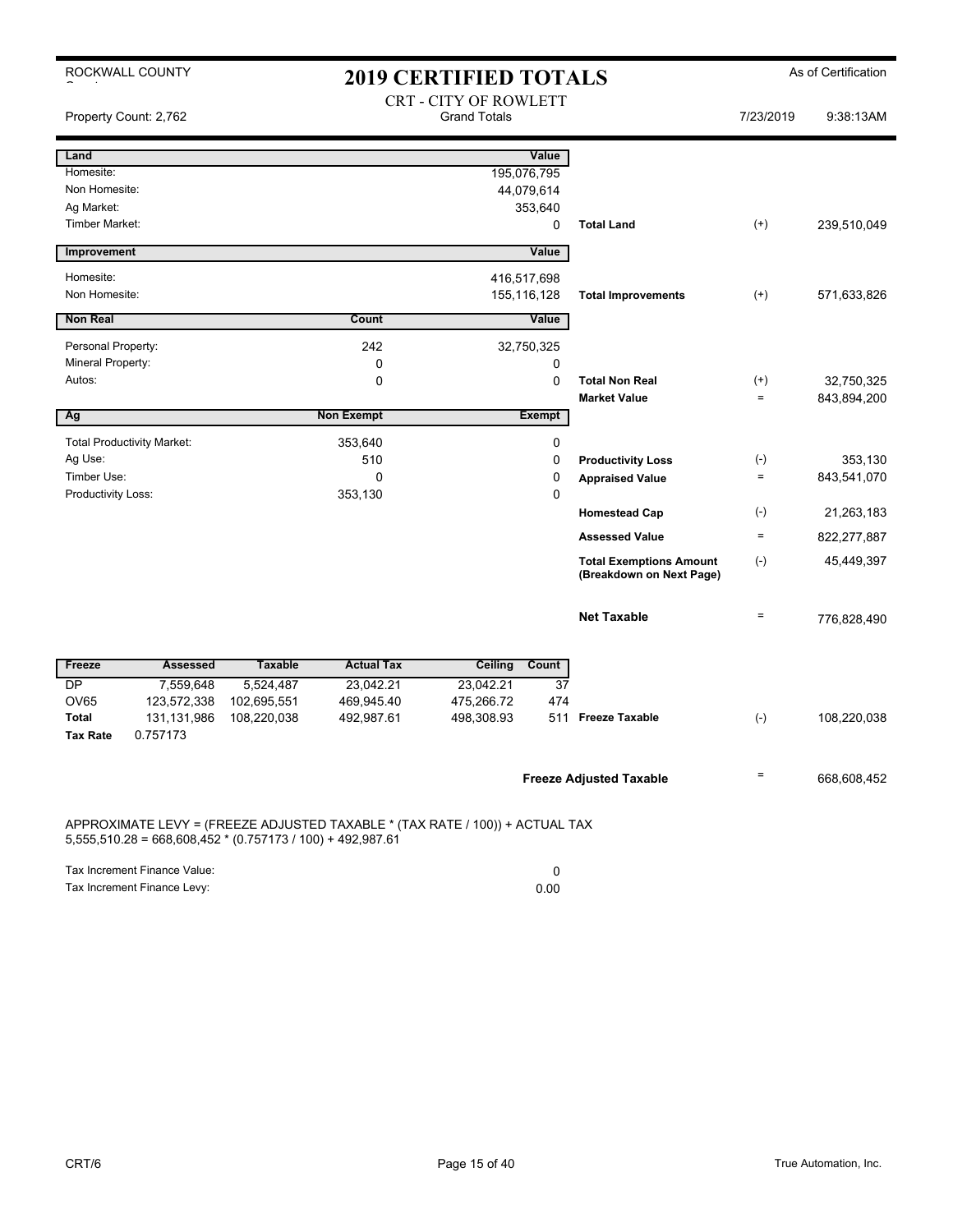# 2019 CERTIFIED TOTALS As of Certification CRT - CITY OF ROWLETT

Property Count: 2,762 **Accord 2018** Grand Totals **Count: 2,762** 9:38:41AM

| <b>Exemption</b> | Count         | Local      | <b>State</b> | <b>Total</b> |
|------------------|---------------|------------|--------------|--------------|
| <b>DP</b>        | 39            | 1,950,000  |              | 1,950,000    |
| DV <sub>1</sub>  | 12            | 0          | 90,000       | 90,000       |
| DV <sub>2</sub>  | 10            | 0          | 76,500       | 76,500       |
| DV <sub>3</sub>  | 5             | 0          | 52,000       | 52,000       |
| DV4              | 27            | 0          | 180,000      | 180,000      |
| DV4S             |               | 0          | 12,000       | 12,000       |
| <b>DVHS</b>      | 31            | 0          | 7,898,343    | 7,898,343    |
| EX-XV            | 16            | 0          | 10,674,490   | 10,674,490   |
| EX366            | 25            | 0          | 6,000        | 6,000        |
| HS               | 1,778         | 8,850,064  | 0            | 8,850,064    |
| OV65             | 539           | 15,570,000 |              | 15,570,000   |
| OV65S            | 3             | 90,000     | 0            | 90,000       |
|                  | <b>Totals</b> | 26,460,064 | 18,989,333   | 45,449,397   |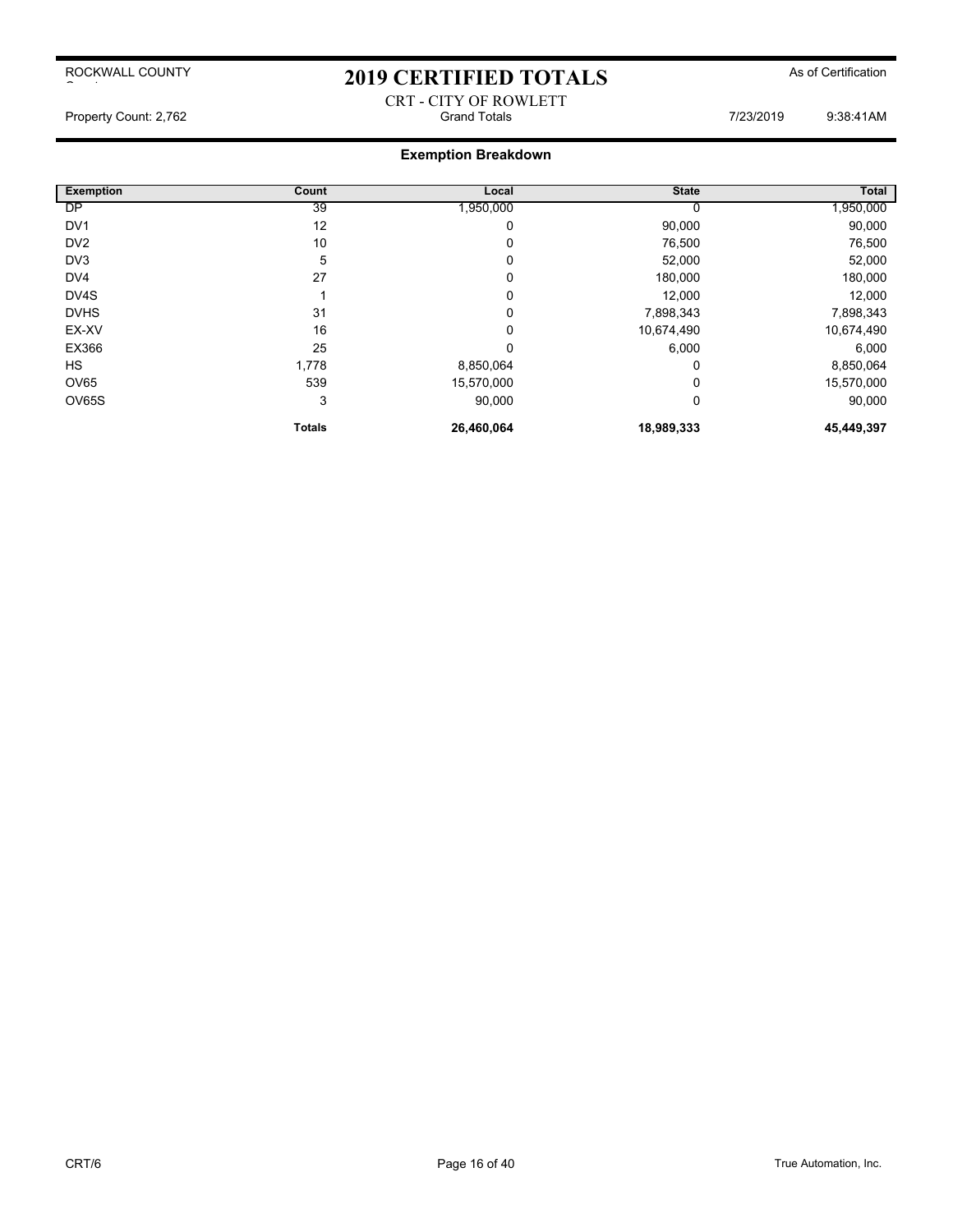| <b>2019 CERTIFIED TOTALS</b>                                                                                                                                     | As of Certification    |
|------------------------------------------------------------------------------------------------------------------------------------------------------------------|------------------------|
| <b>CRW - CITY OF ROCKWALL</b><br><b>Grand Totals</b><br>Property Count: 20,421                                                                                   | 9:38:13AM<br>7/23/2019 |
| Value<br>Land                                                                                                                                                    |                        |
| Homesite:<br>1,144,595,961                                                                                                                                       |                        |
| Non Homesite:<br>802,907,339                                                                                                                                     |                        |
| Ag Market:<br>118,679,216<br><b>Timber Market:</b><br><b>Total Land</b><br>0<br>$^{(+)}$                                                                         | 2,066,182,516          |
|                                                                                                                                                                  |                        |
| Value<br>Improvement                                                                                                                                             |                        |
| Homesite:<br>3,002,663,669                                                                                                                                       |                        |
| Non Homesite:<br>1,344,936,079<br><b>Total Improvements</b><br>$(+)$                                                                                             | 4,347,599,748          |
| <b>Non Real</b><br>Count<br>Value                                                                                                                                |                        |
| Personal Property:<br>2,000<br>555,710,781                                                                                                                       |                        |
| Mineral Property:<br>0<br>0                                                                                                                                      |                        |
| 0<br>0<br>Autos:<br><b>Total Non Real</b><br>$^{(+)}$                                                                                                            | 555,710,781            |
| <b>Market Value</b><br>$=$                                                                                                                                       | 6,969,493,045          |
| <b>Non Exempt</b><br><b>Exempt</b><br>Ag                                                                                                                         |                        |
| <b>Total Productivity Market:</b><br>116,430,476<br>2,248,740                                                                                                    |                        |
| Ag Use:<br>$(-)$<br>447,070<br>23,260<br><b>Productivity Loss</b>                                                                                                | 115,983,406            |
| Timber Use:<br>0<br>$=$<br>0<br><b>Appraised Value</b><br>Productivity Loss:<br>115,983,406<br>2,225,480                                                         | 6,853,509,639          |
| $(\cdot)$<br><b>Homestead Cap</b>                                                                                                                                | 49,973,352             |
| <b>Assessed Value</b><br>$\equiv$                                                                                                                                | 6,803,536,287          |
| $(-)$<br><b>Total Exemptions Amount</b><br>(Breakdown on Next Page)                                                                                              | 747,515,210            |
| <b>Net Taxable</b><br>$\qquad \qquad =$                                                                                                                          | 6,056,021,077          |
| <b>Actual Tax</b><br>Freeze<br><b>Assessed</b><br><b>Taxable</b><br>Ceiling<br>Count                                                                             |                        |
| 34,214,318<br><b>DP</b><br>36,398,973<br>118,408.35<br>124,348.61<br>152                                                                                         |                        |
| <b>OV65</b><br>764,335,314<br>584,522,628<br>1,839,649.82<br>2,820<br>1,874,948.53                                                                               |                        |
| 800,734,287<br>$(-)$<br><b>Total</b><br>618,736,946<br>1,958,058.17<br>1,999,297.14<br>2,972 Freeze Taxable                                                      | 618,736,946            |
| <b>Tax Rate</b><br>0.402100                                                                                                                                      |                        |
| <b>Transfer</b><br><b>Assessed</b><br>Post % Taxable<br><b>Adjustment</b><br><b>Taxable</b><br>Count<br><b>OV65</b><br>6                                         |                        |
|                                                                                                                                                                  |                        |
| 1,876,018<br>1,516,018<br>1,211,050<br>304,968<br>1,211,050<br>6<br><b>Total</b><br>1,876,018<br>1,516,018<br>304,968<br><b>Transfer Adjustment</b><br>$(\cdot)$ | 304,968                |

### APPROXIMATE LEVY = (FREEZE ADJUSTED TAXABLE \* (TAX RATE / 100)) + ACTUAL TAX 23,820,151.38 = 5,436,979,163 \* (0.402100 / 100) + 1,958,058.17

| <b>Tif Zone Code</b>         | <b>Tax Increment Loss</b> |
|------------------------------|---------------------------|
| 2007 TIF                     | 14,197,867                |
| Tax Increment Finance Value: | 14.197.867                |
| Tax Increment Finance Levy:  | 57,089.62                 |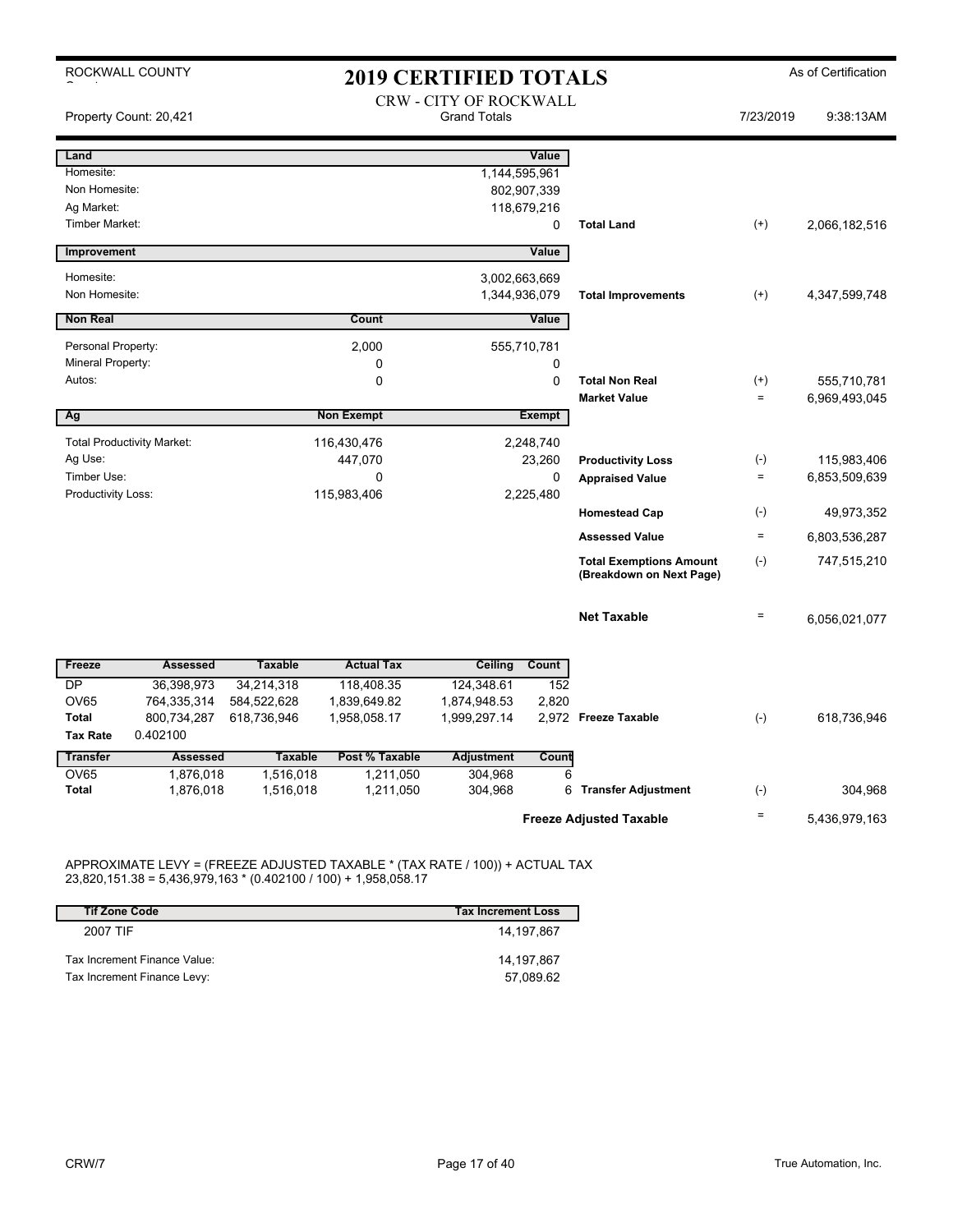# 2019 CERTIFIED TOTALS As of Certification CRW - CITY OF ROCKWALL

Property Count: 20,421 **Fig. 2008**:41AM Grand Totals **61 Count: 2008:41AM** Grand Totals **7/23/2019** 9:38:41AM

| <b>Exemption</b>  | Count          | Local       | <b>State</b> | <b>Total</b> |
|-------------------|----------------|-------------|--------------|--------------|
| AB                | 2              | 453,560     |              | 453,560      |
| <b>DP</b>         | 159            | $\mathbf 0$ | $\Omega$     | 0            |
| DV <sub>1</sub>   | 90             | 0           | 706,000      | 706,000      |
| DV <sub>1</sub> S |                | $\mathbf 0$ | 5,000        | 5,000        |
| DV <sub>2</sub>   | 61             | $\mathbf 0$ | 520,500      | 520,500      |
| DV2S              | $\overline{2}$ | 0           | 15,000       | 15,000       |
| DV3               | 64             | $\mathbf 0$ | 674,000      | 674,000      |
| DV3S              |                | $\mathbf 0$ | 10,000       | 10,000       |
| DV4               | 189            | $\mathbf 0$ | 1,320,490    | 1,320,490    |
| DV4S              | 7              | $\mathbf 0$ | 72,000       | 72,000       |
| <b>DVHS</b>       | 135            | $\mathbf 0$ | 45,360,317   | 45,360,317   |
| <b>DVHSS</b>      | 2              | $\mathbf 0$ | 175,380      | 175,380      |
| EX-XG             | 2              | $\mathbf 0$ | 263,300      | 263,300      |
| EX-XI             | 4              | $\mathbf 0$ | 4,415,810    | 4,415,810    |
| EX-XL             | 18             | $\mathbf 0$ | 8,847,740    | 8,847,740    |
| EX-XR             | 8              | $\mathbf 0$ | 1,386,080    | 1,386,080    |
| EX-XU             |                | $\mathbf 0$ | 32,660       | 32,660       |
| EX-XV             | 380            | $\pmb{0}$   | 459,156,720  | 459,156,720  |
| EX-XV (Prorated)  |                | 0           | 44,939       | 44,939       |
| EX366             | 143            | $\mathbf 0$ | 50,800       | 50,800       |
| <b>FR</b>         | 14             | 29,836,635  | 0            | 29,836,635   |
| LIH               |                | 0           | 2,373,575    | 2,373,575    |
| <b>OV65</b>       | 3,227          | 188,830,373 | 0            | 188,830,373  |
| <b>OV65S</b>      | 28             | 1,676,850   | 0            | 1,676,850    |
| PC                | 12             | 1,287,481   | $\Omega$     | 1,287,481    |
|                   | <b>Totals</b>  | 222,084,899 | 525,430,311  | 747,515,210  |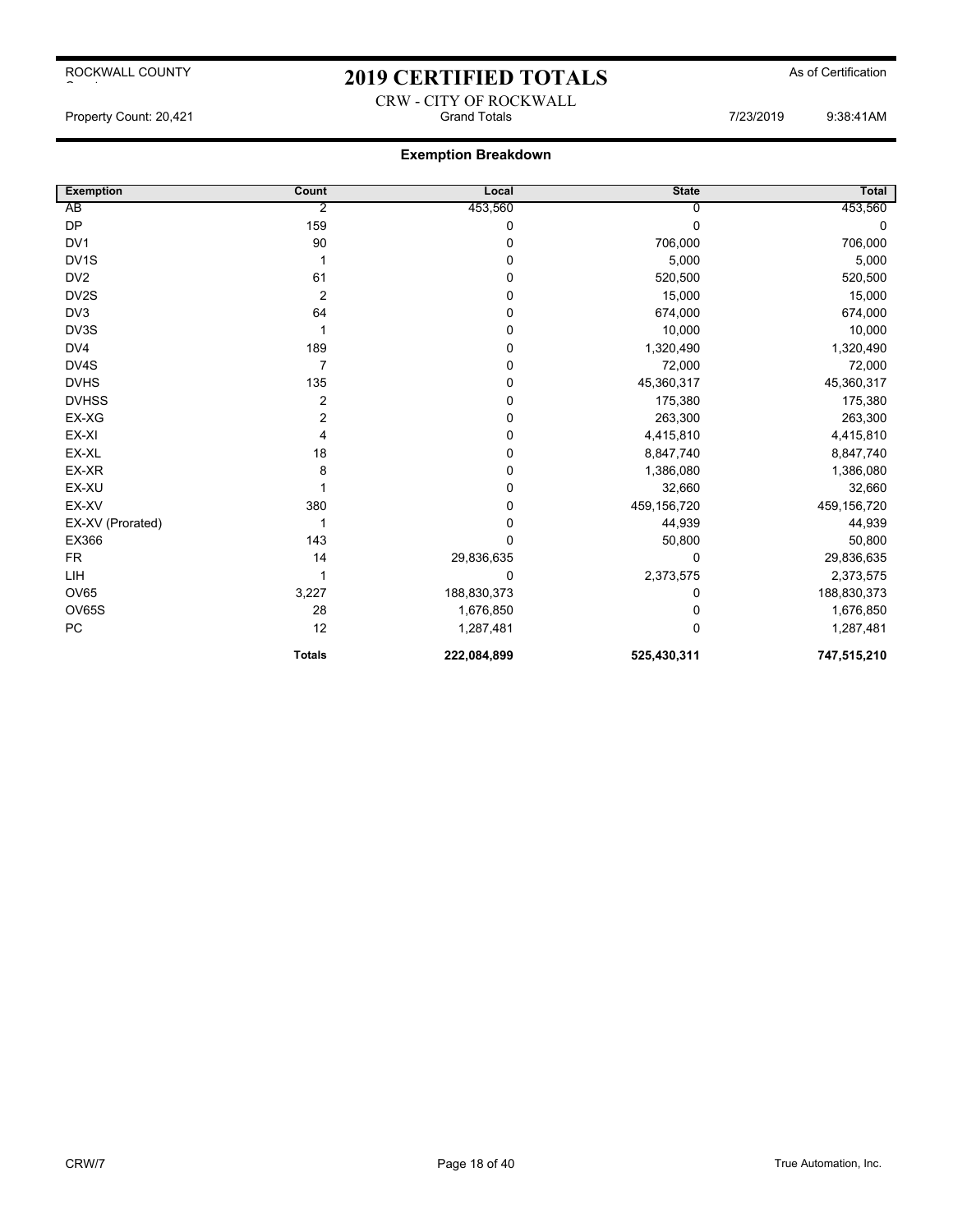|                                                                                                                                        | ROCKWALL COUNTY                   |                |                   | <b>2019 CERTIFIED TOTALS</b>                      |               |                                                            |                    | As of Certification |
|----------------------------------------------------------------------------------------------------------------------------------------|-----------------------------------|----------------|-------------------|---------------------------------------------------|---------------|------------------------------------------------------------|--------------------|---------------------|
| Property Count: 460                                                                                                                    |                                   |                |                   | <b>CWY - CITY OF WYLIE</b><br><b>Grand Totals</b> |               |                                                            | 7/23/2019          | 9:38:13AM           |
| Land                                                                                                                                   |                                   |                |                   |                                                   | Value         |                                                            |                    |                     |
| Homesite:                                                                                                                              |                                   |                |                   | 23,006,131                                        |               |                                                            |                    |                     |
| Non Homesite:                                                                                                                          |                                   |                |                   |                                                   | 1,592,740     |                                                            |                    |                     |
| Ag Market:                                                                                                                             |                                   |                |                   |                                                   | 711,760       |                                                            |                    |                     |
| <b>Timber Market:</b>                                                                                                                  |                                   |                |                   |                                                   | 0             | <b>Total Land</b>                                          | $(+)$              | 25,310,631          |
| Improvement                                                                                                                            |                                   |                |                   |                                                   | Value         |                                                            |                    |                     |
| Homesite:                                                                                                                              |                                   |                |                   | 56,342,963                                        |               |                                                            |                    |                     |
| Non Homesite:                                                                                                                          |                                   |                |                   |                                                   | 1,128,305     | <b>Total Improvements</b>                                  | $^{(+)}$           | 57,471,268          |
| <b>Non Real</b>                                                                                                                        |                                   |                | Count             |                                                   | Value         |                                                            |                    |                     |
| Personal Property:                                                                                                                     |                                   |                | 18                |                                                   | 211,240       |                                                            |                    |                     |
| Mineral Property:                                                                                                                      |                                   |                | 0                 |                                                   | 0             |                                                            |                    |                     |
| Autos:                                                                                                                                 |                                   |                | 0                 |                                                   | 0             | <b>Total Non Real</b>                                      | $^{(+)}$           | 211,240             |
|                                                                                                                                        |                                   |                |                   |                                                   |               | <b>Market Value</b>                                        | $\qquad \qquad =$  | 82,993,139          |
| Ag                                                                                                                                     |                                   |                | <b>Non Exempt</b> |                                                   | <b>Exempt</b> |                                                            |                    |                     |
|                                                                                                                                        | <b>Total Productivity Market:</b> |                | 711,760           |                                                   | 0             |                                                            |                    |                     |
| Ag Use:                                                                                                                                |                                   |                | 4,370             |                                                   | 0             | <b>Productivity Loss</b>                                   | $(\textnormal{-})$ | 707,390             |
| Timber Use:                                                                                                                            |                                   |                | $\mathbf 0$       |                                                   | 0             | <b>Appraised Value</b>                                     | $\equiv$           | 82,285,749          |
| Productivity Loss:                                                                                                                     |                                   |                | 707,390           |                                                   | 0             |                                                            |                    |                     |
|                                                                                                                                        |                                   |                |                   |                                                   |               | <b>Homestead Cap</b>                                       | $(\cdot)$          | 1,393,490           |
|                                                                                                                                        |                                   |                |                   |                                                   |               | <b>Assessed Value</b>                                      | $=$                | 80,892,259          |
|                                                                                                                                        |                                   |                |                   |                                                   |               | <b>Total Exemptions Amount</b><br>(Breakdown on Next Page) | $(-)$              | 1,454,883           |
|                                                                                                                                        |                                   |                |                   |                                                   |               | <b>Net Taxable</b>                                         | $\qquad \qquad =$  | 79,437,376          |
| Freeze                                                                                                                                 | <b>Assessed</b>                   | <b>Taxable</b> | <b>Actual Tax</b> | Ceiling                                           | Count         |                                                            |                    |                     |
| <b>DP</b>                                                                                                                              | 664,160                           | 547,260        | 3,121.95          | 3,121.95                                          | 4             |                                                            |                    |                     |
| <b>OV65</b>                                                                                                                            | 3,930,589                         | 3,269,019      | 17,729.28         | 17,813.29                                         | 24            |                                                            |                    |                     |
| <b>Total</b>                                                                                                                           | 4,594,749                         | 3,816,279      | 20,851.23         | 20,935.24                                         |               | 28 Freeze Taxable                                          | $(-)$              | 3,816,279           |
| <b>Tax Rate</b>                                                                                                                        | 0.725848                          |                |                   |                                                   |               |                                                            |                    |                     |
|                                                                                                                                        |                                   |                |                   |                                                   |               | <b>Freeze Adjusted Taxable</b>                             | $=$                | 75,621,097          |
| APPROXIMATE LEVY = (FREEZE ADJUSTED TAXABLE * (TAX RATE / 100)) + ACTUAL TAX<br>569 745 45 = 75 621 097 * (0 725848 / 100) + 20 851 23 |                                   |                |                   |                                                   |               |                                                            |                    |                     |

569,745.45 = 75,621,097 \* (0.725848 / 100) + 20,851.23

| Tax Increment Finance Value: |      |
|------------------------------|------|
| Tax Increment Finance Levy:  | 0.00 |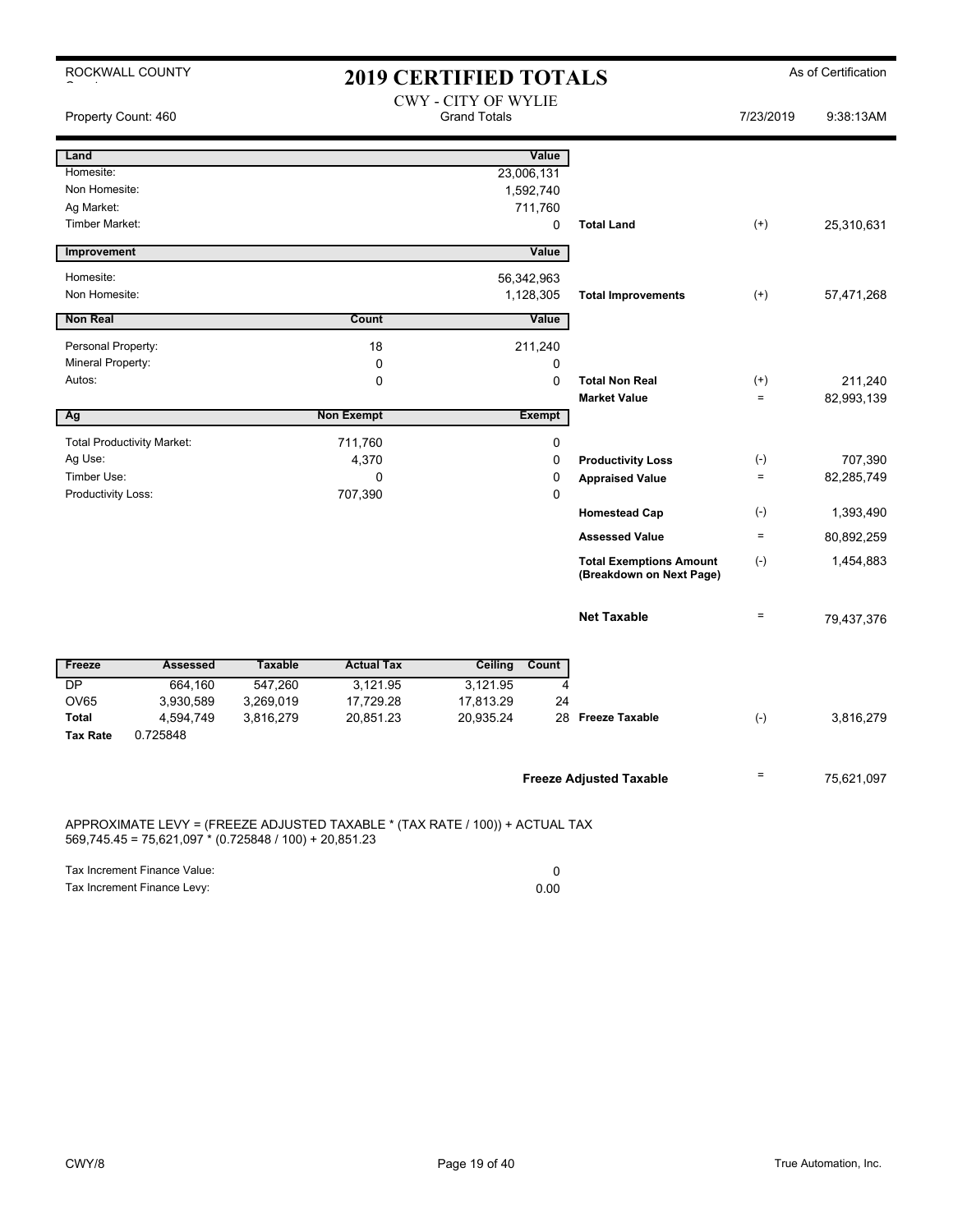## 2019 CERTIFIED TOTALS As of Certification

## CWY - CITY OF WYLIE Property Count: 460 **Fig. 2018** Grand Totals **Count: 460** 9:38:41AM

| <b>Exemption</b> | Count         | Local   | <b>State</b> | Total     |
|------------------|---------------|---------|--------------|-----------|
| <b>DP</b>        |               | 116,900 |              | 116,900   |
| DV <sub>1</sub>  |               | 0       | 5,000        | 5,000     |
| DV3              |               | 0       | 10,000       | 10,000    |
| DV <sub>4</sub>  | າ             | 0       | 12,000       | 12,000    |
| <b>DVHS</b>      |               | 0       | 234,443      | 234,443   |
| EX-XV            | 5             | 0       | 271,850      | 271,850   |
| EX366            | 3             | 0       | 1,200        | 1,200     |
| OV65             | 29            | 803,490 | 0            | 803,490   |
|                  | <b>Totals</b> | 920,390 | 534,493      | 1,454,883 |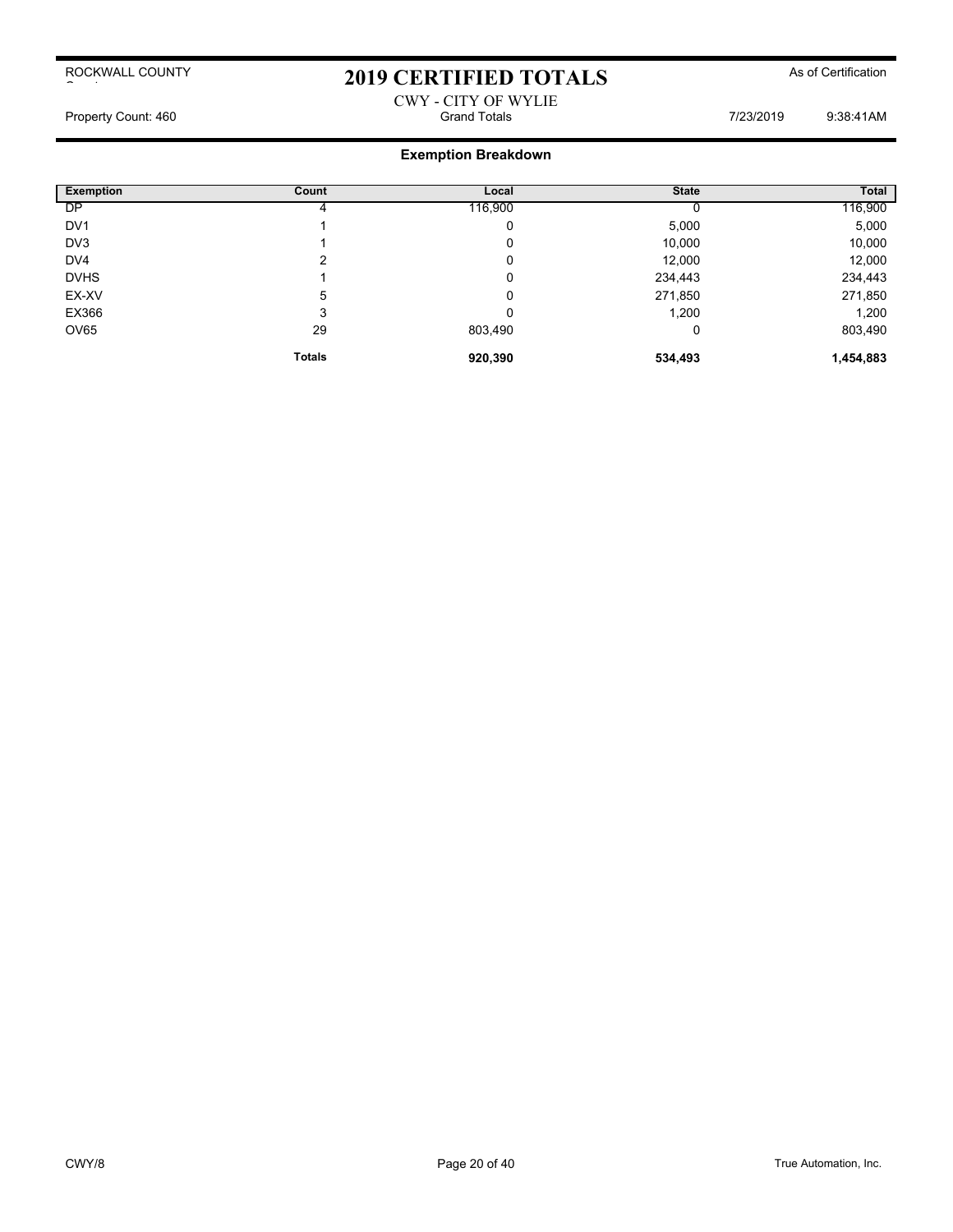| ROCKWALL COUNTY                                                                     | <b>2019 CERTIFIED TOTALS</b> |                                                     |               |                                                            | As of Certification  |                               |
|-------------------------------------------------------------------------------------|------------------------------|-----------------------------------------------------|---------------|------------------------------------------------------------|----------------------|-------------------------------|
| Property Count: 45,767                                                              |                              | <b>GRW - ROCKWALL COUNTY</b><br><b>Grand Totals</b> |               |                                                            | 7/23/2019            | 9:38:13AM                     |
| Land                                                                                |                              |                                                     | Value         |                                                            |                      |                               |
| Homesite:<br>Non Homesite:                                                          |                              | 2,596,231,137<br>1,358,736,588                      |               |                                                            |                      |                               |
| Ag Market:                                                                          |                              |                                                     | 567,646,048   |                                                            |                      |                               |
| Timber Market:                                                                      |                              |                                                     | 0             | <b>Total Land</b>                                          | $(+)$                | 4,522,613,773                 |
| Improvement                                                                         |                              |                                                     | Value         |                                                            |                      |                               |
| Homesite:                                                                           |                              | 7,245,388,156                                       |               |                                                            |                      |                               |
| Non Homesite:                                                                       |                              | 1,908,138,452                                       |               | <b>Total Improvements</b>                                  | $(+)$                | 9,153,526,608                 |
| <b>Non Real</b>                                                                     | Count                        |                                                     | Value         |                                                            |                      |                               |
| Personal Property:                                                                  | 3,133                        |                                                     | 827,371,862   |                                                            |                      |                               |
| Mineral Property:                                                                   | 0                            |                                                     | 0             |                                                            |                      |                               |
| Autos:                                                                              | $\mathbf 0$                  |                                                     | 0             | <b>Total Non Real</b><br><b>Market Value</b>               | $^{(+)}$<br>$\equiv$ | 827,371,862<br>14,503,512,243 |
| Ag                                                                                  | <b>Non Exempt</b>            |                                                     | <b>Exempt</b> |                                                            |                      |                               |
| <b>Total Productivity Market:</b>                                                   | 564,943,738                  |                                                     | 2,702,310     |                                                            |                      |                               |
| Ag Use:                                                                             | 3,029,396                    |                                                     | 25,750        | <b>Productivity Loss</b>                                   | $(\cdot)$            | 561,914,342                   |
| Timber Use:                                                                         | 0                            |                                                     | 0             | <b>Appraised Value</b>                                     | $\equiv$             | 13,941,597,901                |
| Productivity Loss:                                                                  | 561,914,342                  |                                                     | 2,676,560     | <b>Homestead Cap</b>                                       | $(-)$                | 159,985,908                   |
|                                                                                     |                              |                                                     |               | <b>Assessed Value</b>                                      | $\equiv$             |                               |
|                                                                                     |                              |                                                     |               |                                                            |                      | 13,781,611,993                |
|                                                                                     |                              |                                                     |               | <b>Total Exemptions Amount</b><br>(Breakdown on Next Page) | $(-)$                | 1,097,065,672                 |
|                                                                                     |                              |                                                     |               |                                                            |                      |                               |
|                                                                                     |                              |                                                     |               | <b>Net Taxable</b>                                         | $\equiv$             | 12,684,546,321                |
|                                                                                     |                              |                                                     |               |                                                            |                      |                               |
| <b>Taxable</b><br>Freeze<br><b>Assessed</b>                                         | <b>Actual Tax</b>            | Ceiling                                             | Count         |                                                            |                      |                               |
| <b>DP</b><br>87,167,096<br>81,608,438<br><b>OV65</b><br>1,644,423,259 1,412,401,854 | 230,107.26<br>3,880,279.09   | 242,371.09<br>3,969,583.72                          | 372<br>5,687  |                                                            |                      |                               |
| 1,731,590,355 1,494,010,292<br>Total                                                | 4,110,386.35                 | 4,211,954.81                                        |               | 6,059 Freeze Taxable                                       | $(-)$                | 1,494,010,292                 |
| <b>Tax Rate</b><br>0.328400                                                         |                              |                                                     |               |                                                            |                      |                               |
| <b>Transfer</b><br><b>Assessed</b><br><b>Taxable</b>                                | Post % Taxable               | <b>Adjustment</b>                                   | Count         |                                                            |                      |                               |
| <b>OV65</b><br>6,316,533<br>5,651,533<br>6,316,533<br>5,651,533<br><b>Total</b>     | 4,609,197<br>4,609,197       | 1,042,336<br>1,042,336                              | 19            | 19 Transfer Adjustment                                     | $(\cdot)$            | 1,042,336                     |
|                                                                                     |                              |                                                     |               | <b>Freeze Adjusted Taxable</b>                             | $\equiv$             | 11,189,493,693                |

APPROXIMATE LEVY = (FREEZE ADJUSTED TAXABLE \* (TAX RATE / 100)) + ACTUAL TAX 40,856,683.64 = 11,189,493,693 \* (0.328400 / 100) + 4,110,386.35

| <b>Tif Zone Code</b>         | <b>Tax Increment Loss</b> |
|------------------------------|---------------------------|
| 2007 TIF                     | 14.197.867                |
| Tax Increment Finance Value: | 14.197.867                |
| Tax Increment Finance Levy:  | 46.625.80                 |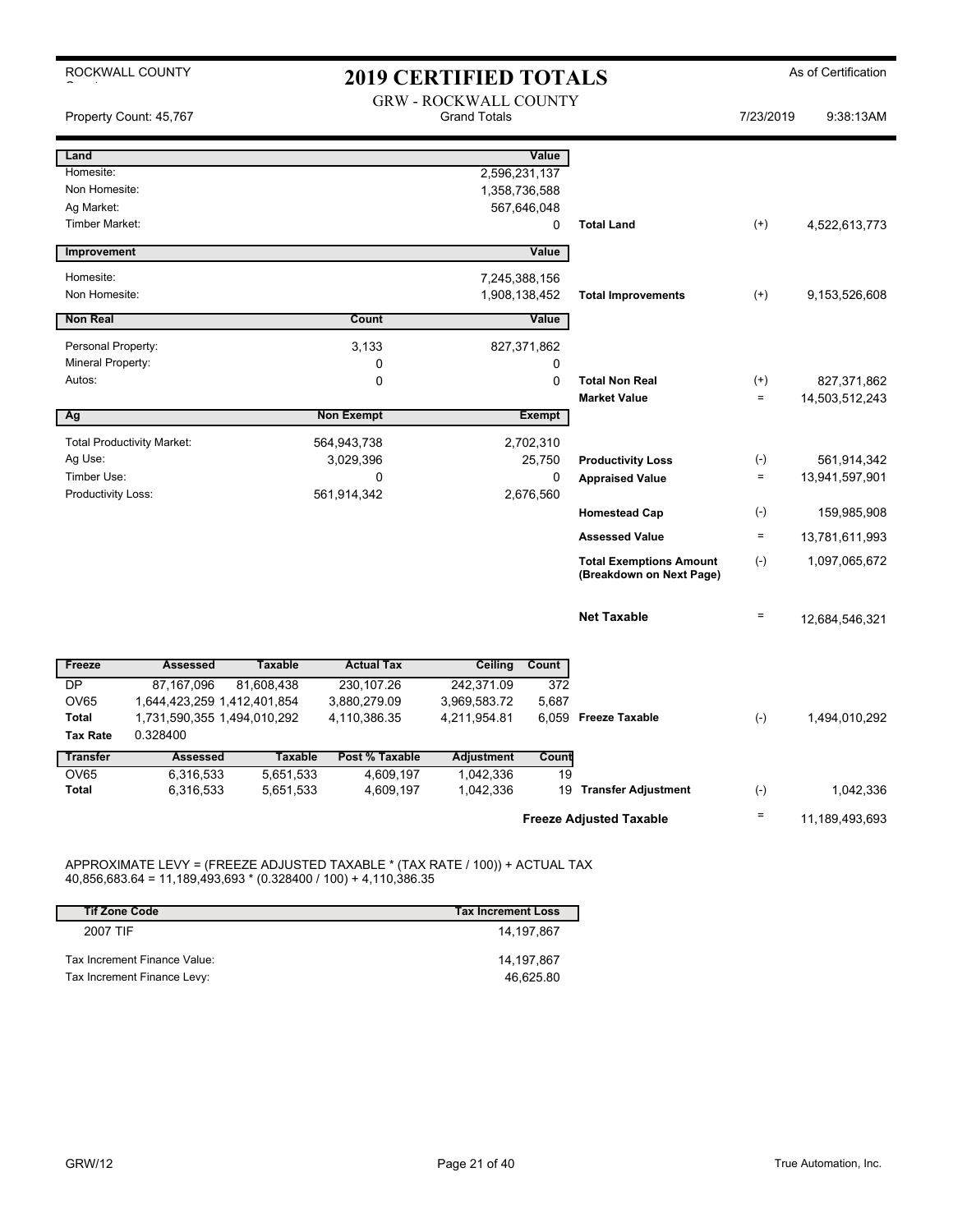## 2019 CERTIFIED TOTALS As of Certification

### **Exemption Breakdown**

| <b>Exemption</b>  | Count            | Local       | <b>State</b> | Total         |
|-------------------|------------------|-------------|--------------|---------------|
| AB                | 2                | 0           |              | 0             |
| <b>DP</b>         | 401              | 0           | 0            | 0             |
| DV1               | 199              | 0           | 1,526,000    | 1,526,000     |
| DV <sub>1</sub> S | $\overline{2}$   | 0           | 10,000       | 10,000        |
| DV <sub>2</sub>   | 147              | 0           | 1,224,000    | 1,224,000     |
| DV2S              | $\boldsymbol{2}$ | 0           | 15,000       | 15,000        |
| DV3               | 168              | 0           | 1,720,860    | 1,720,860     |
| DV3S              | $\overline{2}$   | 0           | 20,000       | 20,000        |
| DV4               | 446              | 0           | 3,114,650    | 3,114,650     |
| DV4S              | 16               | 0           | 150,000      | 150,000       |
| <b>DVHS</b>       | 355              | 0           | 117,599,816  | 117,599,816   |
| <b>DVHSS</b>      | 4                | 0           | 563,537      | 563,537       |
| EX                |                  | 0           | 19,790       | 19,790        |
| EX-XG             | $\overline{2}$   | 0           | 263,300      | 263,300       |
| EX-XI             | Δ                | 0           | 4,415,810    | 4,415,810     |
| EX-XJ             |                  | 0           | 52,500       | 52,500        |
| EX-XL             | 18               | 0           | 8,847,740    | 8,847,740     |
| EX-XR             | 28               | 0           | 4,110,700    | 4,110,700     |
| EX-XU             |                  | 0           | 32,660       | 32,660        |
| EX-XV             | 633              | 0           | 693,292,880  | 693,292,880   |
| EX-XV (Prorated)  | $\overline{2}$   | 0           | 66,968       | 66,968        |
| EX366             | 266              | 0           | 97,530       | 97,530        |
| <b>FR</b>         | 17               | 30,339,840  | $\Omega$     | 30,339,840    |
| LIH               | 1                | 0           | 2,373,575    | 2,373,575     |
| <b>OV65</b>       | 6,586            | 223,507,344 | 0            | 223,507,344   |
| OV65S             | 43               | 1,479,420   | 0            | 1,479,420     |
| PC                | 12               | 2,221,752   | 0            | 2,221,752     |
|                   | <b>Totals</b>    | 257,548,356 | 839,517,316  | 1,097,065,672 |

GRW - ROCKWALL COUNTY Property Count: 45,767 Grand Totals 7/23/2019 9:38:41AM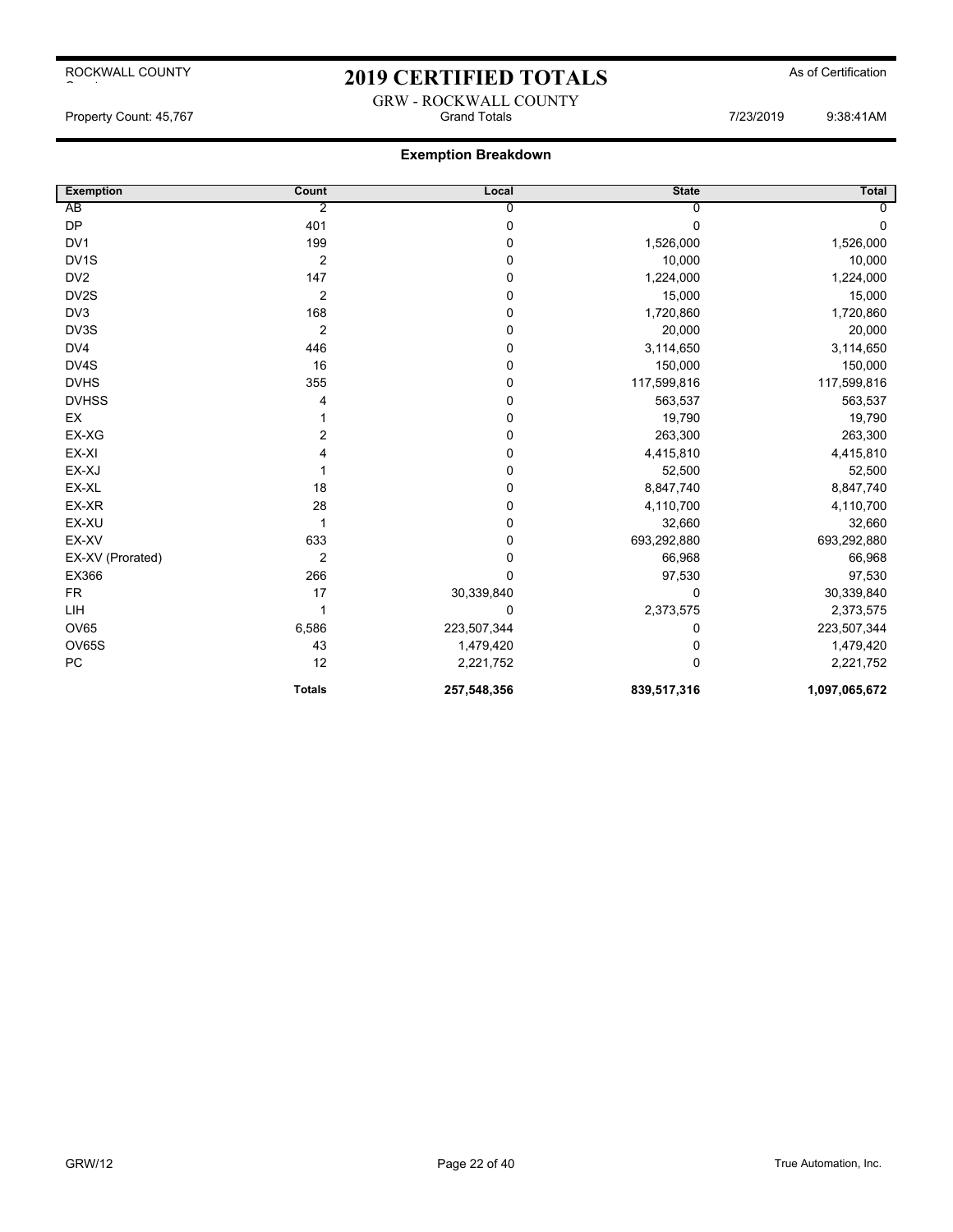| ROCKWALL COUNTY                   |                   | <b>2019 CERTIFIED TOTALS</b>                 |                                                            |              | As of Certification |
|-----------------------------------|-------------------|----------------------------------------------|------------------------------------------------------------|--------------|---------------------|
| Property Count: 1,936             |                   | MU1 - RW CO CONS MUD1<br><b>Grand Totals</b> |                                                            | 7/23/2019    | 9:38:13AM           |
| Land                              |                   | Value                                        |                                                            |              |                     |
| Homesite:                         |                   | 96,136,865                                   |                                                            |              |                     |
| Non Homesite:                     |                   | 4,555,440                                    |                                                            |              |                     |
| Ag Market:                        |                   | $\Omega$                                     |                                                            |              |                     |
| <b>Timber Market:</b>             |                   | $\Omega$                                     | <b>Total Land</b>                                          | $^{(+)}$     | 100,692,305         |
| Improvement                       |                   | Value                                        |                                                            |              |                     |
| Homesite:                         |                   | 374,570,558                                  |                                                            |              |                     |
| Non Homesite:                     |                   | 15,083,623                                   | <b>Total Improvements</b>                                  | $(+)$        | 389,654,181         |
| <b>Non Real</b>                   | Count             | Value                                        |                                                            |              |                     |
|                                   |                   |                                              |                                                            |              |                     |
| Personal Property:                | 72                | 834,840                                      |                                                            |              |                     |
| Mineral Property:                 | 0                 | 0                                            |                                                            |              |                     |
| Autos:                            | $\mathbf 0$       | 0                                            | <b>Total Non Real</b>                                      | $(+)$        | 834,840             |
| Г                                 | <b>Non Exempt</b> | Exempt                                       | <b>Market Value</b>                                        | $\equiv$     | 491,181,326         |
| Ag                                |                   |                                              |                                                            |              |                     |
| <b>Total Productivity Market:</b> | 0                 | 0                                            |                                                            |              |                     |
| Ag Use:                           | 0                 | 0                                            | <b>Productivity Loss</b>                                   | $(\text{-})$ | $\Omega$            |
| Timber Use:                       | 0                 | 0                                            | <b>Appraised Value</b>                                     | $\equiv$     | 491,181,326         |
| Productivity Loss:                | 0                 | $\mathbf 0$                                  |                                                            |              |                     |
|                                   |                   |                                              | <b>Homestead Cap</b>                                       | $(-)$        | 319,192             |
|                                   |                   |                                              | <b>Assessed Value</b>                                      | $\equiv$     | 490,862,134         |
|                                   |                   |                                              | <b>Total Exemptions Amount</b><br>(Breakdown on Next Page) | $(-)$        | 22,221,032          |
|                                   |                   |                                              | <b>Net Taxable</b>                                         | $\equiv$     | 468,641,102         |

### APPROXIMATE TOTAL LEVY = NET TAXABLE \* (TAX RATE / 100) 1,827,700.30 = 468,641,102 \* (0.390000 / 100)

| Tax Increment Finance Value: |      |
|------------------------------|------|
| Tax Increment Finance Levy:  | 0.00 |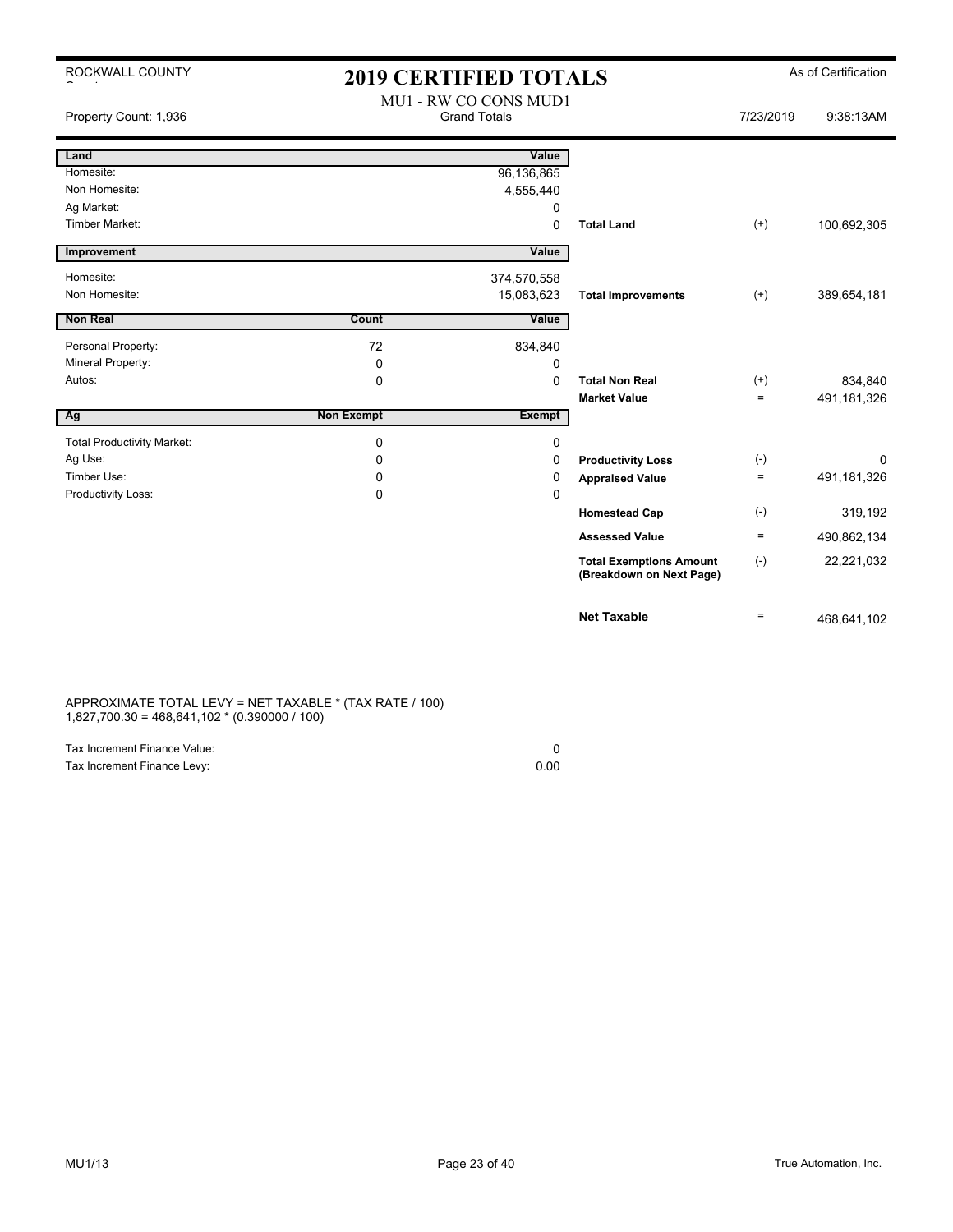# 2019 CERTIFIED TOTALS As of Certification MU1 - RW CO CONS MUD1<br>Grand Totals

**Exemption Breakdown**

Property Count: 1,936 **Property Count: 1,936** Crand Totals **Grand Totals Count: 1,936** 2019 9:38:41AM

| <b>Exemption</b> | Count         | Local       | <b>State</b> | Total      |
|------------------|---------------|-------------|--------------|------------|
| <b>DP</b>        | 12            | 320,865     |              | 320,865    |
| DV <sub>1</sub>  | 10            | 0           | 64,000       | 64,000     |
| DV <sub>2</sub>  | 12            | 0           | 99,000       | 99,000     |
| DV <sub>3</sub>  | 16            | 0           | 164,000      | 164,000    |
| DV4              | 36            | $\Omega$    | 300,000      | 300,000    |
| DV4S             |               | 0           | 12,000       | 12,000     |
| <b>DVHS</b>      | 19            | $\Omega$    | 5,344,335    | 5,344,335  |
| <b>DVHSS</b>     |               | 0           |              | 0          |
| EX               |               | $\Omega$    | 19,790       | 19,790     |
| EX-XV            |               |             | 10,734,770   | 10,734,770 |
| EX366            | 18            | 0           | 5,820        | 5,820      |
| OV65             | 203           | 5, 133, 737 |              | 5,133,737  |
| OV65S            |               | 22,715      | 0            | 22,715     |
|                  | <b>Totals</b> | 5,477,317   | 16,743,715   | 22,221,032 |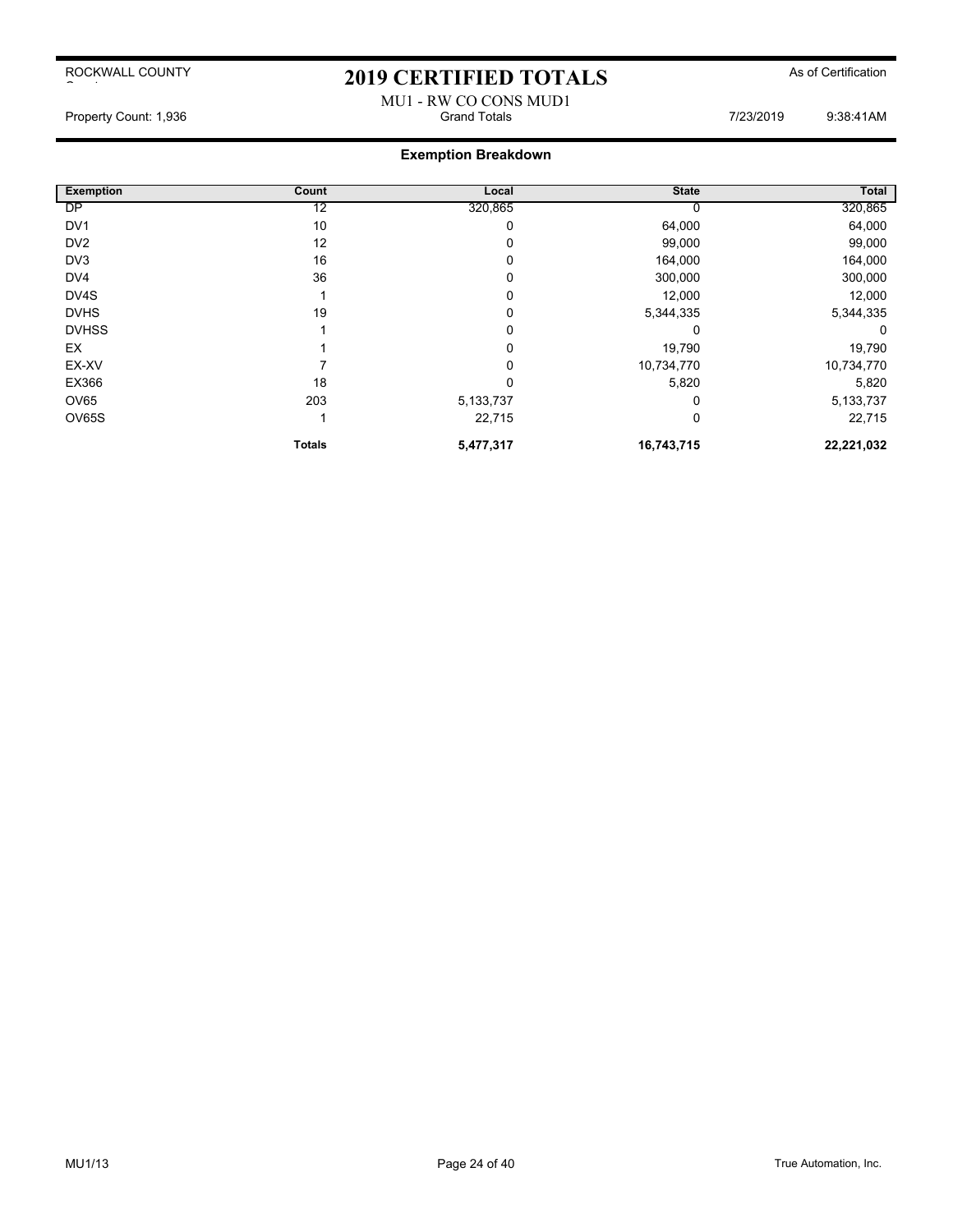| ROCKWALL COUNTY                   | <b>2019 CERTIFIED TOTALS</b> |                                         |                                                            |                   | As of Certification |
|-----------------------------------|------------------------------|-----------------------------------------|------------------------------------------------------------|-------------------|---------------------|
| Property Count: 818               |                              | MU6 - RW CO MUD6<br><b>Grand Totals</b> |                                                            | 7/23/2019         | 9:38:13AM           |
| Land                              |                              | Value                                   |                                                            |                   |                     |
| Homesite:                         |                              | 29,159,711                              |                                                            |                   |                     |
| Non Homesite:                     |                              | 9,016,270                               |                                                            |                   |                     |
| Ag Market:                        |                              | 0                                       |                                                            |                   |                     |
| <b>Timber Market:</b>             |                              | $\Omega$                                | <b>Total Land</b>                                          | $^{(+)}$          | 38,175,981          |
| Improvement                       |                              | Value                                   |                                                            |                   |                     |
| Homesite:                         |                              | 93, 175, 334                            |                                                            |                   |                     |
| Non Homesite:                     |                              | 305,876                                 | <b>Total Improvements</b>                                  | $^{(+)}$          | 93,481,210          |
| Non Real                          | Count                        | Value                                   |                                                            |                   |                     |
|                                   |                              |                                         |                                                            |                   |                     |
| Personal Property:                | $\overline{7}$               | 46,640                                  |                                                            |                   |                     |
| Mineral Property:                 | 0                            | 0                                       |                                                            |                   |                     |
| Autos:                            | 0                            | $\Omega$                                | <b>Total Non Real</b>                                      | $^{(+)}$          | 46,640              |
|                                   |                              |                                         | <b>Market Value</b>                                        | $\qquad \qquad =$ | 131,703,831         |
| Ag                                | <b>Non Exempt</b>            | <b>Exempt</b>                           |                                                            |                   |                     |
| <b>Total Productivity Market:</b> | 0                            | 0                                       |                                                            |                   |                     |
| Ag Use:                           | $\Omega$                     | 0                                       | <b>Productivity Loss</b>                                   | $(\text{-})$      | $\Omega$            |
| Timber Use:                       | 0                            | 0                                       | <b>Appraised Value</b>                                     | $\equiv$          | 131,703,831         |
| Productivity Loss:                | $\Omega$                     | 0                                       |                                                            |                   |                     |
|                                   |                              |                                         | <b>Homestead Cap</b>                                       | $(-)$             | 60,133              |
|                                   |                              |                                         | <b>Assessed Value</b>                                      | $\equiv$          | 131,643,698         |
|                                   |                              |                                         | <b>Total Exemptions Amount</b><br>(Breakdown on Next Page) | $(-)$             | 3,141,580           |
|                                   |                              |                                         | <b>Net Taxable</b>                                         | $\equiv$          | 128,502,118         |

APPROXIMATE TOTAL LEVY = NET TAXABLE \* (TAX RATE / 100) 963,765.89 = 128,502,118 \* (0.750000 / 100)

| Tax Increment Finance Value: |      |
|------------------------------|------|
| Tax Increment Finance Levy:  | 0.00 |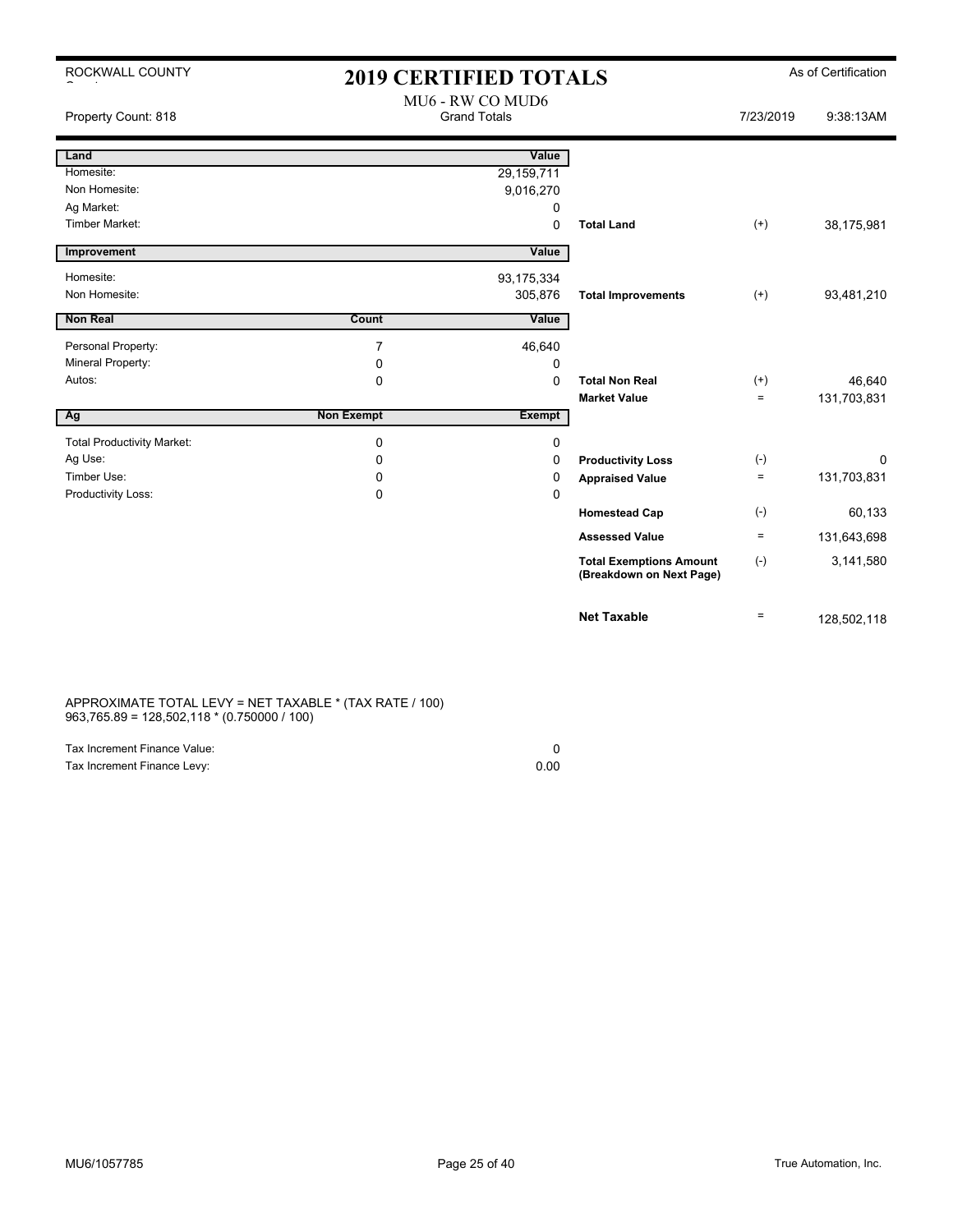## 2019 CERTIFIED TOTALS As of Certification

## MU6 - RW CO MUD6<br>Grand Totals Property Count: 818 **Property Count: 818 Grand Totals** Grand Totals **7/23/2019** 9:38:41AM

| <b>Exemption</b> | Count         | Local | <b>State</b> | Total     |
|------------------|---------------|-------|--------------|-----------|
| DV <sub>1</sub>  |               |       | 29,000       | 29,000    |
| DV <sub>2</sub>  | 3             | 0     | 22,500       | 22,500    |
| DV <sub>3</sub>  | 6             | C     | 60,000       | 60,000    |
| DV4              | 10            | O     | 72,000       | 72,000    |
| DV4S             |               | 0     | 6,000        | 6,000     |
| <b>DVHS</b>      | 10            | O     | 1,930,120    | 1,930,120 |
| EX-XV            | 5             | 0     | 1,021,620    | 1,021,620 |
| EX366            | 2             | 0     | 340          | 340       |
|                  | <b>Totals</b> | 0     | 3,141,580    | 3,141,580 |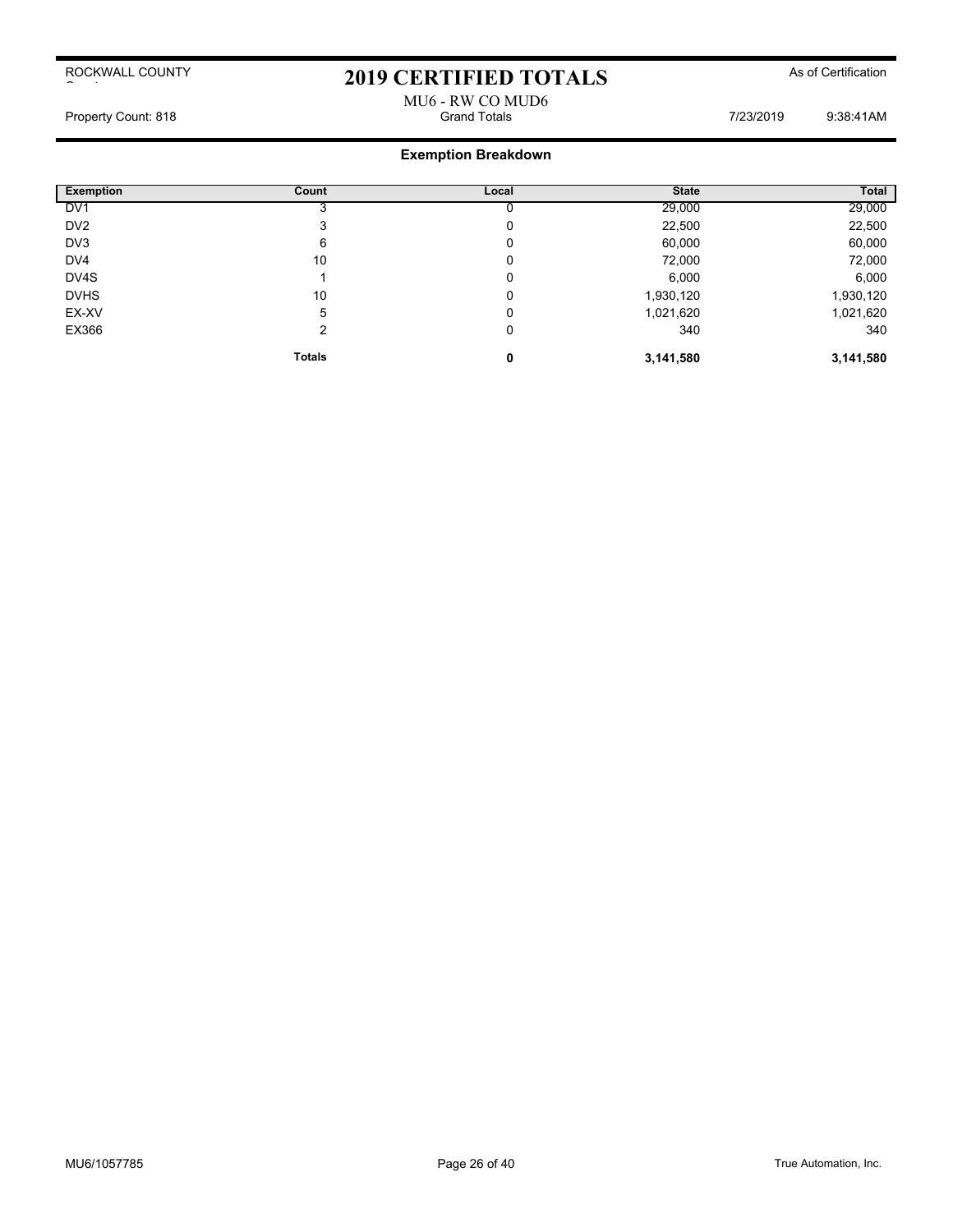ROCKWALL COUNTY

 $\sim$  to the set of  $\sim$ 

## 2019 CERTIFIED TOTALS As of Certification

| Property Count: 157               |                   | MU7 - RW CO MUD 7<br><b>Grand Totals</b> |                                                            | 7/23/2019 | 9:38:13AM  |
|-----------------------------------|-------------------|------------------------------------------|------------------------------------------------------------|-----------|------------|
| Land                              |                   | Value                                    |                                                            |           |            |
| Homesite:                         |                   | 3,382,674                                |                                                            |           |            |
| Non Homesite:                     |                   | 5,756,187                                |                                                            |           |            |
| Ag Market:                        |                   | 398,200                                  |                                                            |           |            |
| <b>Timber Market:</b>             |                   | 0                                        | <b>Total Land</b>                                          | $^{(+)}$  | 9,537,061  |
| Improvement                       |                   | Value                                    |                                                            |           |            |
| Homesite:                         |                   | 9,582,855                                |                                                            |           |            |
| Non Homesite:                     |                   | 2,337,593                                | <b>Total Improvements</b>                                  | $(+)$     | 11,920,448 |
| <b>Non Real</b>                   | Count             | Value                                    |                                                            |           |            |
| Personal Property:                | 5                 | 18,490                                   |                                                            |           |            |
| Mineral Property:                 | 0                 | 0                                        |                                                            |           |            |
| Autos:                            | 0                 | $\mathbf 0$                              | <b>Total Non Real</b>                                      | $^{(+)}$  | 18,490     |
|                                   |                   |                                          | <b>Market Value</b>                                        | $=$       | 21,475,999 |
| Ag                                | <b>Non Exempt</b> | <b>Exempt</b>                            |                                                            |           |            |
| <b>Total Productivity Market:</b> | 398,200           | 0                                        |                                                            |           |            |
| Ag Use:                           | 3,490             | 0                                        | <b>Productivity Loss</b>                                   | $(-)$     | 394,710    |
| Timber Use:                       | $\mathbf{0}$      | 0                                        | <b>Appraised Value</b>                                     | $=$       | 21,081,289 |
| Productivity Loss:                | 394,710           | $\mathbf 0$                              |                                                            |           |            |
|                                   |                   |                                          | <b>Homestead Cap</b>                                       | $(-)$     | 0          |
|                                   |                   |                                          | <b>Assessed Value</b>                                      | $\equiv$  | 21,081,289 |
|                                   |                   |                                          | <b>Total Exemptions Amount</b><br>(Breakdown on Next Page) | $(-)$     | 2,893,110  |
|                                   |                   |                                          | <b>Net Taxable</b>                                         | $\equiv$  | 18,188,179 |

APPROXIMATE TOTAL LEVY = NET TAXABLE \* (TAX RATE / 100) 136,411.34 = 18,188,179 \* (0.750000 / 100)

| Tax Increment Finance Value: |      |
|------------------------------|------|
| Tax Increment Finance Levy:  | 0.00 |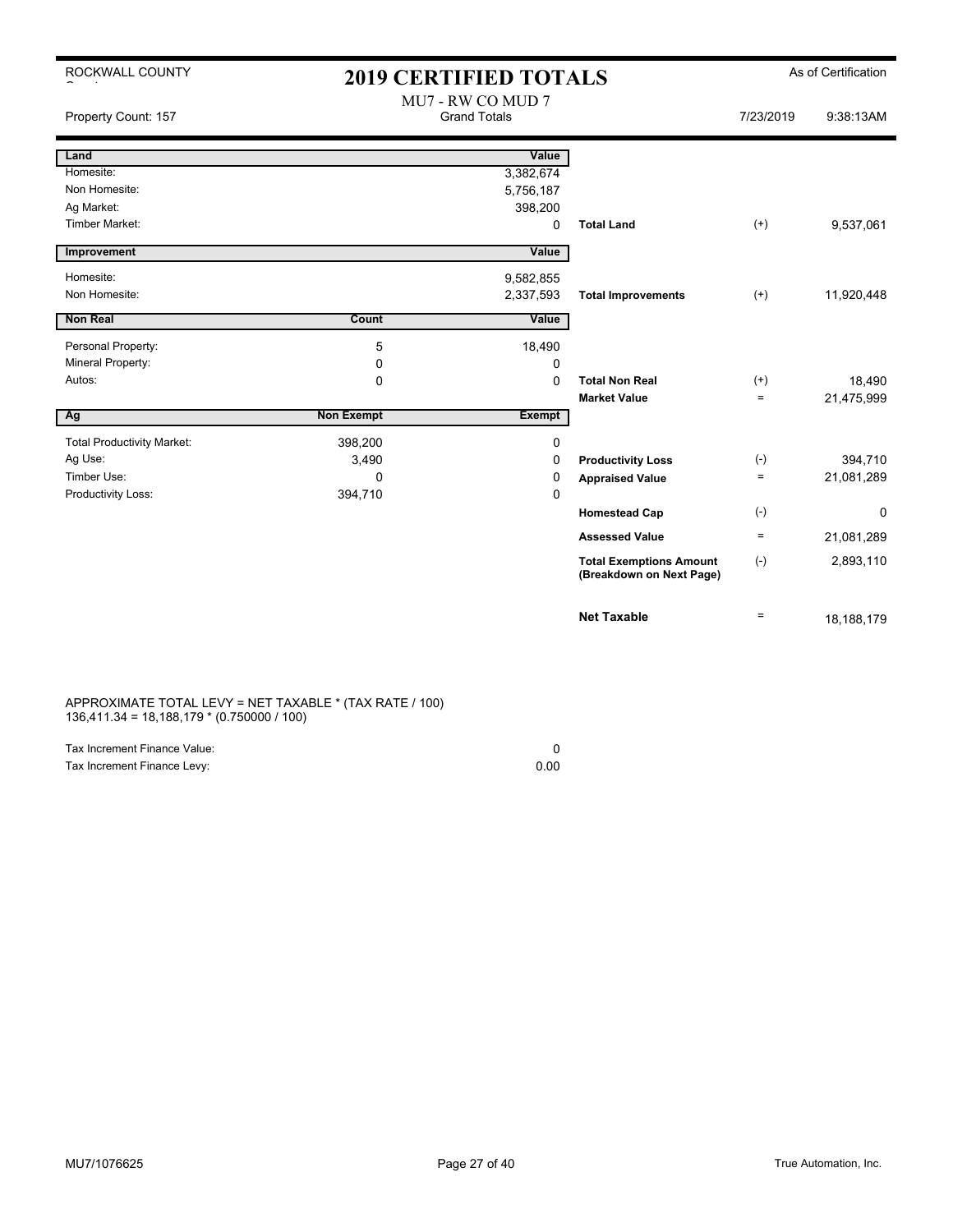## 2019 CERTIFIED TOTALS As of Certification

# MU7 - RW CO MUD 7

Property Count: 157 Grand Totals 7/23/2019 9:38:41AM

| <b>Exemption</b> | Count         | Local | <b>State</b> | <b>Total</b> |
|------------------|---------------|-------|--------------|--------------|
| <b>DVHS</b>      |               |       | 269,280      | 269,280      |
| EX-XV            |               |       | 2,623,380    | 2,623,380    |
| EX366            |               |       | 450          | 450          |
|                  | <b>Totals</b> |       | 2,893,110    | 2,893,110    |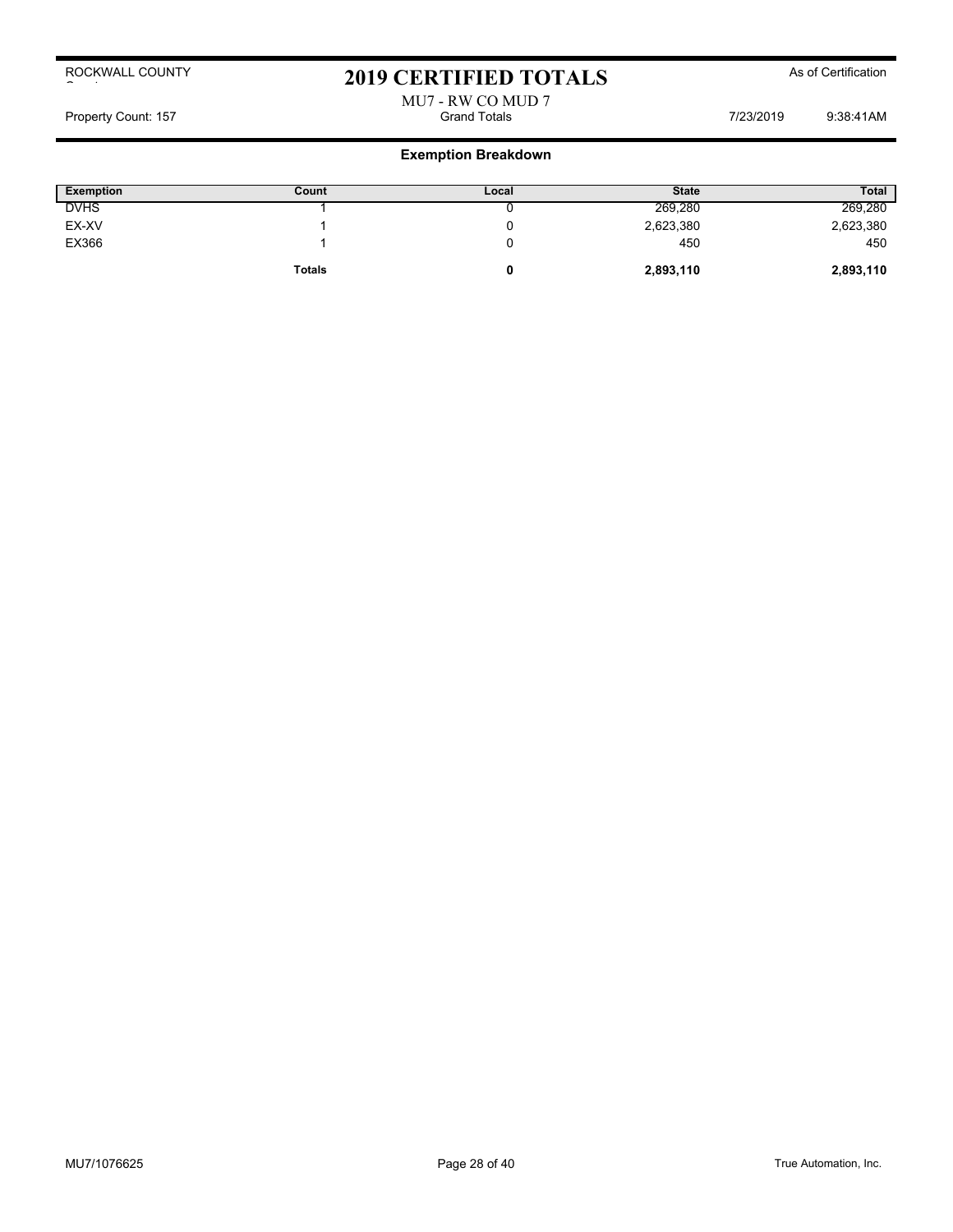| ROCKWALL COUNTY                   | 2019 CERTIFIED TOTALS |                                         | As of Certification                                        |           |             |
|-----------------------------------|-----------------------|-----------------------------------------|------------------------------------------------------------|-----------|-------------|
| Property Count: 6                 |                       | MU8 - RW CO MUD8<br><b>Grand Totals</b> |                                                            | 7/23/2019 | 9:38:13AM   |
| Land                              |                       | Value                                   |                                                            |           |             |
| Homesite:                         |                       | <sup>0</sup>                            |                                                            |           |             |
| Non Homesite:                     |                       | 1,817,890                               |                                                            |           |             |
| Ag Market:                        |                       | 2,466,380                               |                                                            |           |             |
| Timber Market:                    |                       | 0                                       | <b>Total Land</b>                                          | $(+)$     | 4,284,270   |
| Improvement                       |                       | Value                                   |                                                            |           |             |
| Homesite:                         |                       | 0                                       |                                                            |           |             |
| Non Homesite:                     |                       | $\Omega$                                | <b>Total Improvements</b>                                  | $(+)$     | 0           |
| Non Real                          | Count                 | Value                                   |                                                            |           |             |
| Personal Property:                | $\mathbf 0$           | 0                                       |                                                            |           |             |
| Mineral Property:                 | 0                     | 0                                       |                                                            |           |             |
| Autos:                            | $\mathbf 0$           | $\Omega$                                | <b>Total Non Real</b>                                      | $^{(+)}$  | 0           |
|                                   |                       |                                         | <b>Market Value</b>                                        | $\equiv$  | 4,284,270   |
| Ag                                | <b>Non Exempt</b>     | <b>Exempt</b>                           |                                                            |           |             |
| <b>Total Productivity Market:</b> | 2,466,380             | 0                                       |                                                            |           |             |
| Ag Use:                           | 26,540                | 0                                       | <b>Productivity Loss</b>                                   | $(-)$     | 2,439,840   |
| Timber Use:                       | $\Omega$              | 0                                       | <b>Appraised Value</b>                                     | $\equiv$  | 1,844,430   |
| Productivity Loss:                | 2,439,840             | 0                                       |                                                            |           |             |
|                                   |                       |                                         | <b>Homestead Cap</b>                                       | $(-)$     | $\mathbf 0$ |
|                                   |                       |                                         | <b>Assessed Value</b>                                      | $\equiv$  | 1,844,430   |
|                                   |                       |                                         | <b>Total Exemptions Amount</b><br>(Breakdown on Next Page) | $(-)$     | 0           |
|                                   |                       |                                         | <b>Net Taxable</b>                                         | $\equiv$  | 1,844,430   |

APPROXIMATE TOTAL LEVY = NET TAXABLE \* (TAX RATE / 100) 13,833.23 = 1,844,430 \* (0.750000 / 100)

| Tax Increment Finance Value: |      |
|------------------------------|------|
| Tax Increment Finance Levy:  | 0.00 |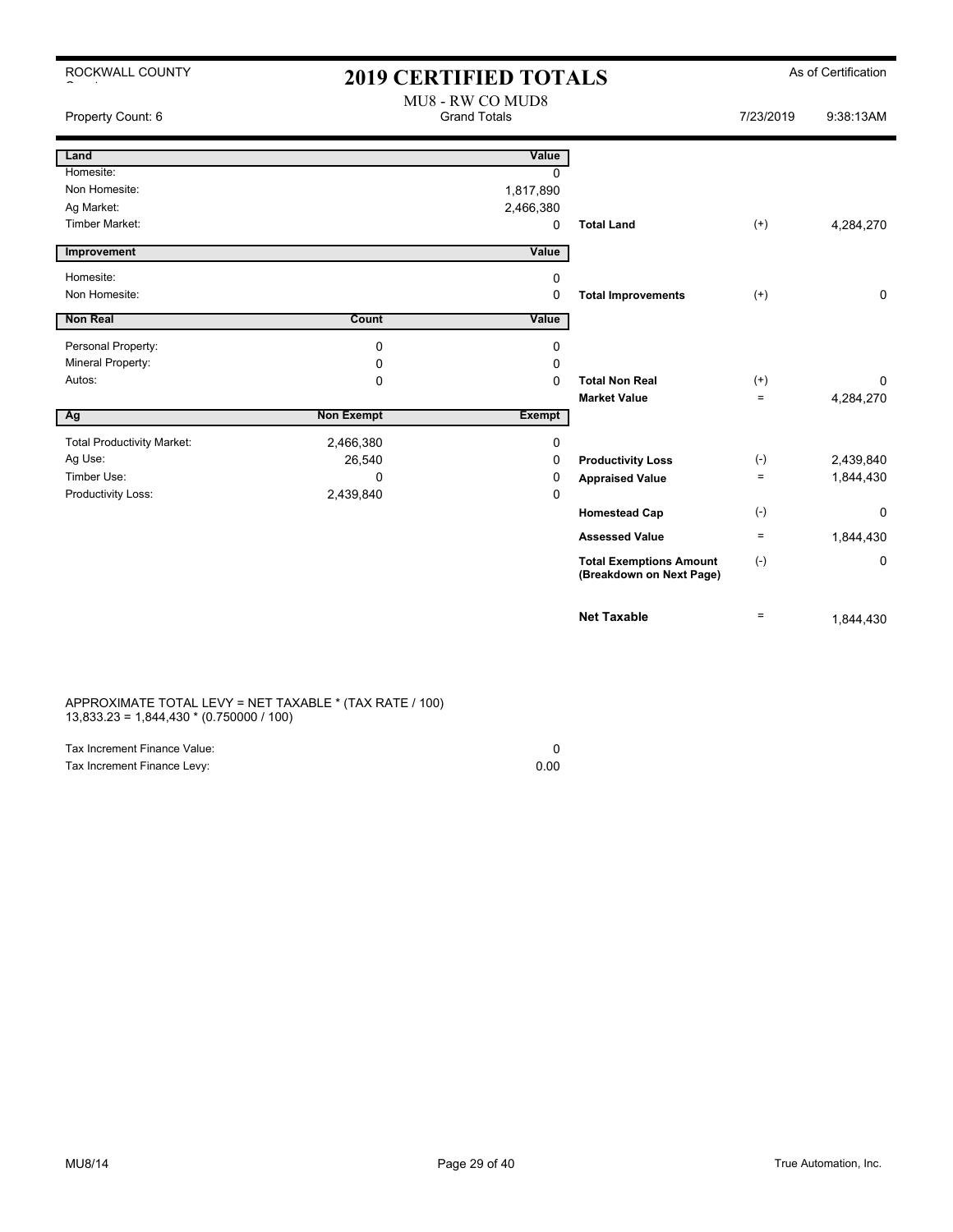## 2019 CERTIFIED TOTALS As of Certification

# MU8 - RW CO MUD8

Property Count: 6 Grand Totals 7/23/2019 9:38:41AM

| Exemption | Count  | Local | <b>State</b> | Total |
|-----------|--------|-------|--------------|-------|
|           |        |       |              |       |
|           | Totals |       |              |       |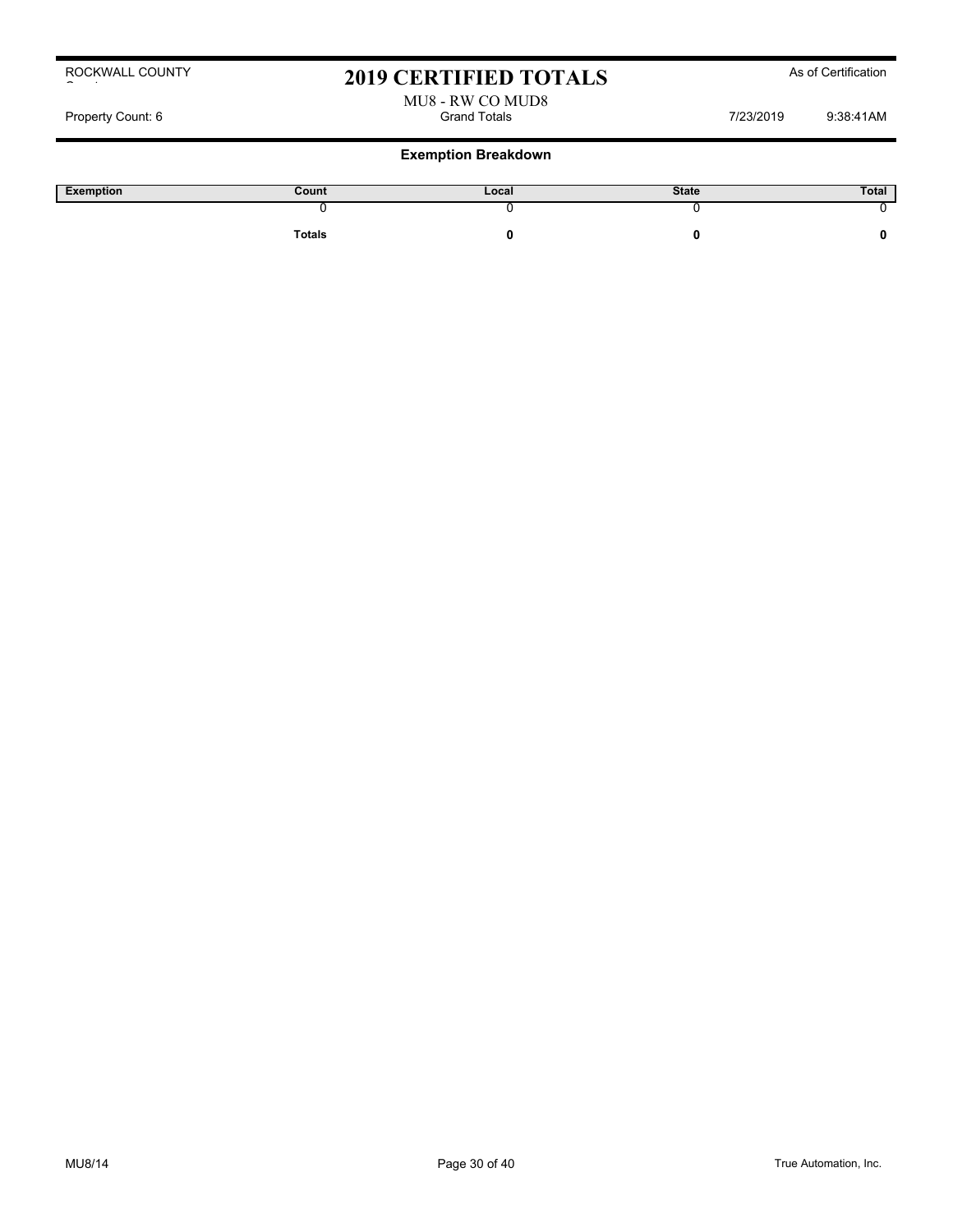| ROCKWALL COUNTY                   | <b>2019 CERTIFIED TOTALS</b>                 |               | As of Certification                                        |                   |            |
|-----------------------------------|----------------------------------------------|---------------|------------------------------------------------------------|-------------------|------------|
| Property Count: 518               | MU9 - RW CO CONS MUD9<br><b>Grand Totals</b> |               |                                                            | 7/23/2019         | 9:38:13AM  |
| Land                              |                                              | Value         |                                                            |                   |            |
| Homesite:                         |                                              | 3,957,944     |                                                            |                   |            |
| Non Homesite:                     |                                              | 10,376,270    |                                                            |                   |            |
| Ag Market:                        |                                              | 0             |                                                            |                   |            |
| <b>Timber Market:</b>             |                                              | 0             | <b>Total Land</b>                                          | $(+)$             | 14,334,214 |
| Improvement                       |                                              | Value         |                                                            |                   |            |
| Homesite:                         |                                              | 17,698,455    |                                                            |                   |            |
| Non Homesite:                     |                                              | 10,749,570    | <b>Total Improvements</b>                                  | $(+)$             | 28,448,025 |
| Non Real                          | Count                                        | Value         |                                                            |                   |            |
| Personal Property:                | 4                                            | 310           |                                                            |                   |            |
| Mineral Property:                 | 0                                            | 0             |                                                            |                   |            |
| Autos:                            | $\mathbf 0$                                  | $\Omega$      | <b>Total Non Real</b>                                      | $^{(+)}$          | 310        |
|                                   |                                              |               | <b>Market Value</b>                                        | $=$               | 42,782,549 |
| Ag                                | <b>Non Exempt</b>                            | <b>Exempt</b> |                                                            |                   |            |
| <b>Total Productivity Market:</b> | $\mathbf 0$                                  | 0             |                                                            |                   |            |
| Ag Use:                           | $\Omega$                                     | $\Omega$      | <b>Productivity Loss</b>                                   | $(-)$             | $\Omega$   |
| Timber Use:                       | 0                                            | 0             | <b>Appraised Value</b>                                     | $\qquad \qquad =$ | 42,782,549 |
| Productivity Loss:                | 0                                            | 0             |                                                            |                   |            |
|                                   |                                              |               | <b>Homestead Cap</b>                                       | $(-)$             | 0          |
|                                   |                                              |               | <b>Assessed Value</b>                                      | $\equiv$          | 42,782,549 |
|                                   |                                              |               | <b>Total Exemptions Amount</b><br>(Breakdown on Next Page) | $(-)$             | 11,918,160 |
|                                   |                                              |               | <b>Net Taxable</b>                                         | $\equiv$          | 30,864,389 |

### APPROXIMATE TOTAL LEVY = NET TAXABLE \* (TAX RATE / 100) 231,482.92 = 30,864,389 \* (0.750000 / 100)

| Tax Increment Finance Value: |      |
|------------------------------|------|
| Tax Increment Finance Levy:  | 0.00 |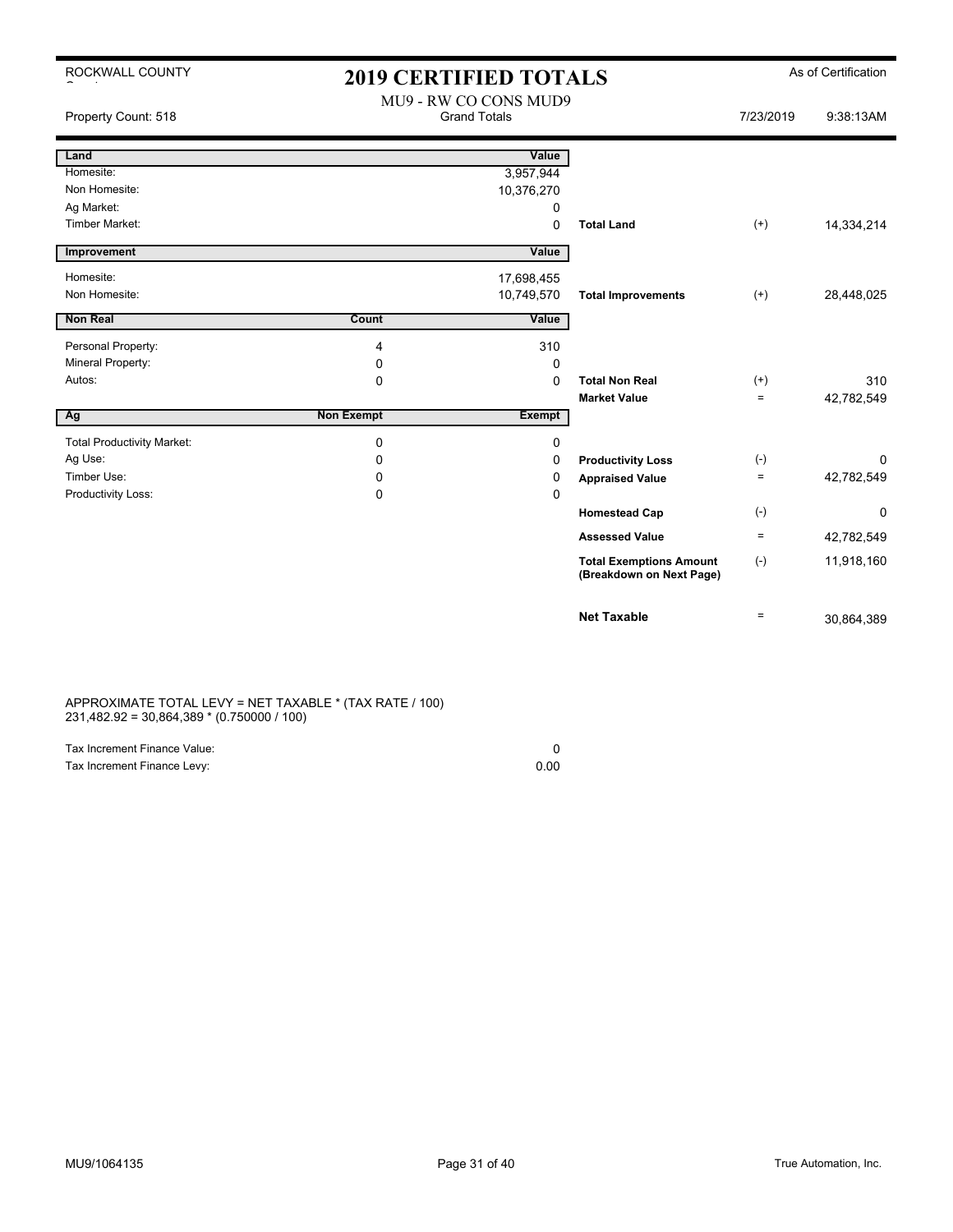## 2019 CERTIFIED TOTALS As of Certification

## MU9 - RW CO CONS MUD9<br>Grand Totals Property Count: 518 **Fig. 2018** Grand Totals **Grand Totals** 7/23/2019 9:38:41AM

| <b>Exemption</b> | Count         | Local | <b>State</b> | <b>Total</b> |
|------------------|---------------|-------|--------------|--------------|
| DV <sub>3</sub>  |               |       | 20,000       | 20,000       |
| <b>DVHS</b>      |               |       | 385,720      | 385,720      |
| EX-XV            | J             |       | 11,512,130   | 11,512,130   |
| EX366            |               |       | 310          | 310          |
|                  | <b>Totals</b> |       | 11,918,160   | 11,918,160   |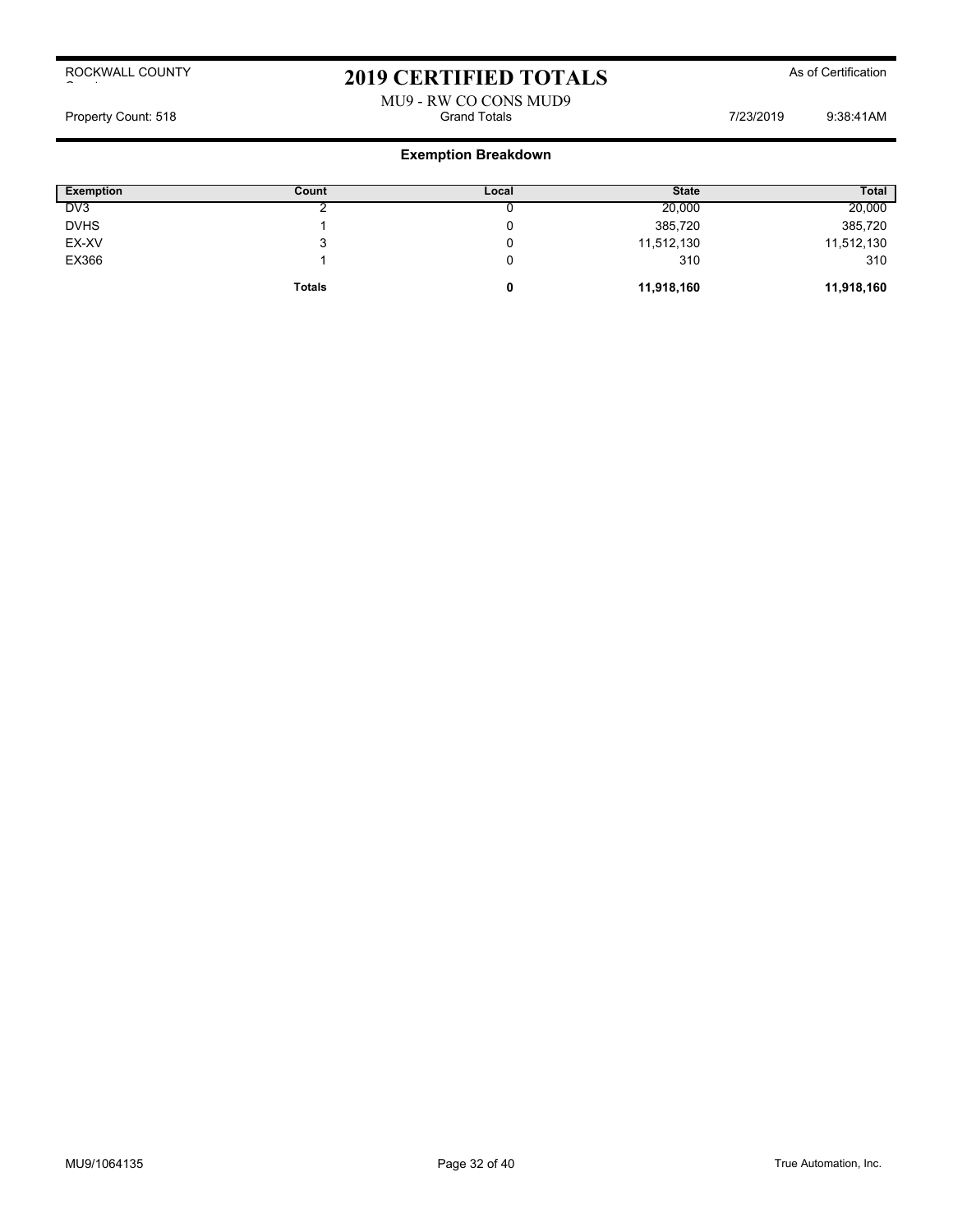| ROCKWALL COUNTY                             |                 |                |                   | <b>2019 CERTIFIED TOTALS</b>                |                            |                                                            |                    | As of Certification |
|---------------------------------------------|-----------------|----------------|-------------------|---------------------------------------------|----------------------------|------------------------------------------------------------|--------------------|---------------------|
| Property Count: 10,152                      |                 |                |                   | SRC - ROYSE CITY ISD<br><b>Grand Totals</b> |                            |                                                            | 7/23/2019          | 9:38:13AM           |
| Land                                        |                 |                |                   |                                             | Value                      |                                                            |                    |                     |
| Homesite:                                   |                 |                |                   |                                             | 367,042,398                |                                                            |                    |                     |
| Non Homesite:<br>Ag Market:                 |                 |                |                   |                                             | 193,334,594<br>177,206,065 |                                                            |                    |                     |
| <b>Timber Market:</b>                       |                 |                |                   |                                             | 0                          | <b>Total Land</b>                                          | $^{(+)}$           | 737,583,057         |
| Improvement                                 |                 |                |                   |                                             | Value                      |                                                            |                    |                     |
| Homesite:                                   |                 |                |                   | 1,042,477,153                               |                            |                                                            |                    |                     |
| Non Homesite:                               |                 |                |                   |                                             | 164,625,223                | <b>Total Improvements</b>                                  | $^{(+)}$           | 1,207,102,376       |
| <b>Non Real</b>                             |                 |                | Count             |                                             | Value                      |                                                            |                    |                     |
| Personal Property:                          |                 |                | 582               |                                             | 139,545,403                |                                                            |                    |                     |
| Mineral Property:                           |                 |                | 0                 |                                             | 0                          |                                                            |                    |                     |
| Autos:                                      |                 |                | 0                 |                                             | $\mathbf 0$                | <b>Total Non Real</b>                                      | $^{(+)}$           | 139,545,403         |
|                                             |                 |                |                   |                                             |                            | <b>Market Value</b>                                        | $\qquad \qquad =$  | 2,084,230,836       |
| Ag                                          |                 |                | <b>Non Exempt</b> |                                             | <b>Exempt</b>              |                                                            |                    |                     |
| <b>Total Productivity Market:</b>           |                 |                | 177, 169, 785     |                                             | 36,280                     |                                                            |                    |                     |
| Ag Use:                                     |                 |                | 1,412,076         |                                             | 100                        | <b>Productivity Loss</b>                                   | $(\textnormal{-})$ | 175,757,709         |
| Timber Use:<br>Productivity Loss:           |                 |                | 0<br>175,757,709  |                                             | $\mathbf 0$<br>36,180      | <b>Appraised Value</b>                                     | $\equiv$           | 1,908,473,127       |
|                                             |                 |                |                   |                                             |                            | <b>Homestead Cap</b>                                       | $(-)$              | 23,269,316          |
|                                             |                 |                |                   |                                             |                            | <b>Assessed Value</b>                                      | $\equiv$           | 1,885,203,811       |
|                                             |                 |                |                   |                                             |                            | <b>Total Exemptions Amount</b><br>(Breakdown on Next Page) | $(-)$              | 230,096,604         |
|                                             |                 |                |                   |                                             |                            | <b>Net Taxable</b>                                         | $\qquad \qquad =$  | 1,655,107,207       |
| Freeze                                      | <b>Assessed</b> | <b>Taxable</b> | <b>Actual Tax</b> | Ceiling                                     | Count                      |                                                            |                    |                     |
| <b>DP</b>                                   | 16,765,487      | 12,619,879     | 137,543.88        | 140,235.47                                  | 103                        |                                                            |                    |                     |
| <b>OV65</b>                                 | 155,489,554     | 113,835,821    | 1,220,608.96      | 1,235,026.48                                | 786                        |                                                            |                    |                     |
| <b>Total</b><br><b>Tax Rate</b><br>1.670000 | 172,255,041     | 126,455,700    | 1,358,152.84      | 1,375,261.95                                | 889                        | <b>Freeze Taxable</b>                                      | $(-)$              | 126,455,700         |
| <b>Transfer</b>                             | <b>Assessed</b> | <b>Taxable</b> | Post % Taxable    | <b>Adjustment</b>                           | Count                      |                                                            |                    |                     |
| <b>OV65</b>                                 | 3,136,010       | 2,561,010      | 1,642,010         | 919,000                                     | 12                         |                                                            |                    |                     |
| <b>Total</b>                                | 3,136,010       | 2,561,010      | 1,642,010         | 919,000                                     |                            | 12 Transfer Adjustment                                     | $(-)$              | 919.000             |
|                                             |                 |                |                   |                                             |                            | <b>Freeze Adjusted Taxable</b>                             | $\equiv$           | 1,527,732,507       |

APPROXIMATE LEVY = (FREEZE ADJUSTED TAXABLE \* (TAX RATE / 100)) + ACTUAL TAX 26,871,285.71 = 1,527,732,507 \* (1.670000 / 100) + 1,358,152.84

Tax Increment Finance Value: 0

Tax Increment Finance Levy: 0.00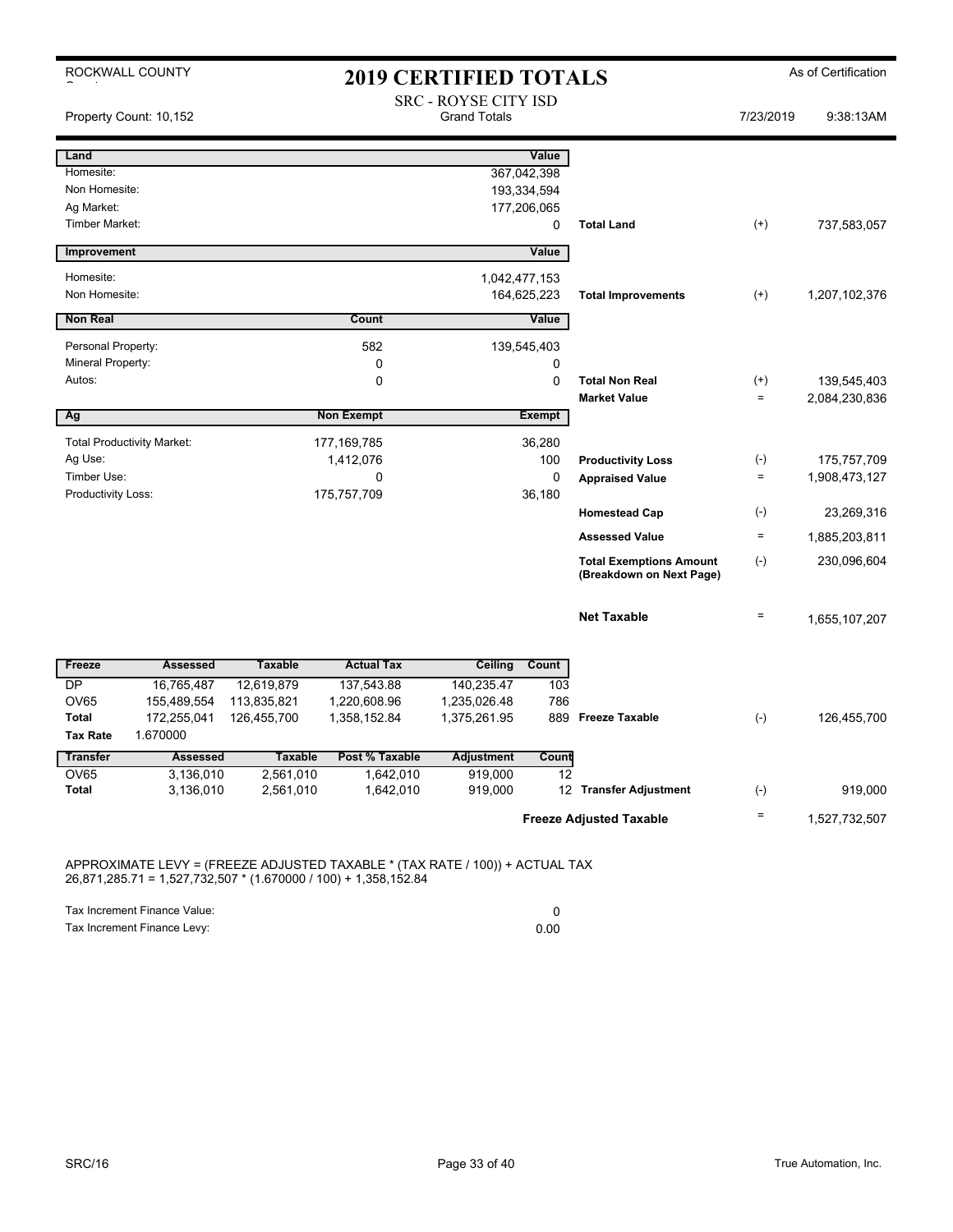ROCKWALL COUNTY

# 2019 CERTIFIED TOTALS As of Certification SRC - ROYSE CITY ISD

Property Count: 10,152 **Fig. 2018** Grand Totals **Grand Totals** 7/23/2019 9:38:41AM

## **Exemption Breakdown**

| <b>Exemption</b>  | Count          | Local        | <b>State</b> | Total       |
|-------------------|----------------|--------------|--------------|-------------|
| DP                | 111            | 0            | 988,676      | 988,676     |
| DV <sub>1</sub>   | 34             | $\Omega$     | 247,000      | 247,000     |
| DV <sub>1</sub> S |                | 0            | 5,000        | 5,000       |
| DV <sub>2</sub>   | 33             | $\Omega$     | 259,500      | 259,500     |
| DV3               | 39             | 0            | 402,000      | 402,000     |
| DV3S              |                | 0            | 10,000       | 10,000      |
| DV4               | 91             | 0            | 613,410      | 613,410     |
| DV4S              | $\overline{2}$ | 0            | 18,000       | 18,000      |
| <b>DVHS</b>       | 72             | 0            | 15,792,778   | 15,792,778  |
| EX-XJ             |                | 0            | 52,500       | 52,500      |
| EX-XR             | 15             | 0            | 2,626,840    | 2,626,840   |
| EX-XV             | 115            | 0            | 78,849,400   | 78,849,400  |
| EX-XV (Prorated)  |                | 0            | 22,029       | 22,029      |
| EX366             | 77             | $\mathbf{0}$ | 27,120       | 27,120      |
| <b>FR</b>         | 3              | 503,205      |              | 503,205     |
| HS                | 4,359          | 0            | 107,583,144  | 107,583,144 |
| <b>OV65</b>       | 926            | 12,864,047   | 8,968,070    | 21,832,117  |
| <b>OV65S</b>      | 9              | 127,500      | 85,000       | 212,500     |
| PC                |                | 51,385       | 0            | 51,385      |
|                   | <b>Totals</b>  | 13,546,137   | 216,550,467  | 230,096,604 |

 $\sim$  to the set of  $\sim$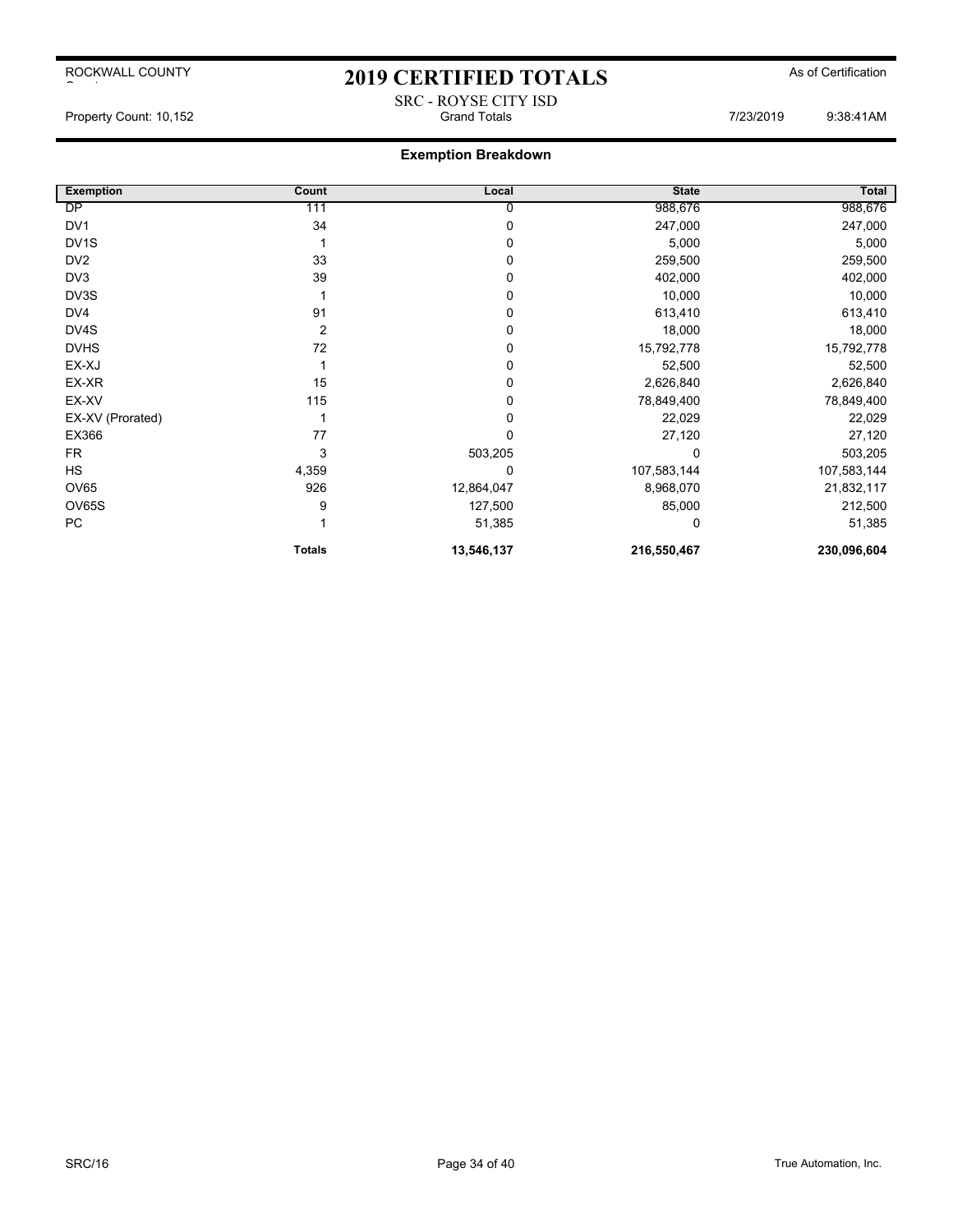|                                         | ROCKWALL COUNTY<br><b>2019 CERTIFIED TOTALS</b> |                |                                                  |                              |                  |                                                            | As of Certification |                |
|-----------------------------------------|-------------------------------------------------|----------------|--------------------------------------------------|------------------------------|------------------|------------------------------------------------------------|---------------------|----------------|
|                                         | Property Count: 35,765                          |                | <b>SRW - ROCKWALL ISD</b><br><b>Grand Totals</b> |                              |                  |                                                            | 7/23/2019           | 9:38:13AM      |
| Land                                    |                                                 |                |                                                  |                              | Value            |                                                            |                     |                |
| Homesite:                               |                                                 |                |                                                  | 2,229,234,909                |                  |                                                            |                     |                |
| Non Homesite:                           |                                                 |                |                                                  |                              | 1,165,498,954    |                                                            |                     |                |
| Ag Market:                              |                                                 |                |                                                  |                              | 390,439,983      |                                                            |                     |                |
| <b>Timber Market:</b>                   |                                                 |                |                                                  |                              | 0                | <b>Total Land</b>                                          | $(+)$               | 3,785,173,846  |
| Improvement                             |                                                 |                |                                                  |                              | Value            |                                                            |                     |                |
| Homesite:                               |                                                 |                |                                                  | 6,203,306,833                |                  |                                                            |                     |                |
| Non Homesite:                           |                                                 |                |                                                  | 1,743,513,229                |                  | <b>Total Improvements</b>                                  | $^{(+)}$            | 7,946,820,062  |
| <b>Non Real</b>                         |                                                 |                | Count                                            |                              | Value            |                                                            |                     |                |
|                                         |                                                 |                |                                                  |                              |                  |                                                            |                     |                |
| Personal Property:<br>Mineral Property: |                                                 |                | 2,698<br>0                                       |                              | 687,239,269<br>0 |                                                            |                     |                |
| Autos:                                  |                                                 |                | $\mathbf 0$                                      |                              | $\mathbf 0$      | <b>Total Non Real</b>                                      | $^{(+)}$            | 687,239,269    |
|                                         |                                                 |                |                                                  |                              |                  | <b>Market Value</b>                                        | $\qquad \qquad =$   | 12,419,233,177 |
| Ag                                      |                                                 |                | <b>Non Exempt</b>                                |                              | <b>Exempt</b>    |                                                            |                     |                |
|                                         | <b>Total Productivity Market:</b>               |                | 387,773,953                                      |                              | 2,666,030        |                                                            |                     |                |
| Ag Use:                                 |                                                 |                | 1,617,320                                        |                              | 25,650           | <b>Productivity Loss</b>                                   | $(\text{-})$        | 386,156,633    |
| Timber Use:                             |                                                 |                | $\mathbf 0$                                      |                              | 0                | <b>Appraised Value</b>                                     | $\quad \  \  =$     | 12,033,076,544 |
| Productivity Loss:                      |                                                 |                | 386,156,633                                      |                              | 2,640,380        |                                                            |                     |                |
|                                         |                                                 |                |                                                  |                              |                  | <b>Homestead Cap</b>                                       | $(\cdot)$           | 136,716,592    |
|                                         |                                                 |                |                                                  |                              |                  | <b>Assessed Value</b>                                      | $\quad \  \  =$     | 11,896,359,952 |
|                                         |                                                 |                |                                                  |                              |                  | <b>Total Exemptions Amount</b><br>(Breakdown on Next Page) | $(-)$               | 1,415,705,897  |
|                                         |                                                 |                |                                                  |                              |                  | <b>Net Taxable</b>                                         | $\equiv$            | 10,480,654,055 |
|                                         | <b>Assessed</b>                                 | <b>Taxable</b> |                                                  |                              |                  |                                                            |                     |                |
| Freeze<br><b>DP</b>                     | 70.401.609                                      | 56,994,953     | <b>Actual Tax</b><br>597,158.66                  | <b>Ceiling</b><br>605,842.45 | Count<br>269     |                                                            |                     |                |
| <b>OV65</b>                             | 1,487,979,587 1,192,296,711                     |                | 11,983,939.36                                    | 12,119,012.05                | 4,899            |                                                            |                     |                |
| <b>Total</b>                            | 1,558,381,196 1,249,291,664                     |                | 12,581,098.02                                    | 12,724,854.50                |                  | 5,168 Freeze Taxable                                       | $(-)$               | 1,249,291,664  |
| <b>Tax Rate</b>                         | 1.430000                                        |                |                                                  |                              |                  |                                                            |                     |                |
| <b>Transfer</b>                         | <b>Assessed</b>                                 | <b>Taxable</b> | Post % Taxable                                   | <b>Adjustment</b>            | Count            |                                                            |                     |                |
| <b>DP</b>                               | 250,480                                         | 215,480        | 186,551                                          | 28,929                       | 1                |                                                            |                     |                |
| <b>OV65</b>                             | 14,859,470                                      | 12,434,470     | 8,441,166                                        | 3,993,304                    | 45               |                                                            |                     |                |
| Total                                   | 15,109,950                                      | 12,649,950     | 8,627,717                                        | 4,022,233                    |                  | 46 Transfer Adjustment                                     | $(-)$               | 4,022,233      |
|                                         |                                                 |                |                                                  |                              |                  | <b>Freeze Adjusted Taxable</b>                             | $\equiv$            | 9,227,340,158  |

APPROXIMATE LEVY = (FREEZE ADJUSTED TAXABLE \* (TAX RATE / 100)) + ACTUAL TAX 144,532,062.28 = 9,227,340,158 \* (1.430000 / 100) + 12,581,098.02

Tax Increment Finance Value: 0<br>
Tax Increment Finance Levy: 0<br>
0.00 Tax Increment Finance Levy: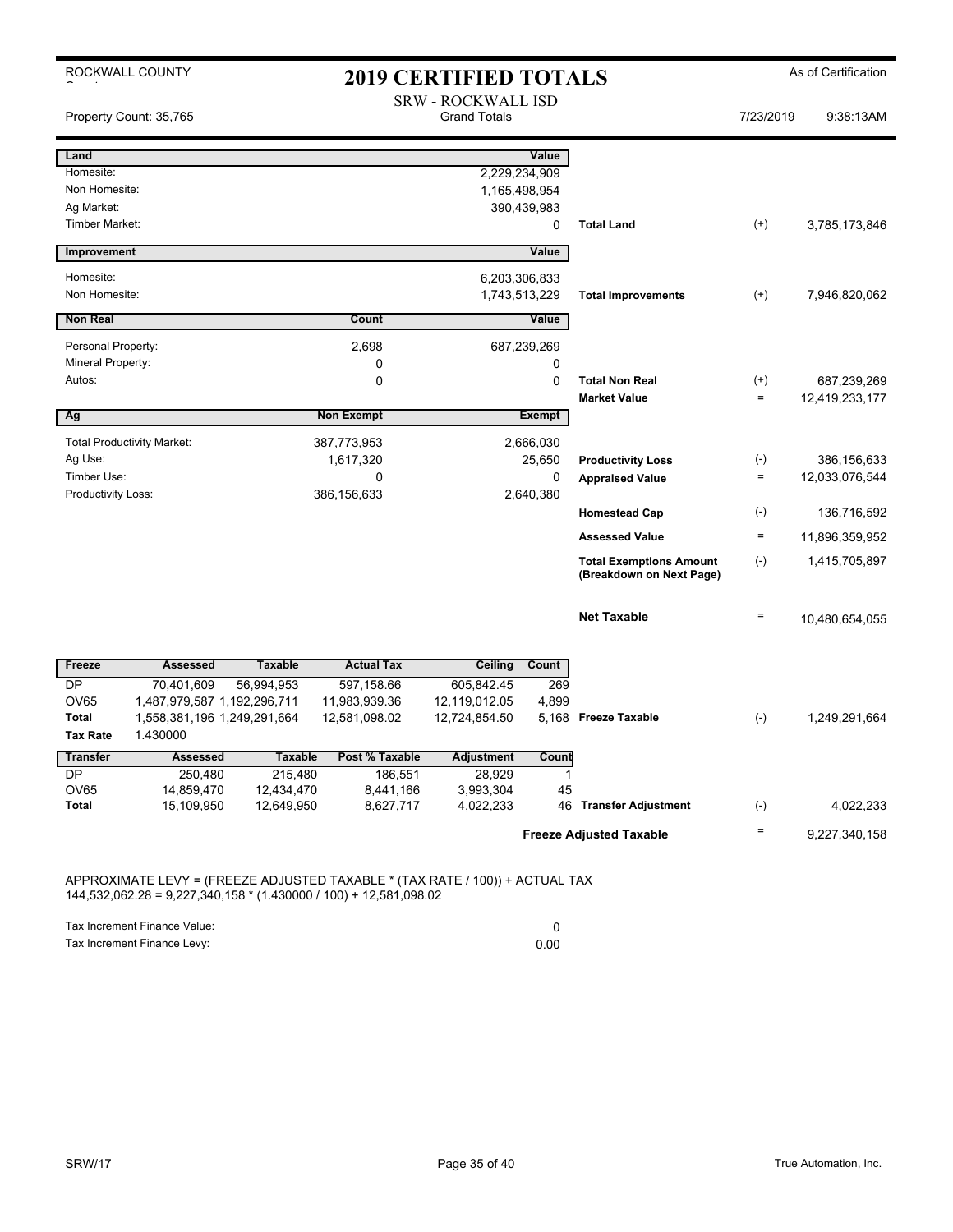## 2019 CERTIFIED TOTALS As of Certification

## **Exemption Breakdown**

| <b>Exemption</b>  | Count         | Local          | <b>State</b>  | Total          |
|-------------------|---------------|----------------|---------------|----------------|
| AB                | 2             | $\overline{0}$ | $\Omega$      | $\overline{0}$ |
| <b>DP</b>         | 290           | $\pmb{0}$      | 2,843,410     | 2,843,410      |
| DV <sub>1</sub>   | 165           | $\mathbf 0$    | 1,279,000     | 1,279,000      |
| DV <sub>1</sub> S | 1             | $\pmb{0}$      | 5,000         | 5,000          |
| DV <sub>2</sub>   | 114           | $\mathbf 0$    | 964,500       | 964,500        |
| DV2S              | 2             | $\mathbf 0$    | 15,000        | 15,000         |
| DV <sub>3</sub>   | 129           | $\mathbf 0$    | 1,318,860     | 1,318,860      |
| DV3S              | 1             | $\pmb{0}$      | 10,000        | 10,000         |
| DV4               | 355           | $\mathbf 0$    | 2,501,240     | 2,501,240      |
| DV4S              | 14            | $\pmb{0}$      | 132,000       | 132,000        |
| <b>DVHS</b>       | 283           | $\mathbf 0$    | 92,612,913    | 92,612,913     |
| <b>DVHSS</b>      | 4             | $\pmb{0}$      | 538,537       | 538,537        |
| EX                |               | $\mathbf 0$    | 19,790        | 19,790         |
| EX-XG             | 2             | $\mathbf 0$    | 263,300       | 263,300        |
| EX-XI             | 4             | $\mathbf 0$    | 4,415,810     | 4,415,810      |
| EX-XL             | 18            | $\pmb{0}$      | 8,847,740     | 8,847,740      |
| EX-XR             | 13            | $\mathbf 0$    | 1,483,860     | 1,483,860      |
| EX-XU             | 1             | $\mathbf 0$    | 32,660        | 32,660         |
| EX-XV             | 518           | $\pmb{0}$      | 614,443,480   | 614,443,480    |
| EX-XV (Prorated)  | 1             | $\pmb{0}$      | 44,939        | 44,939         |
| EX366             | 212           | $\mathbf 0$    | 76,730        | 76,730         |
| <b>FR</b>         | 14            | 29,836,635     | $\Omega$      | 29,836,635     |
| <b>HS</b>         | 19,397        | 0              | 483,083,974   | 483,083,974    |
| LIH               | 1             | $\mathbf 0$    | 2,373,575     | 2,373,575      |
| <b>OV65</b>       | 5,660         | 109,357,162    | 56,043,497    | 165,400,659    |
| <b>OV65S</b>      | 34            | 660,000        | 331,920       | 991,920        |
| PC                | 12            | 2,170,365      | 0             | 2,170,365      |
|                   | <b>Totals</b> | 142,024,162    | 1,273,681,735 | 1,415,705,897  |

SRW - ROCKWALL ISD Property Count: 35,765 Grand Totals 7/23/2019 9:38:41AM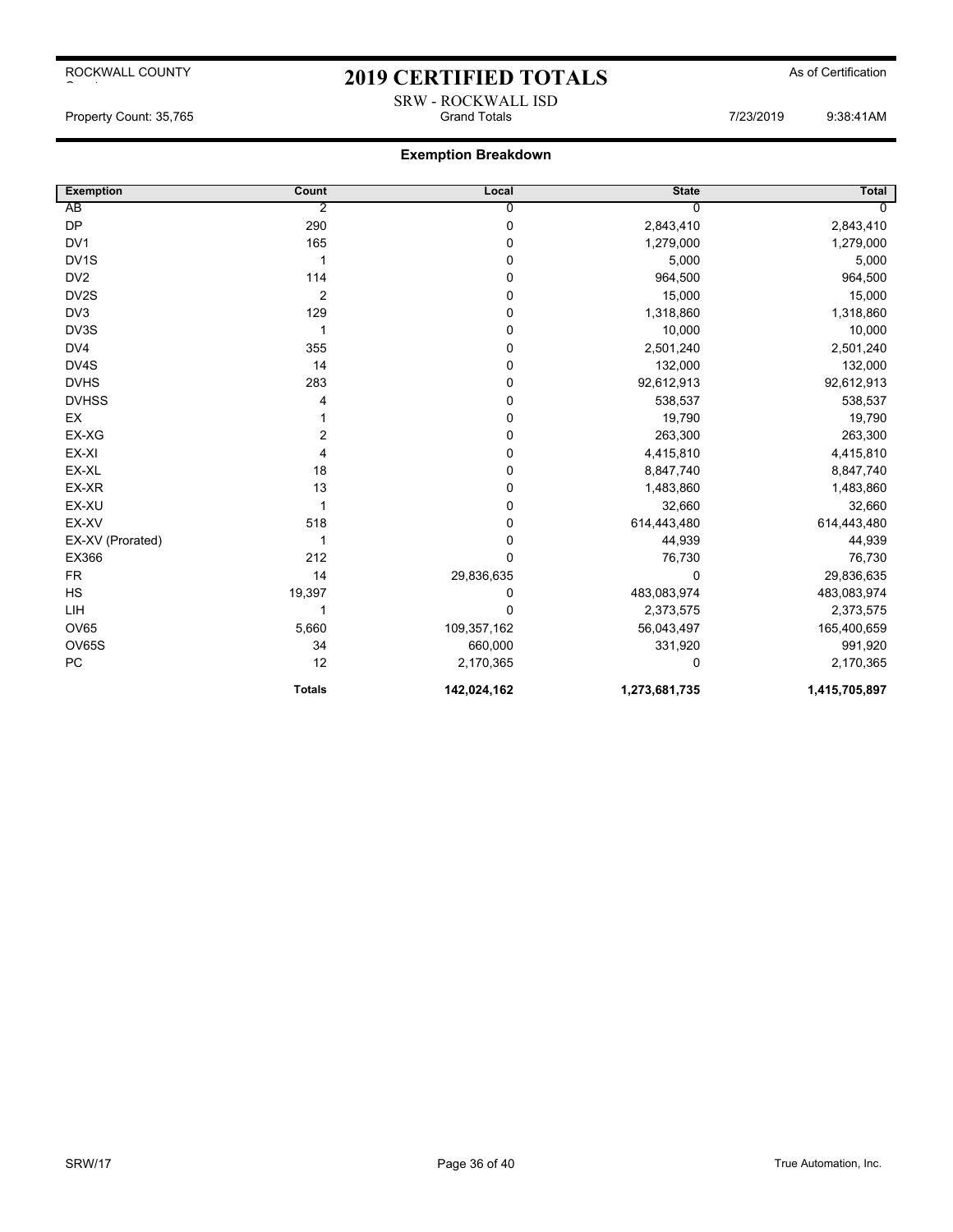| ROCKWALL COUNTY                   | <b>2019 CERTIFIED TOTALS</b>                |               |                                                            | As of Certification |             |
|-----------------------------------|---------------------------------------------|---------------|------------------------------------------------------------|---------------------|-------------|
| Property Count: 90                | TF1 - ROCKWALL TIF#1<br><b>Grand Totals</b> |               | 7/23/2019                                                  | 9:38:13AM           |             |
| Land                              |                                             | Value         |                                                            |                     |             |
| Homesite:                         |                                             | 563,250       |                                                            |                     |             |
| Non Homesite:                     |                                             | 45,662,944    |                                                            |                     |             |
| Ag Market:                        |                                             | 0             |                                                            |                     |             |
| <b>Timber Market:</b>             |                                             | $\Omega$      | <b>Total Land</b>                                          | $^{(+)}$            | 46,226,194  |
| Improvement                       |                                             | Value         |                                                            |                     |             |
| Homesite:                         |                                             | 1,000         |                                                            |                     |             |
| Non Homesite:                     |                                             | 74,386,670    | <b>Total Improvements</b>                                  | $^{(+)}$            | 74,387,670  |
| <b>Non Real</b>                   | Count                                       | Value         |                                                            |                     |             |
| Personal Property:                | $\mathbf 0$                                 | 0             |                                                            |                     |             |
| Mineral Property:                 | 0                                           | 0             |                                                            |                     |             |
| Autos:                            | $\Omega$                                    | $\Omega$      | <b>Total Non Real</b>                                      | $^{(+)}$            | $\Omega$    |
|                                   |                                             |               | <b>Market Value</b>                                        | $=$                 | 120,613,864 |
| Ag                                | <b>Non Exempt</b>                           | <b>Exempt</b> |                                                            |                     |             |
| <b>Total Productivity Market:</b> | $\mathbf 0$                                 | 0             |                                                            |                     |             |
| Ag Use:                           | 0                                           | 0             | <b>Productivity Loss</b>                                   | $(-)$               | 0           |
| Timber Use:                       | $\Omega$                                    | 0             | <b>Appraised Value</b>                                     | $\equiv$            | 120,613,864 |
| Productivity Loss:                | $\mathbf 0$                                 | 0             |                                                            |                     |             |
|                                   |                                             |               | <b>Homestead Cap</b>                                       | $(-)$               | $\mathbf 0$ |
|                                   |                                             |               | <b>Assessed Value</b>                                      | $\equiv$            | 120,613,864 |
|                                   |                                             |               | <b>Total Exemptions Amount</b><br>(Breakdown on Next Page) | $(-)$               | 6,582,630   |
|                                   |                                             |               | <b>Net Taxable</b>                                         | $\equiv$            | 114,031,234 |

### APPROXIMATE TOTAL LEVY = NET TAXABLE \* (TAX RATE / 100) 0.00 = 114,031,234 \* (0.000000 / 100)

| Tax Increment Finance Value: |      |
|------------------------------|------|
| Tax Increment Finance Levy:  | 0.00 |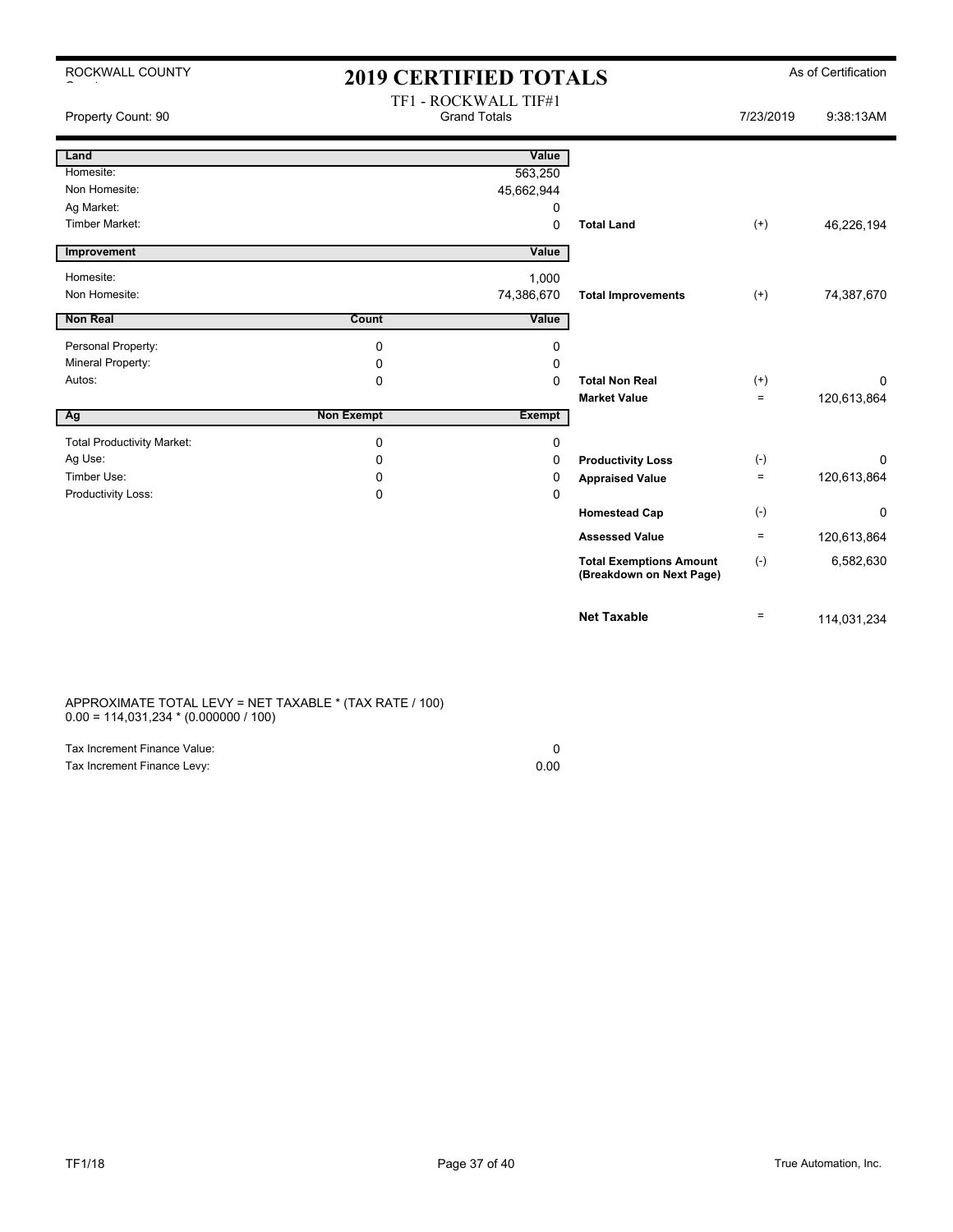## 2019 CERTIFIED TOTALS As of Certification

### TF1 - ROCKWALL TIF#1 Property Count: 90 Grand Totals 7/23/2019 9:38:41AM

| Exemption | Count  | Local | <b>State</b> | <b>Total</b> |
|-----------|--------|-------|--------------|--------------|
| EX-XV     | c<br>∼ |       | 6,582,630    | 6,582,630    |
|           | Totals |       | 6,582,630    | 6,582,630    |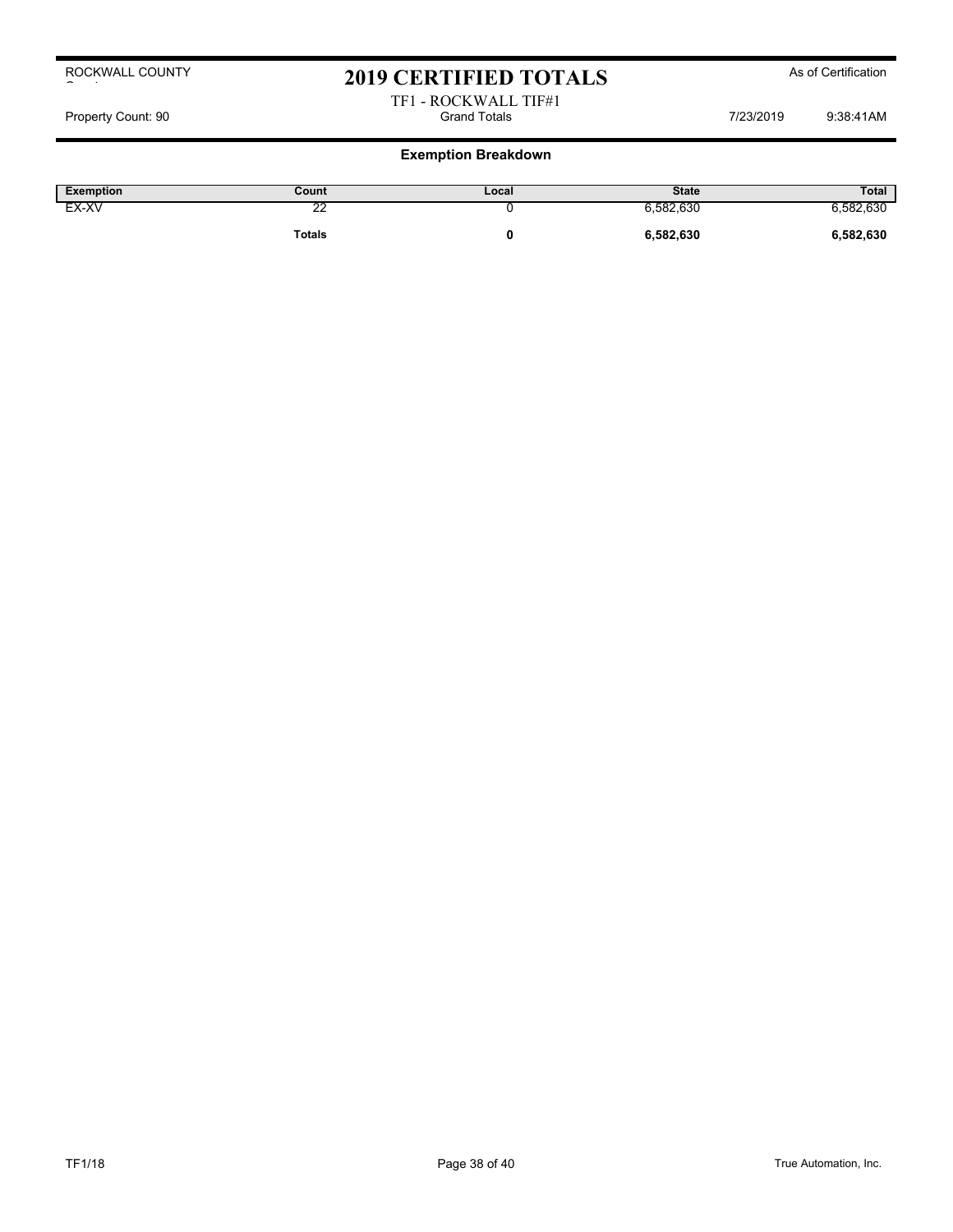| ROCKWALL COUNTY                   | <b>2019 CERTIFIED TOTALS</b>                       |               |                                                            |           | As of Certification |
|-----------------------------------|----------------------------------------------------|---------------|------------------------------------------------------------|-----------|---------------------|
| Property Count: 1                 | TIF#2 - ROWLETT TIF/TIR2 #2<br><b>Grand Totals</b> |               |                                                            | 7/23/2019 | 9:38:13AM           |
| Land                              |                                                    | Value         |                                                            |           |                     |
| Homesite:                         |                                                    | $\Omega$      |                                                            |           |                     |
| Non Homesite:                     |                                                    | 6,402,855     |                                                            |           |                     |
| Ag Market:                        |                                                    | 0             |                                                            |           |                     |
| <b>Timber Market:</b>             |                                                    | 0             | <b>Total Land</b>                                          | $^{(+)}$  | 6,402,855           |
| Improvement                       |                                                    | Value         |                                                            |           |                     |
| Homesite:                         |                                                    | 0             |                                                            |           |                     |
| Non Homesite:                     |                                                    | 92,785        | <b>Total Improvements</b>                                  | $(+)$     | 92,785              |
| <b>Non Real</b>                   | Count                                              | Value         |                                                            |           |                     |
| Personal Property:                | 0                                                  | 0             |                                                            |           |                     |
| Mineral Property:                 | 0                                                  | 0             |                                                            |           |                     |
| Autos:                            | 0                                                  | 0             | <b>Total Non Real</b>                                      | $^{(+)}$  | 0                   |
|                                   |                                                    |               | <b>Market Value</b>                                        | $\equiv$  | 6,495,640           |
| Ag                                | <b>Non Exempt</b>                                  | <b>Exempt</b> |                                                            |           |                     |
| <b>Total Productivity Market:</b> | 0                                                  | 0             |                                                            |           |                     |
| Ag Use:                           | 0                                                  | 0             | <b>Productivity Loss</b>                                   | $(-)$     | 0                   |
| Timber Use:                       | 0                                                  | 0             | <b>Appraised Value</b>                                     | $\equiv$  | 6,495,640           |
| Productivity Loss:                | 0                                                  | 0             |                                                            |           |                     |
|                                   |                                                    |               | <b>Homestead Cap</b>                                       | $(-)$     | 0                   |
|                                   |                                                    |               | <b>Assessed Value</b>                                      | $\equiv$  | 6,495,640           |
|                                   |                                                    |               | <b>Total Exemptions Amount</b><br>(Breakdown on Next Page) | $(-)$     | 0                   |
|                                   |                                                    |               | <b>Net Taxable</b>                                         | $\equiv$  | 6,495,640           |

### APPROXIMATE TOTAL LEVY = NET TAXABLE \* (TAX RATE / 100)  $0.00 = 6,495,640 * (0.000000 / 100)$

| Tax Increment Finance Value: |      |
|------------------------------|------|
| Tax Increment Finance Levy:  | 0.00 |